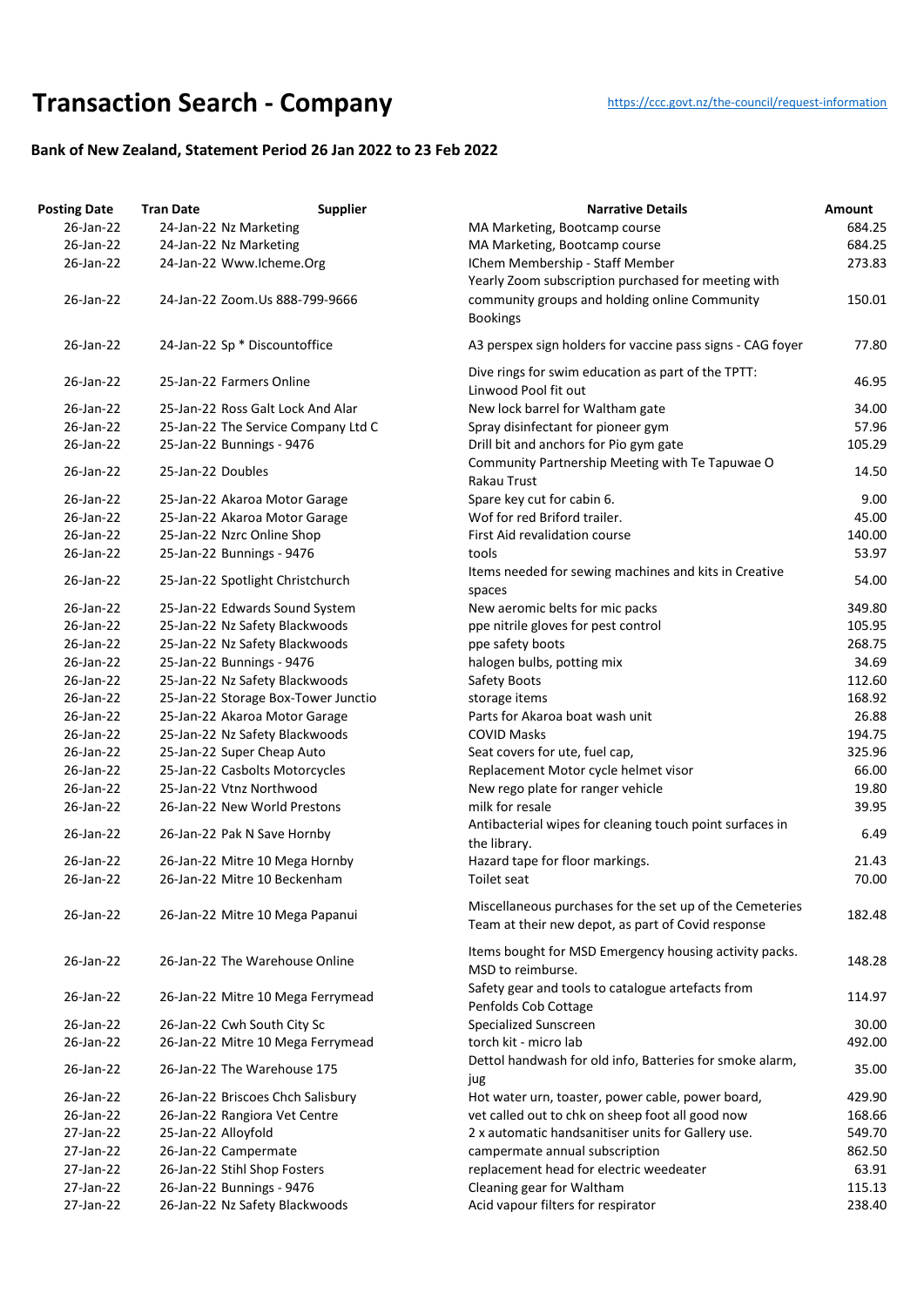| <b>Posting Date</b> | <b>Supplier</b><br><b>Tran Date</b>                          | <b>Narrative Details</b>                                                                              |
|---------------------|--------------------------------------------------------------|-------------------------------------------------------------------------------------------------------|
| 27-Jan-22           | 26-Jan-22 Independant Bin Supplies                           | bin supplies                                                                                          |
| 27-Jan-22           | 26-Jan-22 Bio-Shield                                         | 20L Bio-Shield                                                                                        |
| 27-Jan-22           | 26-Jan-22 Nurse Maude Association-                           | Material for Mask Making Workshop                                                                     |
| 27-Jan-22           | 26-Jan-22 Td Chc Showroom                                    | Fridge for staff area. New depot set-up for the Cemeteries                                            |
|                     |                                                              | Team as part of Covid response                                                                        |
| 27-Jan-22           | 26-Jan-22 Nationwide Books                                   | books for resale in shop                                                                              |
| 27-Jan-22           | 26-Jan-22 Saecowilson - Christch                             | In House Maintenance                                                                                  |
| 27-Jan-22           | 26-Jan-22 Bunnings - 9476                                    | Hanging strips for the internal signage                                                               |
| 27-Jan-22           | 26-Jan-22 Bunnings - 9476                                    | Screws for lawn mower                                                                                 |
| 27-Jan-22           | 26-Jan-22 Bunnings - 9476                                    | Lazy river pump cold galv and dynabolts, grinding discs to<br>relocate pump fwd to be able to service |
| 27-Jan-22           | 26-Jan-22 Pb Technologies Christchu                          | Sit/stand desk - Staff member Health and Safety Request                                               |
| 27-Jan-22           | 26-Jan-22 Briscoes Papanui                                   | Microwave and toaster for shop back office                                                            |
| 27-Jan-22           | 26-Jan-22 Bunnings - 9482                                    | Tools                                                                                                 |
| 27-Jan-22           | 26-Jan-22 The Service Company Ltd C                          | Masks & cleaning solution                                                                             |
| 27-Jan-22           | 26-Jan-22 Smartsheet Inc.                                    | Smartsheet for Partnership Approvals team                                                             |
| 27-Jan-22           | 26-Jan-22 Mindkits Ltd                                       | Filament consumables for 3D printers: Tūranga.                                                        |
| 27-Jan-22           | 26-Jan-22 Pharmacy Direct North Sho                          | Energy Glucose Gel for first aid purpose                                                              |
| 27-Jan-22           | 27-Jan-22 Adgraphix Ltd                                      | dump station signs                                                                                    |
| 27-Jan-22           | 27-Jan-22 Mitre 10 Mega Ferrymead                            | Face masks for covid protection.                                                                      |
| 27-Jan-22           | 27-Jan-22 New World Durham Street                            | Catering for farewell (19 years service)                                                              |
|                     |                                                              | Coffees for two visiting senior MFAT representatives from                                             |
| 27-Jan-22           | 27-Jan-22 Espresso Studio                                    | North Asia Division                                                                                   |
| 27-Jan-22           | 27-Jan-22 Bargain Chemist Shirley                            | Sunblock                                                                                              |
| 27-Jan-22           | 27-Jan-22 Mitre 10 Mega Ferrymead                            | ice bricks                                                                                            |
| 27-Jan-22           | 27-Jan-22 Flexoplas Packaging                                | Rubbish bags                                                                                          |
| 27-Jan-22           | 27-Jan-22 Pak N Save Riccarton                               | Compliments stuff for all participants for manu<br>competitions.                                      |
| 28-Jan-22           | 25-Jan-22 Paypal *arenz Ltd                                  | Full face respirator                                                                                  |
|                     |                                                              | Tables for CVC verifying stations at entry to Gallery. For                                            |
| 28-Jan-22           | 26-Jan-22 Alloyfold                                          | use at functions and events in the future                                                             |
| 28-Jan-22           | 26-Jan-22 Zoom.Us 888-799-9666                               | Monthly zoom subscription for Fen-Wai-Har Community<br>Board and the ability to have on-line meetings |
| 28-Jan-22           | 27-Jan-22 Kmart                                              | x 2 farewells, Communications & Engagement Unit                                                       |
| 28-Jan-22           | 27-Jan-22 Createsend/Com                                     | Campaign Monitor CMUA Update                                                                          |
| 28-Jan-22           | 27-Jan-22 Couplands Bakeries Langdo                          | Gratuity Farewell cx 2 Unit farewell                                                                  |
| 28-Jan-22           | 27-Jan-22 J A Russell                                        | wire tensioners and grabbers                                                                          |
| 28-Jan-22           | 27-Jan-22 Sportworx                                          | <b>Team Masks Covid-19</b>                                                                            |
| 28-Jan-22           | 27-Jan-22 Iconix                                             | Dice for Dungeon Delvers pitched programmes                                                           |
| 28-Jan-22           | 27-Jan-22 Pocket Save                                        | Lunar New Year items                                                                                  |
| 28-Jan-22           | 27-Jan-22 Grizzly Baked Goods                                | Catering for farewell (19 years service)                                                              |
| 28-Jan-22           | 27-Jan-22 Reid And Twiname Limited                           | Eyelet and washer punch                                                                               |
| 28-Jan-22           | 27-Jan-22 Mitre 10 Mega Hornby                               | Mop bucket                                                                                            |
| 28-Jan-22           | 27-Jan-22 Ilex Cafe                                          | Farewell function                                                                                     |
| 28-Jan-22           | 27-Jan-22 James Bull & Co                                    | New keys cut for service centre office Little River                                                   |
| 28-Jan-22           | 27-Jan-22 Bunnings - 9482                                    | Buff pads                                                                                             |
| 28-Jan-22           | 27-Jan-22 Omc Power Equipment                                | Chainsaw repairs and maintenance                                                                      |
| 28-Jan-22           | 27-Jan-22 Omc Power Equipment                                | Chainsaw repairs and maintenance                                                                      |
| 28-Jan-22           | 27-Jan-22 Barcodes.Co.Nz                                     | Barcode for "Maori Moving Image" book                                                                 |
| 28-Jan-22           | 27-Jan-22 Wpforms.Com Software                               | Forms handler for library DeskNet - annual renewal                                                    |
| 28-Jan-22           | 27-Jan-22 Smiths Hire                                        | water blast park gazebo in picnic area                                                                |
| 28-Jan-22           | 28-Jan-22 New World Prestons                                 | milk for resale                                                                                       |
| 28-Jan-22           | 28-Jan-22 99 Bikes Moorhouse                                 | Bike lights and voucher as prizes for Walk or Wheel to<br>School week                                 |
| 28-Jan-22           |                                                              |                                                                                                       |
| 28-Jan-22           | 28-Jan-22 Mitre 10 Beckenham<br>28-Jan-22 New World Prestons | rubbish bags x 50, spider control for signage<br>farewell x 2 Unit farewell                           |
| 28-Jan-22           | 28-Jan-22 Bun Runners                                        | farewell x 2 Unit farewell                                                                            |
| 28-Jan-22           | 28-Jan-22 Cw Blenheim Square                                 | Oust spray x 4 for mic mouth pieces                                                                   |
| 28-Jan-22           | 28-Jan-22 Mrc Global (NZ) Ltd                                | In House Maintenance                                                                                  |
|                     |                                                              |                                                                                                       |

| ing Date  | Tran Date           | <b>Supplier</b>                     | <b>Narrative Details</b>                                                                              | Amount  |
|-----------|---------------------|-------------------------------------|-------------------------------------------------------------------------------------------------------|---------|
| 27-Jan-22 |                     | 26-Jan-22 Independant Bin Supplies  | bin supplies                                                                                          | 460.00  |
| 27-Jan-22 |                     | 26-Jan-22 Bio-Shield                | 20L Bio-Shield                                                                                        | 359.00  |
| 27-Jan-22 |                     | 26-Jan-22 Nurse Maude Association-  | Material for Mask Making Workshop                                                                     | 2.00    |
| 27-Jan-22 |                     | 26-Jan-22 Td Chc Showroom           | Fridge for staff area. New depot set-up for the Cemeteries<br>Team as part of Covid response          | 365.00  |
| 27-Jan-22 |                     | 26-Jan-22 Nationwide Books          | books for resale in shop                                                                              | 179.90  |
| 27-Jan-22 |                     | 26-Jan-22 Saecowilson - Christch    | In House Maintenance                                                                                  | 10.21   |
| 27-Jan-22 |                     | 26-Jan-22 Bunnings - 9476           | Hanging strips for the internal signage                                                               | 72.91   |
| 27-Jan-22 |                     | 26-Jan-22 Bunnings - 9476           | Screws for lawn mower                                                                                 | 13.45   |
| 27-Jan-22 |                     | 26-Jan-22 Bunnings - 9476           | Lazy river pump cold galv and dynabolts, grinding discs to<br>relocate pump fwd to be able to service | 75.54   |
| 27-Jan-22 |                     | 26-Jan-22 Pb Technologies Christchu | Sit/stand desk - Staff member Health and Safety Request                                               | 760.24  |
| 27-Jan-22 |                     | 26-Jan-22 Briscoes Papanui          | Microwave and toaster for shop back office                                                            | 199.98  |
| 27-Jan-22 |                     | 26-Jan-22 Bunnings - 9482           | Tools                                                                                                 | 57.84   |
| 27-Jan-22 |                     | 26-Jan-22 The Service Company Ltd C | Masks & cleaning solution                                                                             | 620.33  |
| 27-Jan-22 |                     | 26-Jan-22 Smartsheet Inc.           | Smartsheet for Partnership Approvals team                                                             | 3225.07 |
| 27-Jan-22 |                     | 26-Jan-22 Mindkits Ltd              | Filament consumables for 3D printers: Tūranga.                                                        | 229.85  |
| 27-Jan-22 |                     | 26-Jan-22 Pharmacy Direct North Sho | Energy Glucose Gel for first aid purpose                                                              | 23.90   |
| 27-Jan-22 |                     | 27-Jan-22 Adgraphix Ltd             | dump station signs                                                                                    | 268.55  |
| 27-Jan-22 |                     | 27-Jan-22 Mitre 10 Mega Ferrymead   | Face masks for covid protection.                                                                      | 21.96   |
| 27-Jan-22 |                     | 27-Jan-22 New World Durham Street   | Catering for farewell (19 years service)                                                              | 207.93  |
| 27-Jan-22 |                     | 27-Jan-22 Espresso Studio           | Coffees for two visiting senior MFAT representatives from                                             | 13.60   |
|           |                     |                                     | North Asia Division                                                                                   |         |
| 27-Jan-22 |                     | 27-Jan-22 Bargain Chemist Shirley   | Sunblock                                                                                              | 34.52   |
| 27-Jan-22 |                     | 27-Jan-22 Mitre 10 Mega Ferrymead   | ice bricks                                                                                            | 31.92   |
| 27-Jan-22 |                     | 27-Jan-22 Flexoplas Packaging       | Rubbish bags                                                                                          | 534.69  |
| 27-Jan-22 |                     | 27-Jan-22 Pak N Save Riccarton      | Compliments stuff for all participants for manu<br>competitions.                                      | 7.65    |
| 28-Jan-22 |                     | 25-Jan-22 Paypal *arenz Ltd         | Full face respirator                                                                                  | 445.05  |
|           |                     |                                     | Tables for CVC verifying stations at entry to Gallery. For                                            |         |
| 28-Jan-22 | 26-Jan-22 Alloyfold |                                     | use at functions and events in the future                                                             | 309.47  |
| 28-Jan-22 |                     | 26-Jan-22 Zoom.Us 888-799-9666      | Monthly zoom subscription for Fen-Wai-Har Community<br>Board and the ability to have on-line meetings | 23.03   |
| 28-Jan-22 | 27-Jan-22 Kmart     |                                     | x 2 farewells, Communications & Engagement Unit                                                       | 14.00   |
| 28-Jan-22 |                     | 27-Jan-22 Createsend/Com            | Campaign Monitor CMUA Update                                                                          | 15.18   |
| 28-Jan-22 |                     | 27-Jan-22 Couplands Bakeries Langdo | Gratuity Farewell cx 2 Unit farewell                                                                  | 70.21   |
| 28-Jan-22 |                     | 27-Jan-22 J A Russell               | wire tensioners and grabbers                                                                          | 409.17  |
| 28-Jan-22 |                     | 27-Jan-22 Sportworx                 | Team Masks Covid-19                                                                                   | 119.70  |
| 28-Jan-22 | 27-Jan-22 Iconix    |                                     | Dice for Dungeon Delvers pitched programmes                                                           | 68.50   |
|           |                     | 27-Jan-22 Pocket Save               | Lunar New Year items                                                                                  | 320.00  |
| 28-Jan-22 |                     |                                     |                                                                                                       |         |
| 28-Jan-22 |                     | 27-Jan-22 Grizzly Baked Goods       | Catering for farewell (19 years service)                                                              | 36.00   |
| 28-Jan-22 |                     | 27-Jan-22 Reid And Twiname Limited  | Eyelet and washer punch                                                                               | 175.01  |
| 28-Jan-22 |                     | 27-Jan-22 Mitre 10 Mega Hornby      | Mop bucket                                                                                            | 31.65   |
| 28-Jan-22 | 27-Jan-22 Ilex Cafe |                                     | Farewell function                                                                                     | 21.00   |
| 28-Jan-22 |                     | 27-Jan-22 James Bull & Co           | New keys cut for service centre office Little River                                                   | 28.00   |
| 28-Jan-22 |                     | 27-Jan-22 Bunnings - 9482           | <b>Buff pads</b>                                                                                      | 133.50  |
| 28-Jan-22 |                     | 27-Jan-22 Omc Power Equipment       | Chainsaw repairs and maintenance                                                                      | 178.41  |
| 28-Jan-22 |                     | 27-Jan-22 Omc Power Equipment       | Chainsaw repairs and maintenance                                                                      | 449.95  |
| 28-Jan-22 |                     | 27-Jan-22 Barcodes.Co.Nz            | Barcode for "Maori Moving Image" book                                                                 | 30.00   |
| 28-Jan-22 |                     | 27-Jan-22 Wpforms.Com Software      | Forms handler for library DeskNet - annual renewal                                                    | 60.09   |
| 28-Jan-22 |                     | 27-Jan-22 Smiths Hire               | water blast park gazebo in picnic area                                                                | 71.00   |
| 28-Jan-22 |                     | 28-Jan-22 New World Prestons        | milk for resale                                                                                       | 32.85   |
| 28-Jan-22 |                     | 28-Jan-22 99 Bikes Moorhouse        | Bike lights and voucher as prizes for Walk or Wheel to                                                | 145.00  |
|           |                     |                                     | School week                                                                                           |         |
| 28-Jan-22 |                     | 28-Jan-22 Mitre 10 Beckenham        | rubbish bags x 50, spider control for signage                                                         | 84.86   |
| 28-Jan-22 |                     | 28-Jan-22 New World Prestons        | farewell x 2 Unit farewell                                                                            | 74.04   |
| 28-Jan-22 |                     | 28-Jan-22 Bun Runners               | farewell x 2 Unit farewell                                                                            | 160.00  |
| 28-Jan-22 |                     | 28-Jan-22 Cw Blenheim Square        | Oust spray x 4 for mic mouth pieces                                                                   | 27.96   |
| 28-Jan-22 |                     | 28-Jan-22 Mrc Global (NZ) Ltd       | In House Maintenance                                                                                  | 118.82  |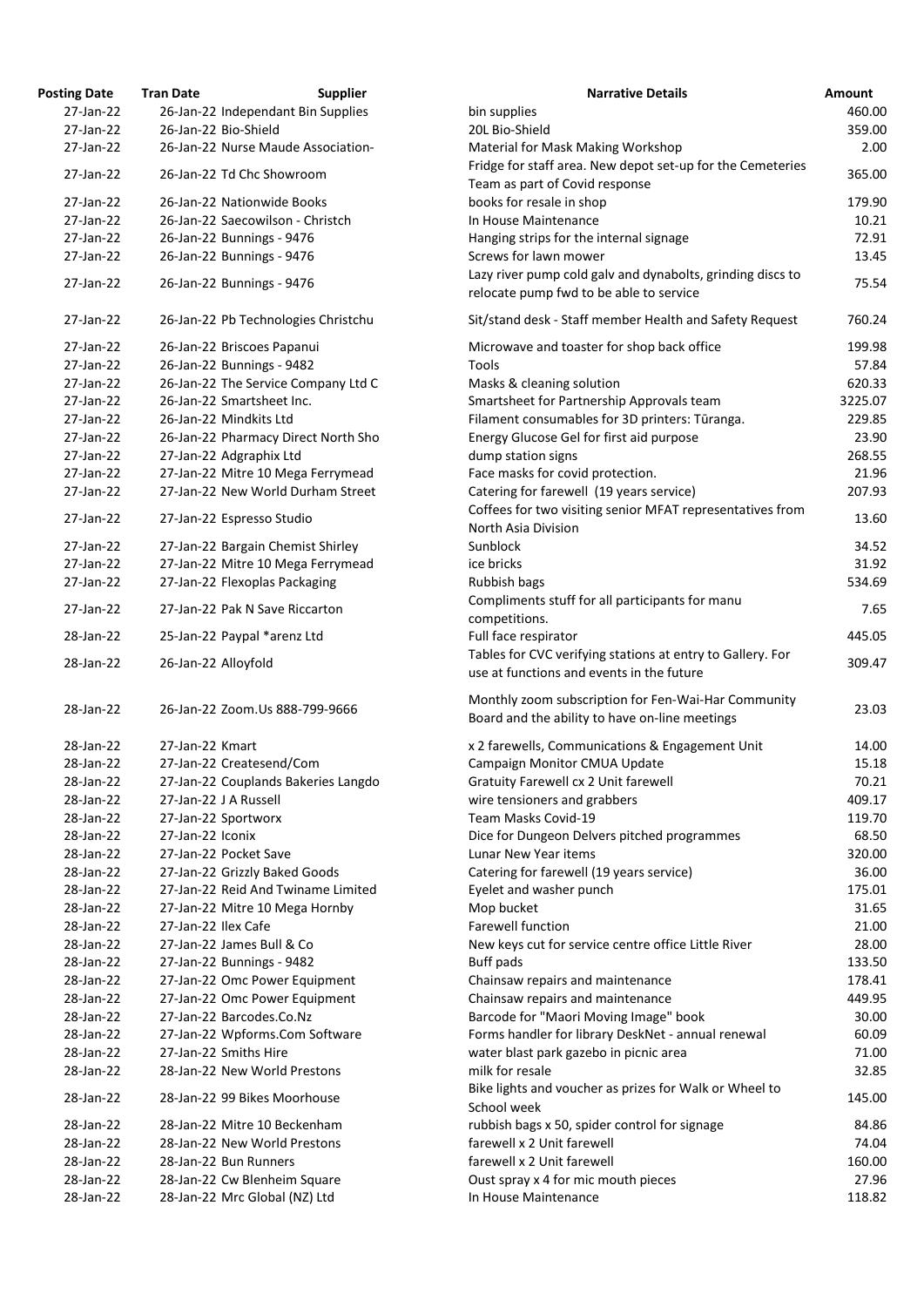| <b>Osting Date</b> | <b>Tran Date</b>      | <b>Supplier</b>                                           | <b>Narrative Details</b>                                                       |
|--------------------|-----------------------|-----------------------------------------------------------|--------------------------------------------------------------------------------|
| 28-Jan-22          |                       | 28-Jan-22 The Warehouse 123                               | knife for kitchen                                                              |
| 28-Jan-22          |                       | 28-Jan-22 Mitre 10 Mega Papanui                           | cleaning equipment                                                             |
| 28-Jan-22          |                       | 28-Jan-22 Countdown                                       | drinks for sunrise soak                                                        |
| 28-Jan-22          |                       | 28-Jan-22 Pak N Save Wainoni                              | drinks for sunrise soak                                                        |
| 28-Jan-22          |                       | 28-Jan-22 Warehouse Stationery                            | stationery                                                                     |
| 28-Jan-22          |                       | 28-Jan-22 Apl Fuelstop Duvauchel                          | Fuel for truck, lawn mower etc                                                 |
| 28-Jan-22          |                       | 28-Jan-22 Leading Edge Automotive                         | Vic park trailer repairs                                                       |
| 28-Jan-22          |                       | 28-Jan-22 Mitre 10 Mega Ferrymead                         | Calcium rust and lime remover to clean up wet deck t<br>at QE2                 |
| 28-Jan-22          |                       | 28-Jan-22 Karcher Limited                                 | Set round brushes                                                              |
| 28-Jan-22          |                       | 28-Jan-22 Peninsula Trading Post                          | Tools                                                                          |
| 28-Jan-22          |                       | 28-Jan-22 Noel Leeming 3                                  | Radios to inform of unvaccinated children arriving                             |
| 28-Jan-22          |                       | 28-Jan-22 The Warehouse 181                               | TV for training room, computer mouse                                           |
| 31-Jan-22          |                       | 27-Jan-22 Fulcrumapp.Com                                  | Fulcrum Subscription - January 2022                                            |
| 31-Jan-22          |                       | 27-Jan-22 Paypal *liao Liang                              | <b>ITDPC4 fatesoft Code Visual to Flow</b>                                     |
| 31-Jan-22          |                       | 27-Jan-22 Onesignal Pushno                                | <b>ITDPCX Onesignal mthly sub</b>                                              |
| 31-Jan-22          |                       | 27-Jan-22 Adobe Stock                                     | Subscription fee for Adobe Stock licence                                       |
| 31-Jan-22          |                       | 28-Jan-22 Bunnings - 9482                                 | weed killer power board felt board                                             |
| 31-Jan-22          |                       | 28-Jan-22 Fulcrumapp.Com                                  | Data collection software monthly account for District<br>Planning January 2022 |
| 31-Jan-22          |                       | 28-Jan-22 Pushbikes Papanui                               | Prizes for Walk or Wheel week - March 2022                                     |
| 31-Jan-22          |                       | 28-Jan-22 Bunnings - 9476                                 | CD50 stain for seats                                                           |
| 31-Jan-22          |                       | 28-Jan-22 Ecodrop Styx                                    |                                                                                |
| 31-Jan-22          |                       |                                                           | Jellie grass                                                                   |
| 31-Jan-22          |                       | 28-Jan-22 Nz Transport Agency<br>28-Jan-22 Createsend/Com | Vehicle Road User Charges                                                      |
| 31-Jan-22          |                       | 28-Jan-22 Createsend/Com                                  | Bromley Odour - Campaign Manager<br>BP Stormwater - Campaign Manager           |
| 31-Jan-22          |                       | 28-Jan-22 Createsend/Com                                  | Payment for the Art Gallery's 28 January eNewsletter                           |
|                    |                       |                                                           | Events Partnerships Team - Staff Catering - Leaving                            |
| 31-Jan-22          |                       | 28-Jan-22 Pegasus Arms                                    | Function                                                                       |
| 31-Jan-22          |                       | 28-Jan-22 Sp * Theplantproject                            | Plants (indoor collection)                                                     |
| 31-Jan-22          |                       | 28-Jan-22 Ecodrop Metro                                   | Removal of unwanted items Woolston Old CC                                      |
| 31-Jan-22          |                       | 28-Jan-22 Shardlows Packaging                             | Taping out court lines                                                         |
| 31-Jan-22          |                       | 28-Jan-22 Pb Tech Online 09 5269200                       | extension leads for alicia                                                     |
| 31-Jan-22          |                       | 28-Jan-22 Advance Intl Cleaning                           | Spray bottles - trigger sprays to replace dirty old ones                       |
| 31-Jan-22          |                       | 28-Jan-22 Elite Fitness                                   | 2 x Swissballs to replace old ones.                                            |
| 31-Jan-22          |                       | 28-Jan-22 Wilson Parking                                  | Parking for recruitment                                                        |
| 31-Jan-22          |                       | 28-Jan-22 New World Durham Street                         | Team COVID PPE Equipment                                                       |
| 31-Jan-22          |                       | 28-Jan-22 Mitre 10 Mega Hornby                            | Team COVID PPE Equipment                                                       |
| 31-Jan-22          |                       | 28-Jan-22 Nz Safety Blackwoods                            | Team COVID PPE Equipment                                                       |
| 31-Jan-22          |                       | 28-Jan-22 Wilson Parking                                  | Parking while carrying out recruitment at Civic                                |
| 31-Jan-22          |                       | 28-Jan-22 Mainland Fasteners Ltd                          | In House Maintenance - airators                                                |
| 31-Jan-22          |                       | 28-Jan-22 Saecowilson - Christch                          | In House Maintenance - WO                                                      |
| 31-Jan-22          |                       | 28-Jan-22 Hcd Christchurch                                | In House Maintenance                                                           |
| 31-Jan-22          |                       | 28-Jan-22 Nz Safety Blackwoods                            | Disposable Safety Gloves                                                       |
| 31-Jan-22          |                       | 28-Jan-22 Nz Safety Blackwoods                            | Safety masks for Hazardous site                                                |
| 31-Jan-22          |                       | 28-Jan-22 Bunnings - 9476                                 | batteries for sanitizer dispensers                                             |
| 31-Jan-22          | 28-Jan-22 Kmart       |                                                           | items for sunrise soak                                                         |
| 31-Jan-22          |                       | 28-Jan-22 Micky Finns                                     | Farewell function at Micky Finns.                                              |
| 31-Jan-22          | 28-Jan-22 Officevibe  |                                                           | ITDA Officevibe mthly sub                                                      |
| 31-Jan-22          | 28-Jan-22 Repco       |                                                           | Cutting compound                                                               |
| 31-Jan-22          |                       | 28-Jan-22 R J P Panel & Paint                             | Degreaser                                                                      |
| 31-Jan-22          |                       | 28-Jan-22 Akaroa Motor Garage                             | Minor parts for Akaroa boat wash                                               |
| 31-Jan-22          | 28-Jan-22 J A Russell |                                                           | Gripple' wire clamps for project                                               |
| 31-Jan-22          |                       | 28-Jan-22 Shardlows Packaging                             | Gel tape for adhering metal stands to floor Tui Harring<br>project             |
| 31-Jan-22          |                       | 28-Jan-22 Toyco.Co.Nz                                     | Dive Archways for Pioneer                                                      |
| 31-Jan-22          |                       | 28-Jan-22 - The-Iconic-799000000                          | Seal Flips for Jellie Park                                                     |
| 31-Jan-22          |                       | 28-Jan-22 Mighty Ape Limited                              | Summertime Water Wheel - Bubbletimes at GC and T                               |

| <b>Posting Date</b>    | <b>Tran Date</b> | <b>Supplier</b>                                      | <b>Narrative Details</b>                                                                 | <b>Amount</b>  |
|------------------------|------------------|------------------------------------------------------|------------------------------------------------------------------------------------------|----------------|
| 28-Jan-22              |                  | 28-Jan-22 The Warehouse 123                          | knife for kitchen                                                                        | 8.00           |
| 28-Jan-22              |                  | 28-Jan-22 Mitre 10 Mega Papanui                      | cleaning equipment                                                                       | 19.90          |
| 28-Jan-22              |                  | 28-Jan-22 Countdown                                  | drinks for sunrise soak                                                                  | 22.20          |
| 28-Jan-22              |                  | 28-Jan-22 Pak N Save Wainoni                         | drinks for sunrise soak                                                                  | 35.96          |
| 28-Jan-22              |                  | 28-Jan-22 Warehouse Stationery                       | stationery                                                                               | 44.99          |
| 28-Jan-22              |                  | 28-Jan-22 Apl Fuelstop Duvauchel                     | Fuel for truck, lawn mower etc                                                           | 52.75          |
| 28-Jan-22              |                  | 28-Jan-22 Leading Edge Automotive                    | Vic park trailer repairs                                                                 | 219.09         |
| 28-Jan-22              |                  | 28-Jan-22 Mitre 10 Mega Ferrymead                    | Calcium rust and lime remover to clean up wet deck toys<br>at QE2                        | 30.46          |
| 28-Jan-22              |                  | 28-Jan-22 Karcher Limited                            | Set round brushes                                                                        | 57.27          |
| 28-Jan-22              |                  | 28-Jan-22 Peninsula Trading Post                     | Tools                                                                                    | 77.94          |
| 28-Jan-22              |                  | 28-Jan-22 Noel Leeming 3                             | Radios to inform of unvaccinated children arriving                                       | 359.97         |
| 28-Jan-22              |                  | 28-Jan-22 The Warehouse 181                          | TV for training room, computer mouse                                                     | 434.99         |
| 31-Jan-22              |                  | 27-Jan-22 Fulcrumapp.Com                             | Fulcrum Subscription - January 2022                                                      | 261.55         |
| 31-Jan-22              |                  | 27-Jan-22 Paypal *liao Liang                         | ITDPC4 fatesoft Code Visual to Flow                                                      | 156.88         |
| 31-Jan-22              |                  | 27-Jan-22 Onesignal Pushno                           | <b>ITDPCX Onesignal mthly sub</b>                                                        | 200.83         |
| 31-Jan-22              |                  | 27-Jan-22 Adobe Stock                                | Subscription fee for Adobe Stock licence                                                 | 45.38          |
| 31-Jan-22              |                  | 28-Jan-22 Bunnings - 9482                            | weed killer power board felt board                                                       | 259.46         |
|                        |                  |                                                      | Data collection software monthly account for District                                    |                |
| 31-Jan-22              |                  | 28-Jan-22 Fulcrumapp.Com                             |                                                                                          | 65.79          |
|                        |                  |                                                      | Planning January 2022                                                                    |                |
| 31-Jan-22              |                  | 28-Jan-22 Pushbikes Papanui                          | Prizes for Walk or Wheel week - March 2022                                               | 858.50         |
| 31-Jan-22              |                  | 28-Jan-22 Bunnings - 9476                            | CD50 stain for seats                                                                     | 53.98          |
| 31-Jan-22              |                  | 28-Jan-22 Ecodrop Styx                               | Jellie grass                                                                             | 18.42          |
| 31-Jan-22              |                  | 28-Jan-22 Nz Transport Agency                        | Vehicle Road User Charges                                                                | 764.80         |
| 31-Jan-22              |                  | 28-Jan-22 Createsend/Com                             | Bromley Odour - Campaign Manager                                                         | 7.99           |
| 31-Jan-22<br>31-Jan-22 |                  | 28-Jan-22 Createsend/Com<br>28-Jan-22 Createsend/Com | BP Stormwater - Campaign Manager<br>Payment for the Art Gallery's 28 January eNewsletter | 8.24<br>163.47 |
|                        |                  |                                                      |                                                                                          |                |
| 31-Jan-22              |                  | 28-Jan-22 Pegasus Arms                               | Events Partnerships Team - Staff Catering - Leaving<br>Function                          | 81.00          |
| 31-Jan-22              |                  | 28-Jan-22 Sp * Theplantproject                       | Plants (indoor collection)                                                               | 211.96         |
| 31-Jan-22              |                  | 28-Jan-22 Ecodrop Metro                              | Removal of unwanted items Woolston Old CC                                                | 41.22          |
| 31-Jan-22              |                  | 28-Jan-22 Shardlows Packaging                        | Taping out court lines                                                                   | 558.69         |
| 31-Jan-22              |                  | 28-Jan-22 Pb Tech Online 09 5269200                  | extension leads for alicia                                                               | 62.84          |
| 31-Jan-22              |                  | 28-Jan-22 Advance Intl Cleaning                      | Spray bottles - trigger sprays to replace dirty old ones                                 | 60.58          |
|                        |                  |                                                      |                                                                                          |                |
| 31-Jan-22              |                  | 28-Jan-22 Elite Fitness                              | 2 x Swissballs to replace old ones.                                                      | 104.00         |
| 31-Jan-22              |                  | 28-Jan-22 Wilson Parking                             | Parking for recruitment                                                                  | 14.60          |
| 31-Jan-22              |                  | 28-Jan-22 New World Durham Street                    | Team COVID PPE Equipment                                                                 | 12.70          |
| 31-Jan-22              |                  | 28-Jan-22 Mitre 10 Mega Hornby                       | Team COVID PPE Equipment                                                                 | 99.80          |
| 31-Jan-22              |                  | 28-Jan-22 Nz Safety Blackwoods                       | Team COVID PPE Equipment                                                                 | 243.57         |
| 31-Jan-22              |                  | 28-Jan-22 Wilson Parking                             | Parking while carrying out recruitment at Civic                                          | 14.60          |
| 31-Jan-22              |                  | 28-Jan-22 Mainland Fasteners Ltd                     | In House Maintenance - airators                                                          | 16.86          |
| 31-Jan-22              |                  | 28-Jan-22 Saecowilson - Christch                     | In House Maintenance - WO                                                                | 260.02         |
| 31-Jan-22              |                  | 28-Jan-22 Hcd Christchurch                           | In House Maintenance                                                                     | 437.44         |
| 31-Jan-22              |                  | 28-Jan-22 Nz Safety Blackwoods                       | Disposable Safety Gloves                                                                 | 45.88          |
| 31-Jan-22              |                  | 28-Jan-22 Nz Safety Blackwoods                       | Safety masks for Hazardous site                                                          | 134.78         |
| 31-Jan-22              |                  | 28-Jan-22 Bunnings - 9476                            | batteries for sanitizer dispensers                                                       | 64.90          |
| 31-Jan-22              | 28-Jan-22 Kmart  |                                                      | items for sunrise soak                                                                   | 90.00          |
| 31-Jan-22              |                  | 28-Jan-22 Micky Finns                                | Farewell function at Micky Finns.                                                        | 79.00          |
| 31-Jan-22              |                  | 28-Jan-22 Officevibe                                 | ITDA Officevibe mthly sub                                                                | 845.81         |
| 31-Jan-22              | 28-Jan-22 Repco  |                                                      | Cutting compound                                                                         | 20.00          |
| 31-Jan-22              |                  | 28-Jan-22 R J P Panel & Paint                        | Degreaser                                                                                | 43.92          |
| 31-Jan-22              |                  | 28-Jan-22 Akaroa Motor Garage                        | Minor parts for Akaroa boat wash                                                         | 15.90          |
| 31-Jan-22              |                  | 28-Jan-22 J A Russell                                | Gripple' wire clamps for project                                                         | 129.89         |
| 31-Jan-22              |                  | 28-Jan-22 Shardlows Packaging                        | Gel tape for adhering metal stands to floor Tui Harrington<br>project                    | 813.60         |
| 31-Jan-22              |                  | 28-Jan-22 Toyco.Co.Nz                                | Dive Archways for Pioneer                                                                | 37.98          |
| 31-Jan-22              |                  | 28-Jan-22 - The-Iconic-799000000                     | Seal Flips for Jellie Park                                                               | 60.51          |
| 31-Jan-22              |                  | 28-Jan-22 Mighty Ape Limited                         | Summertime Water Wheel - Bubbletimes at GC and TPT                                       | 73.30          |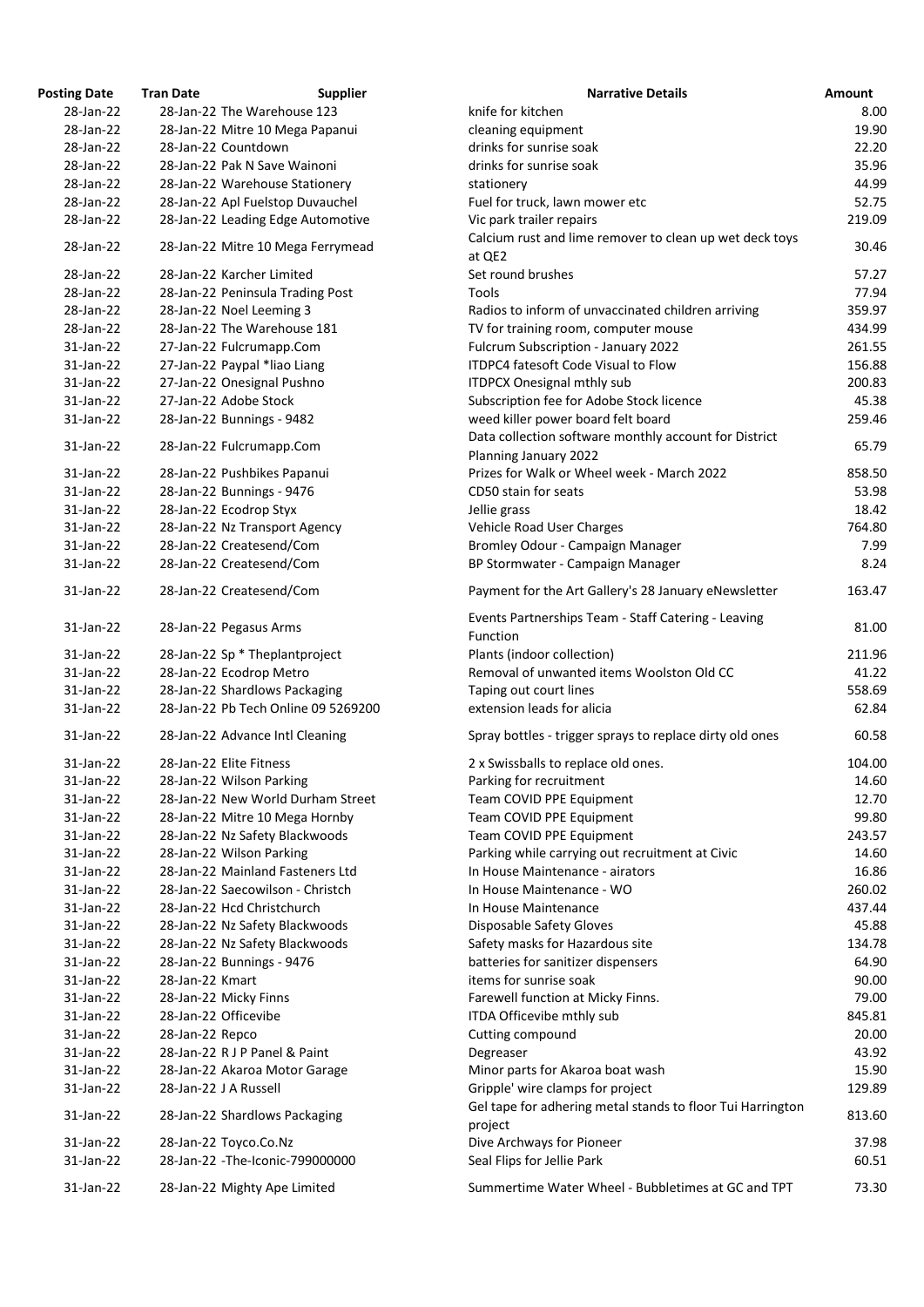| <b>osting Date</b> | <b>Tran Date</b>             | <b>Supplier</b>                     | <b>Narrative Details</b>                                 |
|--------------------|------------------------------|-------------------------------------|----------------------------------------------------------|
| 31-Jan-22          |                              | 28-Jan-22 Whitcoulls Riccarton 50   | Velcro Strips for Emergency lanyards                     |
|                    |                              |                                     | Bubbletimes equipment for GC and TPT. Dive balls for all |
| 31-Jan-22          | 28-Jan-22 Toyco.Co.Nz        |                                     | facilities                                               |
| 31-Jan-22          |                              | 28-Jan-22 - The-Iconic-799000000    | Mini kickboards ad drive sticks for Jellie Park          |
| 31-Jan-22          |                              | 28-Jan-22 - The-Iconic-799000000    | Swim equipment for GC, TPT, Pio and Taiora               |
| 31-Jan-22          |                              | 28-Jan-22 Nz Safety Blackwoods      | Lifeguards Ear Plugs for Pioneer pool                    |
|                    |                              |                                     | Thermal Transfer Printer for retail pricing & adhesive   |
| 31-Jan-22          |                              | 28-Jan-22 Barcode Products Limit    | labels                                                   |
|                    |                              |                                     | Tool box and tools for Matuku Takotako Sumner Library    |
| 31-Jan-22          |                              | 29-Jan-22 Mitre 10 Mega Ferrymead   | Centre                                                   |
| 31-Jan-22          | 29-Jan-22 Countdown          |                                     | 6 packs of Strike wipes for cleaning IT Equipment.       |
| 31-Jan-22          | 30-Jan-22 Bunnings - 9482    |                                     | deck stain paint brushes spray can grinder bits          |
| 31-Jan-22          |                              | 30-Jan-22 Mitre 10 Mega Ferrymead   | Cleaning equipment for Aquaplay frame                    |
|                    |                              |                                     |                                                          |
| 31-Jan-22          | 31-Jan-22 Trowel Trades Chch |                                     | Masking film for deinstallation of Reuben Paterson       |
|                    |                              |                                     | <b>Golden Bearing</b>                                    |
| 31-Jan-22          | 31-Jan-22 Countdown          |                                     | Fly Spray x 2 for use in all centres - Hei Hei           |
| 31-Jan-22          |                              | 31-Jan-22 Mainland Resene Colorsh   | paint                                                    |
| 31-Jan-22          | 31-Jan-22 Central Innovation |                                     | <b>ITDOEUAS ArchiCAD</b>                                 |
|                    |                              |                                     | Replacement batteries for summer pools water testers.    |
| 31-Jan-22          |                              | 31-Jan-22 Mitre 10 Mega Ferrymead   | and thread tape for repairs to chlorine fitting          |
|                    |                              |                                     |                                                          |
| 31-Jan-22          |                              | 31-Jan-22 Warehouse Stationery      | office bk and diary for vehicle counter folder for note  |
|                    |                              |                                     |                                                          |
| 31-Jan-22          | 31-Jan-22 Xcm Group Limited  |                                     | 2 x Trousers                                             |
| 31-Jan-22          |                              | 31-Jan-22 Pak N Save Northlands     | <b>Batteries for radios</b>                              |
| $1-Feb-22$         | 30-Jan-22 Calendly           |                                     | <b>Engagement Team - Statutory Compliance</b>            |
| $1-Feb-22$         | 30-Jan-22 Campaignmonitor    |                                     | Libraries Events, Newsline, What's On                    |
|                    |                              |                                     | Go Daddy certificate renewal. Wildcard SSL renewal       |
| $1-Feb-22$         |                              | 30-Jan-22 Dnh*godaddy.Com Nzd       | *.christchurchcitylibraries.com                          |
| $1-Feb-22$         |                              | 31-Jan-22 Cutnpaste Weed Gels       | Herbicide for weeds                                      |
| $1-Feb-22$         | 31-Jan-22 Bunnings - 9476    |                                     | battery sander sandpaper sheets                          |
| $1-Feb-22$         | 31-Jan-22 Bunnings - 9476    |                                     | nut and bolts for seat repairs                           |
| $1-Feb-22$         | 31-Jan-22 Bunnings Online 2  |                                     |                                                          |
|                    |                              |                                     | Cleaning brushes & cleaning cloths for Linwood           |
| $1-Feb-22$         |                              | 31-Jan-22 The Service Company Ltd C | cleaning supplies                                        |
| $1-Feb-22$         |                              | 31-Jan-22 Nz Safety Blackwoods      | ppe                                                      |
| $1-Feb-22$         | 31-Jan-22 Bunnings - 9482    |                                     | More command strip for signage.                          |
| $1-Feb-22$         | 31-Jan-22 Bunnings - 9482    |                                     | Pack of command strips for signs                         |
| $1-Feb-22$         |                              | 31-Jan-22 Zoom.Us 888-799-9666      | Zoom account registration - when unable to meet in       |
|                    |                              |                                     | person or hold physical meetings re COVID.               |
| $1-Feb-22$         |                              | 31-Jan-22 Mitre 10 Mega Ferrymead   | Masks purchased whilst awaiting order                    |
| $1-Feb-22$         |                              | 31-Jan-22 Myob New Zealand Lim      | <b>ITDOEU MYOB mthly sub</b>                             |
| $1-Feb-22$         |                              | 31-Jan-22 Pb Tech Online 09 5269200 | replacement dongles - lightning to 3.5mm                 |
| $1-Feb-22$         |                              | 31-Jan-22 Spectrum Lighting & Sound | Repairs to Gym sound system                              |
| $1-Feb-22$         |                              | 31-Jan-22 The Service Company Ltd C | Ultrasil for pool, Disinfectant Spray, Masks             |
| $1-Feb-22$         | 1-Feb-22 Kiwigas Ltd         |                                     | gas bottles exchange for bbqs                            |
| $1-Feb-22$         | 1-Feb-22 Caltex Hornby       |                                     | Milk for Hornby staff kitchen.                           |
| $1-Feb-22$         |                              | 1-Feb-22 Mitre 10 Mega Ferrymead    | Supplies for pest control                                |
| $1-Feb-22$         |                              | 1-Feb-22 Bivouac Tower Junction     | Sun hat                                                  |
| $1-Feb-22$         | 1-Feb-22 Caltex Redwood      |                                     | Milk for coffee etc                                      |
| $1-Feb-22$         |                              | 1-Feb-22 Supervalue Sumner          | Monthly milk acct for staffroom                          |
| $1-Feb-22$         |                              | 1-Feb-22 The Warehouse Online       | <b>Communications - Network Control Room</b>             |
| $1-Feb-22$         |                              |                                     |                                                          |
|                    |                              | 1-Feb-22 Spotlight Christchurch     | <b>Stitching for Canvas on Utes</b>                      |
| $1-Feb-22$         |                              | 1-Feb-22 Warehouse Stationery       | Materials for display and promotion purposes.            |
| $1-Feb-22$         |                              | 1-Feb-22 Warehouse Stationery       | Materials for display and promotion purposes.            |
| $1-Feb-22$         |                              | 1-Feb-22 New World Durham Street    | Food - leaving function                                  |
| $1-Feb-22$         |                              | 1-Feb-22 Mitre 10 Mega Papanui      | Lock for Avice Hill Playcentre lockup                    |
| $1-Feb-22$         |                              | 1-Feb-22 New World Durham Street    | storage bag & kitchen supplies                           |
| $1-Feb-22$         | 1-Feb-22 Briscoes Riccarton  |                                     | Cutlery set & cannisters                                 |
| $1-Feb-22$         |                              | 1-Feb-22 Briscoes Chch Salisbury    | Crockery & storage containers No 4                       |
| $1-Feb-22$         |                              | 1-Feb-22 Warehouse Stationery       | Stationary & laminator                                   |

| <b>Posting Date</b> | <b>Tran Date</b>   | <b>Supplier</b>                     | <b>Narrative Details</b>                                 | <b>Amount</b> |
|---------------------|--------------------|-------------------------------------|----------------------------------------------------------|---------------|
| 31-Jan-22           |                    | 28-Jan-22 Whitcoulls Riccarton 50   | Velcro Strips for Emergency lanyards                     | 79.96         |
|                     |                    |                                     | Bubbletimes equipment for GC and TPT. Dive balls for all |               |
| 31-Jan-22           |                    | 28-Jan-22 Toyco.Co.Nz               | facilities                                               | 197.81        |
| 31-Jan-22           |                    | 28-Jan-22 - The-Iconic-799000000    | Mini kickboards ad drive sticks for Jellie Park          | 226.93        |
| 31-Jan-22           |                    | 28-Jan-22 - The-Iconic-799000000    | Swim equipment for GC, TPT, Pio and Taiora               | 296.28        |
| 31-Jan-22           |                    | 28-Jan-22 Nz Safety Blackwoods      | Lifeguards Ear Plugs for Pioneer pool                    | 63.16         |
|                     |                    |                                     | Thermal Transfer Printer for retail pricing & adhesive   |               |
| 31-Jan-22           |                    | 28-Jan-22 Barcode Products Limit    | labels                                                   | 1694.07       |
|                     |                    |                                     | Tool box and tools for Matuku Takotako Sumner Library    |               |
| 31-Jan-22           |                    | 29-Jan-22 Mitre 10 Mega Ferrymead   | Centre                                                   | 169.99        |
| 31-Jan-22           |                    | 29-Jan-22 Countdown                 | 6 packs of Strike wipes for cleaning IT Equipment.       | 24.00         |
| 31-Jan-22           |                    | 30-Jan-22 Bunnings - 9482           | deck stain paint brushes spray can grinder bits          | 126.23        |
| 31-Jan-22           |                    | 30-Jan-22 Mitre 10 Mega Ferrymead   | Cleaning equipment for Aquaplay frame                    | 142.34        |
|                     |                    |                                     |                                                          |               |
| 31-Jan-22           |                    | 31-Jan-22 Trowel Trades Chch        | Masking film for deinstallation of Reuben Paterson       | 127.03        |
|                     |                    |                                     | <b>Golden Bearing</b>                                    |               |
| 31-Jan-22           |                    | 31-Jan-22 Countdown                 | Fly Spray x 2 for use in all centres - Hei Hei           | 9.00          |
| 31-Jan-22           |                    | 31-Jan-22 Mainland Resene Colorsh   | paint                                                    | 569.11        |
| 31-Jan-22           |                    | 31-Jan-22 Central Innovation        | <b>ITDOEUAS ArchiCAD</b>                                 | 379.50        |
|                     |                    |                                     | Replacement batteries for summer pools water testers.    |               |
| 31-Jan-22           |                    | 31-Jan-22 Mitre 10 Mega Ferrymead   |                                                          | 45.02         |
|                     |                    |                                     | and thread tape for repairs to chlorine fitting          |               |
|                     |                    |                                     |                                                          |               |
| 31-Jan-22           |                    | 31-Jan-22 Warehouse Stationery      | office bk and diary for vehicle counter folder for note  | 66.72         |
| 31-Jan-22           |                    | 31-Jan-22 Xcm Group Limited         | 2 x Trousers                                             | 128.80        |
| 31-Jan-22           |                    | 31-Jan-22 Pak N Save Northlands     | <b>Batteries for radios</b>                              | 43.96         |
| $1-Feb-22$          | 30-Jan-22 Calendly |                                     | <b>Engagement Team - Statutory Compliance</b>            | 16.84         |
| 1-Feb-22            |                    | 30-Jan-22 Campaignmonitor           | Libraries Events, Newsline, What's On                    | 2506.13       |
|                     |                    |                                     | Go Daddy certificate renewal. Wildcard SSL renewal       |               |
| $1-Feb-22$          |                    | 30-Jan-22 Dnh*godaddy.Com Nzd       |                                                          | 586.49        |
|                     |                    |                                     | *.christchurchcitylibraries.com                          |               |
| $1-Feb-22$          |                    | 31-Jan-22 Cutnpaste Weed Gels       | Herbicide for weeds                                      | 488.88        |
| $1-Feb-22$          |                    | 31-Jan-22 Bunnings - 9476           | battery sander sandpaper sheets                          | 10.79         |
| $1-Feb-22$          |                    | 31-Jan-22 Bunnings - 9476           | nut and bolts for seat repairs                           | 12.42         |
| $1-Feb-22$          |                    | 31-Jan-22 Bunnings Online 2         | Cleaning brushes & cleaning cloths for Linwood           | 55.76         |
| $1-Feb-22$          |                    | 31-Jan-22 The Service Company Ltd C | cleaning supplies                                        | 678.52        |
| $1-Feb-22$          |                    | 31-Jan-22 Nz Safety Blackwoods      | ppe                                                      | 112.96        |
| $1-Feb-22$          |                    | 31-Jan-22 Bunnings - 9482           | More command strip for signage.                          | 7.06          |
| $1-Feb-22$          |                    | 31-Jan-22 Bunnings - 9482           | Pack of command strips for signs                         | 12.99         |
|                     |                    |                                     | Zoom account registration - when unable to meet in       |               |
| $1-Feb-22$          |                    | 31-Jan-22 Zoom.Us 888-799-9666      | person or hold physical meetings re COVID.               | 212.86        |
| $1-Feb-22$          |                    | 31-Jan-22 Mitre 10 Mega Ferrymead   | Masks purchased whilst awaiting order                    | 9.98          |
| $1-Feb-22$          |                    | 31-Jan-22 Myob New Zealand Lim      | <b>ITDOEU MYOB mthly sub</b>                             | 75.90         |
| 1-Feb-22            |                    | 31-Jan-22 Pb Tech Online 09 5269200 | replacement dongles - lightning to 3.5mm                 | 37.39         |
| $1-Feb-22$          |                    |                                     | Repairs to Gym sound system                              | 424.34        |
|                     |                    | 31-Jan-22 Spectrum Lighting & Sound |                                                          |               |
| $1-Feb-22$          |                    | 31-Jan-22 The Service Company Ltd C | Ultrasil for pool, Disinfectant Spray, Masks             | 979.44        |
| $1-Feb-22$          |                    | 1-Feb-22 Kiwigas Ltd                | gas bottles exchange for bbqs                            | 296.73        |
| $1-Feb-22$          |                    | 1-Feb-22 Caltex Hornby              | Milk for Hornby staff kitchen.                           | 6.60          |
| $1-Feb-22$          |                    | 1-Feb-22 Mitre 10 Mega Ferrymead    | Supplies for pest control                                | 19.98         |
| $1-Feb-22$          |                    | 1-Feb-22 Bivouac Tower Junction     | Sun hat                                                  | 35.92         |
| $1-Feb-22$          |                    | 1-Feb-22 Caltex Redwood             | Milk for coffee etc                                      | 5.89          |
| $1-Feb-22$          |                    | 1-Feb-22 Supervalue Sumner          | Monthly milk acct for staffroom                          | 23.58         |
| $1-Feb-22$          |                    | 1-Feb-22 The Warehouse Online       | <b>Communications - Network Control Room</b>             | 343.00        |
| $1-Feb-22$          |                    | 1-Feb-22 Spotlight Christchurch     | <b>Stitching for Canvas on Utes</b>                      | 20.00         |
| $1-Feb-22$          |                    | 1-Feb-22 Warehouse Stationery       | Materials for display and promotion purposes.            | 12.98         |
| $1-Feb-22$          |                    | 1-Feb-22 Warehouse Stationery       | Materials for display and promotion purposes.            | 30.98         |
| $1-Feb-22$          |                    | 1-Feb-22 New World Durham Street    | Food - leaving function                                  | 101.13        |
| $1-Feb-22$          |                    | 1-Feb-22 Mitre 10 Mega Papanui      | Lock for Avice Hill Playcentre lockup                    | 9.32          |
| $1-Feb-22$          |                    | 1-Feb-22 New World Durham Street    |                                                          | 15.78         |
|                     |                    |                                     | storage bag & kitchen supplies                           |               |
| $1-Feb-22$          |                    | 1-Feb-22 Briscoes Riccarton         | Cutlery set & cannisters                                 | 83.98         |
| $1-Feb-22$          |                    | 1-Feb-22 Briscoes Chch Salisbury    | Crockery & storage containers No 4                       | 269.89        |
| $1-Feb-22$          |                    | 1-Feb-22 Warehouse Stationery       | Stationary & laminator                                   | 358.47        |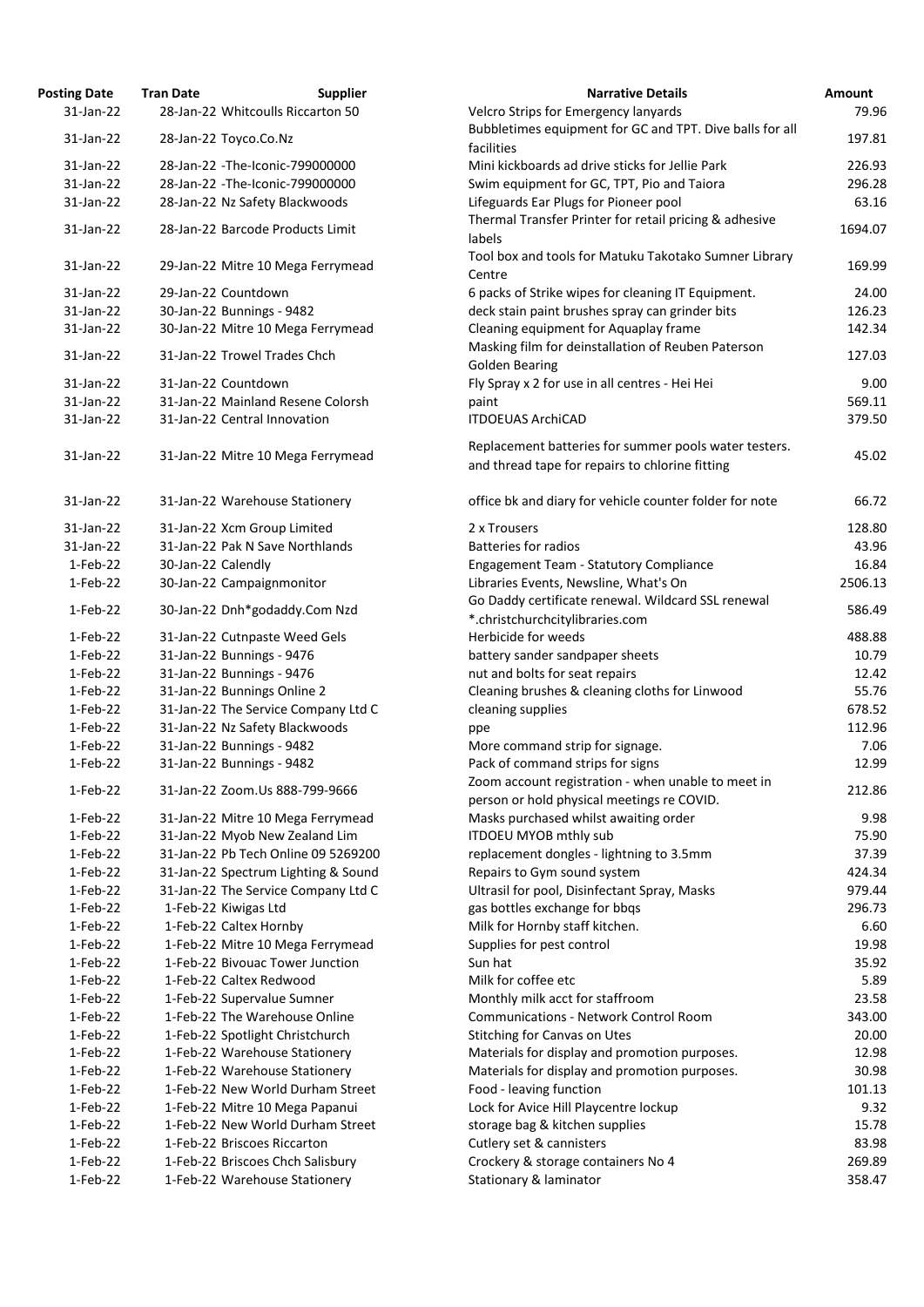| <b>Osting Date</b>       | <b>Tran Date</b>                                            | <b>Supplier</b>                    | <b>Narrative Details</b>                                                                                          |
|--------------------------|-------------------------------------------------------------|------------------------------------|-------------------------------------------------------------------------------------------------------------------|
| $1-Feb-22$               | 1-Feb-22 Addressfinder Limited                              |                                    | Monthly Address-Finder sub - Library Online registration                                                          |
|                          |                                                             |                                    | system.                                                                                                           |
| $1-Feb-22$<br>$1-Feb-22$ | 1-Feb-22 Trademe M224 Ping<br>1-Feb-22 Warehouse Stationery |                                    | Greenscreen for programming<br>SD cards for trail cameras                                                         |
| $2$ -Feb-22              | 30-Jan-22 Paypal *diabeteschr                               |                                    | Glucose sachets for diabetic customers in case of a low                                                           |
| $2$ -Feb-22              | 30-Jan-22 Goformz                                           |                                    | ITDPC4H GoFormz mthly sub Health Licensing                                                                        |
| $2$ -Feb-22              | 31-Jan-22 Facebk *gffm697v42                                |                                    | Facebook social media                                                                                             |
| $2$ -Feb-22              | 31-Jan-22 Facebk Zrxbvb7ck2                                 |                                    | Facebook Social Media RSU                                                                                         |
| $2$ -Feb-22              | 31-Jan-22 Facebk *5qlcrcts62                                |                                    | Facebook Social media, Aotearoa Bike Challenge and<br><b>Travel Resilience Survey</b>                             |
| $2$ -Feb-22              | 31-Jan-22 Toyco.Co.Nz                                       |                                    | <b>Equipment for Taiora QEII</b>                                                                                  |
| $2$ -Feb-22              | 31-Jan-22 Amzn Mktp Us*g74tv72q3                            |                                    | Learn to Swim equipment for all 5 facilities                                                                      |
| $2$ -Feb-22              | 1-Feb-22 Wilson Parking                                     |                                    | <b>Wilson Parking - Meeting Civic</b>                                                                             |
| $2$ -Feb-22              | 1-Feb-22 Bp 2go Linwood                                     |                                    | Fuel - Hirepool Vehicle                                                                                           |
| $2$ -Feb-22              |                                                             | 1-Feb-22 Pb Tech Online 09 5269200 | SD cards for track camera's                                                                                       |
| $2$ -Feb-22              | 1-Feb-22 Bunnings - 9476                                    |                                    | Replacement drill bits and tools for Waltham gate fix                                                             |
| $2$ -Feb-22              | 1-Feb-22 Twodollarthingchristchur                           |                                    | Materials for display and promotion purposes.                                                                     |
| $2$ -Feb-22              | 1-Feb-22 Bunnings - 9476                                    |                                    | tool bag                                                                                                          |
| $2$ -Feb-22              | 1-Feb-22 Shardlows Packaging                                |                                    | Taping out court lines                                                                                            |
| $2$ -Feb-22              | 1-Feb-22 Advance Intl Cleaning                              |                                    | 6 x boxes Face Masks (50 pack)                                                                                    |
| $2$ -Feb-22              | 1-Feb-22 Bunnings - 9476                                    |                                    | Tub set 60L FOR PARK.                                                                                             |
| $2$ -Feb-22              | 1-Feb-22 Dept Internal Affairs                              |                                    | Images for Bridge of Remembrance panel                                                                            |
| $2$ -Feb-22              | 1-Feb-22 Saturdays Cafe                                     |                                    | vouchers for sunrise soak                                                                                         |
| $2$ -Feb-22              | 1-Feb-22 Storage Box-Tower Junctio                          |                                    | graffiti bottle                                                                                                   |
| $2$ -Feb-22              | 1-Feb-22 Sp * Connovation                                   |                                    | Rat poison-Travis                                                                                                 |
| $2$ -Feb-22              | 1-Feb-22 Oderings Nurseries                                 |                                    | Plants for section A Curators Garden                                                                              |
| $2-Feb-22$               | 1-Feb-22 Belfast Vet Clinic                                 |                                    | "House call" to euthanase a dog and vaccinate 2x long                                                             |
|                          |                                                             |                                    | stay dogs. Incl Mileage<br>Kiwi Gardener annual subscription for the Botanic                                      |
| $2$ -Feb-22              | 1-Feb-22 Isubscribe Nz                                      |                                    | <b>Gardens Research Library</b>                                                                                   |
| $2$ -Feb-22              | 2-Feb-22 New World Prestons                                 |                                    | milk for resale                                                                                                   |
| $2$ -Feb-22              | 2-Feb-22 Jaycar Pty Ltd                                     |                                    | veichle safety cameras                                                                                            |
| $2$ -Feb-22              | 2-Feb-22 Nzrc Online Shop                                   |                                    | First Aid training for 2 survey team members.                                                                     |
| $2$ -Feb-22              | 2-Feb-22 Mitre 10 Mega Hornby                               |                                    | Hoses for Steadfast volunteer group and fittings for<br>hoses/pipe                                                |
| $2$ -Feb-22              | 2-Feb-22 James Bull & Co                                    |                                    | replacement key                                                                                                   |
| $2$ -Feb-22              | 2-Feb-22 Mico Christchurch                                  |                                    | 2No. replacement ball cocks and floats for make up water<br>in balance tanks at Pioneer Pool                      |
| $2$ -Feb-22              | 2-Feb-22 Oneill Rentals                                     |                                    | Rental truck - crates                                                                                             |
| $2$ -Feb-22              | 2-Feb-22 New World Durham Street                            |                                    | Catering farewell function after 5 and 1/2 years service.                                                         |
| $2$ -Feb-22              | 2-Feb-22 Countdown                                          |                                    | Disinfectant wipes for desktops & keyboards                                                                       |
| 3-Feb-22                 | 31-Jan-22 Paypal *conservatio                               |                                    | Filmoplast P90 Tape Archival                                                                                      |
| 3-Feb-22                 | 1-Feb-22 Createsend/Com                                     |                                    | Campaign Manager Port Hills Volunteer                                                                             |
| 3-Feb-22                 | 1-Feb-22 Nz Marketing                                       |                                    | NZ MARKETING, Digital stories course x 2 - Marketing Unit                                                         |
| 3-Feb-22                 | 1-Feb-22 Fulcrumapp.Com                                     |                                    | Supply of data capture tool CWW assets                                                                            |
| 3-Feb-22                 | 1-Feb-22 Officevibe                                         |                                    | ITDA Officevibe Staff Engagement Surveying mthly sub                                                              |
| 3-Feb-22                 | 1-Feb-22 Sp * Solo New Zealand                              |                                    | JFN - Spray wands                                                                                                 |
| 3-Feb-22                 | 1-Feb-22 Paypal *amfmagnetic                                |                                    | Magnets for Francis Upritchard exhibition                                                                         |
| 3-Feb-22                 | 1-Feb-22 Bgci - Botanic Gardens                             |                                    | <b>Botanic Gardens Conservation International annual</b><br>subscription for the Botanic Gardens Research Library |
| 3-Feb-22                 | 1-Feb-22 Amzn Mktp Us*xl9t87du3                             |                                    | One order posted as two and charged as two. Learn to<br>Swim Equipment                                            |
| 3-Feb-22                 | 2-Feb-22 Bunnings - 9476                                    |                                    | hardware supplies                                                                                                 |
| $3-Feb-22$               | 2-Feb-22 Pulp Kitchen Catering                              |                                    | Christchurch West Melton Zone Meeting - Catering                                                                  |

| <b>Posting Date</b> | <b>Tran Date</b>  | <b>Supplier</b>                    | <b>Narrative Details</b>                                                                                          | Amount  |
|---------------------|-------------------|------------------------------------|-------------------------------------------------------------------------------------------------------------------|---------|
| $1-Feb-22$          |                   | 1-Feb-22 Addressfinder Limited     | Monthly Address-Finder sub - Library Online registration<br>system.                                               | 100.77  |
| $1-Feb-22$          |                   | 1-Feb-22 Trademe M224 Ping         | Greenscreen for programming                                                                                       | 46.99   |
| $1-Feb-22$          |                   | 1-Feb-22 Warehouse Stationery      | SD cards for trail cameras                                                                                        | 52.48   |
| $2$ -Feb-22         |                   | 30-Jan-22 Paypal *diabeteschr      | Glucose sachets for diabetic customers in case of a low                                                           | 52.00   |
| $2$ -Feb-22         | 30-Jan-22 Goformz |                                    | ITDPC4H GoFormz mthly sub Health Licensing                                                                        | 169.11  |
| $2$ -Feb-22         |                   | 31-Jan-22 Facebk *gffm697v42       | Facebook social media                                                                                             | 5.00    |
| $2$ -Feb-22         |                   | 31-Jan-22 Facebk Zrxbvb7ck2        | Facebook Social Media RSU                                                                                         | 75.20   |
| $2$ -Feb-22         |                   | 31-Jan-22 Facebk *5qlcrcts62       | Facebook Social media, Aotearoa Bike Challenge and<br><b>Travel Resilience Survey</b>                             | 249.99  |
| $2$ -Feb-22         |                   | 31-Jan-22 Toyco.Co.Nz              | <b>Equipment for Taiora QEII</b>                                                                                  | 35.98   |
| $2$ -Feb-22         |                   | 31-Jan-22 Amzn Mktp Us*g74tv72q3   | Learn to Swim equipment for all 5 facilities                                                                      | 592.88  |
| $2$ -Feb-22         |                   | 1-Feb-22 Wilson Parking            | <b>Wilson Parking - Meeting Civic</b>                                                                             | 10.60   |
| $2$ -Feb-22         |                   | 1-Feb-22 Bp 2go Linwood            | Fuel - Hirepool Vehicle                                                                                           | 49.63   |
| $2$ -Feb-22         |                   | 1-Feb-22 Pb Tech Online 09 5269200 | SD cards for track camera's                                                                                       | 69.07   |
| $2$ -Feb-22         |                   | 1-Feb-22 Bunnings - 9476           | Replacement drill bits and tools for Waltham gate fix                                                             | 375.79  |
| $2$ -Feb-22         |                   | 1-Feb-22 Twodollarthingchristchur  | Materials for display and promotion purposes.                                                                     | 3.00    |
| $2$ -Feb-22         |                   | 1-Feb-22 Bunnings - 9476           | tool bag                                                                                                          | 95.00   |
| $2$ -Feb-22         |                   | 1-Feb-22 Shardlows Packaging       | Taping out court lines                                                                                            | 931.16  |
| $2$ -Feb-22         |                   | 1-Feb-22 Advance Intl Cleaning     | 6 x boxes Face Masks (50 pack)                                                                                    | 140.41  |
| $2$ -Feb-22         |                   | 1-Feb-22 Bunnings - 9476           | Tub set 60L FOR PARK.                                                                                             | 116.80  |
| $2$ -Feb-22         |                   | 1-Feb-22 Dept Internal Affairs     | Images for Bridge of Remembrance panel                                                                            | 60.00   |
| $2$ -Feb-22         |                   | 1-Feb-22 Saturdays Cafe            | vouchers for sunrise soak                                                                                         | 70.00   |
| $2$ -Feb-22         |                   | 1-Feb-22 Storage Box-Tower Junctio | graffiti bottle                                                                                                   | 11.96   |
| $2$ -Feb-22         |                   | 1-Feb-22 Sp * Connovation          | Rat poison-Travis                                                                                                 | 1020.65 |
| $2$ -Feb-22         |                   | 1-Feb-22 Oderings Nurseries        | Plants for section A Curators Garden                                                                              | 78.93   |
| $2$ -Feb-22         |                   | 1-Feb-22 Belfast Vet Clinic        | "House call" to euthanase a dog and vaccinate 2x long<br>stay dogs. Incl Mileage                                  | 432.00  |
| $2$ -Feb-22         |                   | 1-Feb-22 Isubscribe Nz             | Kiwi Gardener annual subscription for the Botanic<br><b>Gardens Research Library</b>                              | 76.50   |
| $2$ -Feb-22         |                   | 2-Feb-22 New World Prestons        | milk for resale                                                                                                   | 28.00   |
| $2$ -Feb-22         |                   | 2-Feb-22 Jaycar Pty Ltd            | veichle safety cameras                                                                                            | 205.60  |
| $2$ -Feb-22         |                   | 2-Feb-22 Nzrc Online Shop          | First Aid training for 2 survey team members.                                                                     | 280.00  |
| $2$ -Feb-22         |                   | 2-Feb-22 Mitre 10 Mega Hornby      | Hoses for Steadfast volunteer group and fittings for<br>hoses/pipe                                                | 447.83  |
| $2$ -Feb-22         |                   | 2-Feb-22 James Bull & Co           | replacement key                                                                                                   | 44.00   |
| $2$ -Feb-22         |                   | 2-Feb-22 Mico Christchurch         | 2No. replacement ball cocks and floats for make up water<br>in balance tanks at Pioneer Pool                      | 108.42  |
| $2$ -Feb-22         |                   | 2-Feb-22 Oneill Rentals            | Rental truck - crates                                                                                             | 237.50  |
| $2$ -Feb-22         |                   | 2-Feb-22 New World Durham Street   | Catering farewell function after 5 and 1/2 years service.                                                         | 146.60  |
| $2$ -Feb-22         |                   | 2-Feb-22 Countdown                 | Disinfectant wipes for desktops & keyboards                                                                       | 48.00   |
| 3-Feb-22            |                   | 31-Jan-22 Paypal *conservatio      | Filmoplast P90 Tape Archival                                                                                      | 647.25  |
| 3-Feb-22            |                   | 1-Feb-22 Createsend/Com            | Campaign Manager Port Hills Volunteer                                                                             | 15.97   |
| 3-Feb-22            |                   | 1-Feb-22 Nz Marketing              | NZ MARKETING, Digital stories course x 2 - Marketing Unit                                                         | 1368.50 |
| 3-Feb-22            |                   | 1-Feb-22 Fulcrumapp.Com            | Supply of data capture tool CWW assets                                                                            | 1112.22 |
| 3-Feb-22            |                   | 1-Feb-22 Officevibe                | ITDA Officevibe Staff Engagement Surveying mthly sub                                                              | 4878.17 |
| 3-Feb-22            |                   | 1-Feb-22 Sp * Solo New Zealand     | JFN - Spray wands                                                                                                 | 293.62  |
| 3-Feb-22            |                   | 1-Feb-22 Paypal *amfmagnetic       | Magnets for Francis Upritchard exhibition                                                                         | 52.40   |
| 3-Feb-22            |                   | 1-Feb-22 Bgci - Botanic Gardens    | <b>Botanic Gardens Conservation International annual</b><br>subscription for the Botanic Gardens Research Library | 1053.96 |
| 3-Feb-22            |                   | 1-Feb-22 Amzn Mktp Us*xl9t87du3    | One order posted as two and charged as two. Learn to<br>Swim Equipment                                            | 162.04  |
| 3-Feb-22            |                   | 2-Feb-22 Bunnings - 9476           | hardware supplies                                                                                                 | 20.50   |
| 3-Feb-22            |                   | 2-Feb-22 Pulp Kitchen Catering     | Christchurch West Melton Zone Meeting - Catering                                                                  | 296.13  |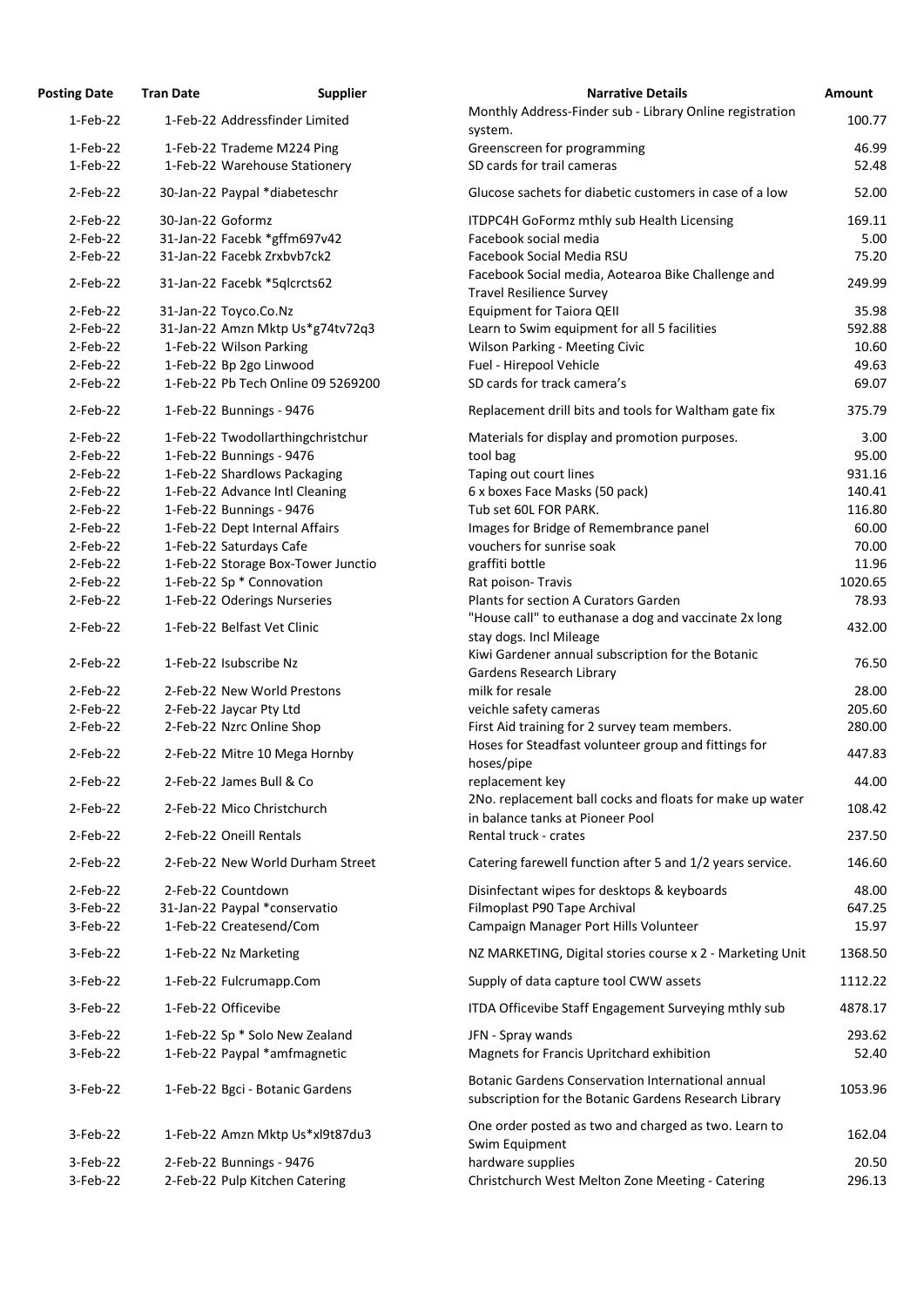| <b>Posting Date</b>  | <b>Tran Date</b>   | <b>Supplier</b>                                   | <b>Narrative Details</b>                                                                            | <b>Amount</b> |
|----------------------|--------------------|---------------------------------------------------|-----------------------------------------------------------------------------------------------------|---------------|
| 3-Feb-22             |                    | 2-Feb-22 Pb Tech Online 09 5269200                | Specialist keyboard for staff member, unable to use                                                 | 251.          |
|                      |                    |                                                   | normal keyboard.<br>Introduction to flood risk asset management for Iris                            |               |
| 3-Feb-22             |                    | 2-Feb-22 Ipwea Nz, Ipwea.Org.Nz                   | <b>Brookland</b>                                                                                    | 224.          |
| 3-Feb-22             |                    | 2-Feb-22 Kolorful Kanvas Ltd                      | Outstanding payment for trailer stage cover                                                         | 449.          |
| 3-Feb-22             |                    |                                                   | Credit Voucher Tickets-Canterbury Tech. Refund for the                                              | $-93.$        |
|                      |                    | 2-Feb-22 Tickets-Canterbury Tech                  | ticket due to the event being cancelled                                                             |               |
| 3-Feb-22             |                    | 2-Feb-22 Nz Safety Blackwoods                     | Safety clothing / equipment                                                                         | 584.          |
| 3-Feb-22             |                    | 2-Feb-22 Courier Post Christchurch                | courier for samples to go to Nelson                                                                 | 45.           |
| 3-Feb-22             |                    | 2-Feb-22 Bunnings - 9476                          | Security lock box                                                                                   | 73.           |
| 3-Feb-22             |                    | 2-Feb-22 Bp Connect Hoon Hay                      | Fuel or lawn mower<br>2x each small and large leather cage muzzles for shelter                      | 26.           |
| 3-Feb-22             |                    | 2-Feb-22 Shoof International                      | (2x mediums on back order)                                                                          | 260.          |
| 3-Feb-22             |                    | 2-Feb-22 Rms Shopfittings (Christc                | Floor stands for various signage                                                                    | 1447.         |
| 3-Feb-22             |                    | 3-Feb-22 Freshchoice Barrington                   | Swipe wipes for Computer cleaning                                                                   | 12.           |
|                      |                    |                                                   | Credit card transaction fees for online bookings at                                                 |               |
| 3-Feb-22             | 3-Feb-22 Seekom    |                                                   | campgrounds                                                                                         | 598.          |
| 3-Feb-22             |                    | 3-Feb-22 Mitre 10 Mega Ferrymead                  | Laundry Powder for Laundry and Dishwashing Tabs for                                                 | 47.           |
|                      |                    |                                                   | <b>Staff Room at TPTL</b>                                                                           |               |
| 3-Feb-22             |                    | 3-Feb-22 Torpedo7 Northlink                       | Replacement of damaged equipment                                                                    | 238.          |
| 3-Feb-22             |                    | 3-Feb-22 Freshchoice City Mkt                     | Hosting - Catering                                                                                  | 28.           |
| 3-Feb-22             |                    | 3-Feb-22 Pak N Save Moorhouse                     | crackers and cheese for staff training morning tea with an                                          | 25.           |
| 3-Feb-22             |                    | 3-Feb-22 Canterbury Museum                        | external trainer<br>Puari interpretation                                                            | 20.           |
| 3-Feb-22             |                    | 3-Feb-22 Canterbury Museum                        | Central city interpretation panel - Victoria Square                                                 | 20.           |
| 3-Feb-22             |                    | 3-Feb-22 Mrc Global (NZ) Ltd                      | In House Maintenance                                                                                | 271.          |
|                      |                    |                                                   | Pioneer pool mains water make up pipe clamps above                                                  |               |
| 3-Feb-22             |                    | 3-Feb-22 Mrc Global (NZ) Ltd                      | balance tank                                                                                        | 40.           |
| 3-Feb-22             |                    | 3-Feb-22 Countdown                                | Disinfectant wipes for Desktops & keyboards                                                         | 24.           |
| 4-Feb-22             |                    | 1-Feb-22 Willowbank Wildlife Reser                | Family pass to Willowbank, as a prize for Walk or Wheel                                             | 178.          |
|                      |                    |                                                   | week March 2022                                                                                     |               |
| 4-Feb-22             | 2-Feb-22 Glo.Com   |                                                   | Online yoga training tool                                                                           | 37.           |
| 4-Feb-22             |                    | 2-Feb-22 Nz Red Cross                             | G3 defibrillator Pads (adults) 4168484 this is for the AED<br>on the ground floor behind reception. | 149.          |
| 4-Feb-22             |                    | 3-Feb-22 Smiths City Commercial                   | fridge for homestead                                                                                | 998.          |
|                      |                    |                                                   | Registration fee for an online NZPI Seminar - Ethics for                                            |               |
| 4-Feb-22             |                    | 3-Feb-22 Nz Planning                              | <b>Planners</b>                                                                                     | 150.          |
| 4-Feb-22             |                    | 3-Feb-22 Createsend/Com                           | Campaign Monitor - Banks Peninsula storm roading                                                    | 8.            |
|                      |                    |                                                   | update                                                                                              |               |
| 4-Feb-22             |                    | 3-Feb-22 Createsend/Com                           | Campaign Manager LTA Parks Team Newsletter                                                          | 22.           |
| 4-Feb-22             | 3-Feb-22 Allterra  |                                                   | Seco GPS Pole Inner Kit                                                                             | 172.          |
| 4-Feb-22             |                    | 3-Feb-22 Mitre 10 Mega Papanui                    | Items for cleaning storage and hanging of emergency                                                 | 44.           |
| 4-Feb-22             |                    | 3-Feb-22 Bunnings - 9476                          | signs<br>Brush & Pan set, Utility Brush                                                             | 11.           |
|                      |                    |                                                   | Spray wand,, Disposable gloves, Clonex x2, Gloves, 23mm                                             |               |
| 4-Feb-22             |                    | 3-Feb-22 Bunnings - 9476                          | connection tail, 133 hose coupler                                                                   | 154.          |
| 4-Feb-22             |                    | 3-Feb-22 Nz Safety Blackwoods                     | <b>Boots</b>                                                                                        | 206.          |
| 4-Feb-22             |                    | 3-Feb-22 Pb Tech Online 09 5269200                | Computer cable                                                                                      | 19.           |
| 4-Feb-22             |                    | 3-Feb-22 Prd-Shop-Nz                              | Pride flags                                                                                         | 336.          |
| 4-Feb-22             | 3-Feb-22 Kool Zone |                                                   | IPhone screen protector replacement.                                                                | 20.           |
| 4-Feb-22             |                    | 3-Feb-22 Crisp On Edgeware                        | Fruit for Southern Centre training day with external                                                | 13.           |
|                      |                    |                                                   | presenter morning tea                                                                               |               |
| 4-Feb-22             |                    | 3-Feb-22 Shipleys Audiovisual                     | Call out and repairs to Southern Centre computer                                                    | 455.          |
| 4-Feb-22<br>4-Feb-22 |                    | 3-Feb-22 Bunnings - 9482<br>3-Feb-22 Saeco Wilson | Weed killer purchased by BK for shelter grounds<br>In House Maintenance                             | 36.<br>33.    |
| 4-Feb-22             |                    | 3-Feb-22 Mainland Fasteners Ltd                   | nuts bolts screws for workshop                                                                      | 214.          |
| 4-Feb-22             |                    | 3-Feb-22 Pearsons 2018 Limited                    | Gravel for Steadfast track to stop erosion                                                          | 21.           |
| 4-Feb-22             |                    | 3-Feb-22 Nz Safety Blackwoods                     | Credit Voucher Nz Safety Blackwoods - PPE Returned                                                  | $-64.$        |
| 4-Feb-22             |                    | 3-Feb-22 Amazon Web Services                      | Hosting fees for Smart Christchurch projects.                                                       | 117.          |
| 4-Feb-22             |                    | 3-Feb-22 Ullrich Alumnm Co Ltd                    | Single ladder for access to balance tank at Pioneer Pool                                            | 250.          |
|                      |                    |                                                   |                                                                                                     |               |

| ng Date  | <b>Tran Date</b>      | <b>Supplier</b>                    | <b>Narrative Details</b>                                                                            | <b>Amount</b> |
|----------|-----------------------|------------------------------------|-----------------------------------------------------------------------------------------------------|---------------|
| 3-Feb-22 |                       | 2-Feb-22 Pb Tech Online 09 5269200 | Specialist keyboard for staff member, unable to use<br>normal keyboard.                             | 251.13        |
| 3-Feb-22 |                       | 2-Feb-22 Ipwea Nz, Ipwea.Org.Nz    | Introduction to flood risk asset management for Iris<br><b>Brookland</b>                            | 224.25        |
| 3-Feb-22 |                       | 2-Feb-22 Kolorful Kanvas Ltd       | Outstanding payment for trailer stage cover                                                         | 449.65        |
| 3-Feb-22 |                       | 2-Feb-22 Tickets-Canterbury Tech   | Credit Voucher Tickets-Canterbury Tech. Refund for the<br>ticket due to the event being cancelled   | $-93.56$      |
| 3-Feb-22 |                       | 2-Feb-22 Nz Safety Blackwoods      | Safety clothing / equipment                                                                         | 584.19        |
| 3-Feb-22 |                       | 2-Feb-22 Courier Post Christchurch | courier for samples to go to Nelson                                                                 | 45.80         |
| 3-Feb-22 |                       | 2-Feb-22 Bunnings - 9476           | Security lock box                                                                                   | 73.22         |
| 3-Feb-22 |                       | 2-Feb-22 Bp Connect Hoon Hay       | Fuel or lawn mower                                                                                  | 26.00         |
| 3-Feb-22 |                       | 2-Feb-22 Shoof International       | 2x each small and large leather cage muzzles for shelter<br>(2x mediums on back order)              | 260.72        |
| 3-Feb-22 |                       | 2-Feb-22 Rms Shopfittings (Christc | Floor stands for various signage                                                                    | 1447.28       |
| 3-Feb-22 |                       | 3-Feb-22 Freshchoice Barrington    | Swipe wipes for Computer cleaning                                                                   | 12.00         |
| 3-Feb-22 | 3-Feb-22 Seekom       |                                    | Credit card transaction fees for online bookings at<br>campgrounds                                  | 598.06        |
| 3-Feb-22 |                       | 3-Feb-22 Mitre 10 Mega Ferrymead   | Laundry Powder for Laundry and Dishwashing Tabs for<br><b>Staff Room at TPTL</b>                    | 47.96         |
| 3-Feb-22 |                       | 3-Feb-22 Torpedo7 Northlink        | Replacement of damaged equipment                                                                    | 238.42        |
| 3-Feb-22 |                       | 3-Feb-22 Freshchoice City Mkt      | Hosting - Catering                                                                                  | 28.87         |
| 3-Feb-22 |                       | 3-Feb-22 Pak N Save Moorhouse      | crackers and cheese for staff training morning tea with an<br>external trainer                      | 25.36         |
| 3-Feb-22 |                       | 3-Feb-22 Canterbury Museum         | Puari interpretation                                                                                | 20.00         |
| 3-Feb-22 |                       | 3-Feb-22 Canterbury Museum         | Central city interpretation panel - Victoria Square                                                 | 20.00         |
| 3-Feb-22 |                       | 3-Feb-22 Mrc Global (NZ) Ltd       | In House Maintenance                                                                                | 271.86        |
| 3-Feb-22 |                       | 3-Feb-22 Mrc Global (NZ) Ltd       | Pioneer pool mains water make up pipe clamps above<br>balance tank                                  | 40.09         |
| 3-Feb-22 | 3-Feb-22 Countdown    |                                    | Disinfectant wipes for Desktops & keyboards                                                         | 24.00         |
| 4-Feb-22 |                       | 1-Feb-22 Willowbank Wildlife Reser | Family pass to Willowbank, as a prize for Walk or Wheel<br>week March 2022                          | 178.00        |
| 4-Feb-22 | 2-Feb-22 Glo.Com      |                                    | Online yoga training tool                                                                           | 37.06         |
| 4-Feb-22 | 2-Feb-22 Nz Red Cross |                                    | G3 defibrillator Pads (adults) 4168484 this is for the AED<br>on the ground floor behind reception. | 149.50        |
| 4-Feb-22 |                       | 3-Feb-22 Smiths City Commercial    | fridge for homestead<br>Registration fee for an online NZPI Seminar - Ethics for                    | 998.20        |
| 4-Feb-22 | 3-Feb-22 Nz Planning  |                                    | Planners                                                                                            | 150.00        |
| 4-Feb-22 |                       | 3-Feb-22 Createsend/Com            | Campaign Monitor - Banks Peninsula storm roading<br>update                                          | 8.19          |
| 4-Feb-22 |                       | 3-Feb-22 Createsend/Com            | Campaign Manager LTA Parks Team Newsletter                                                          | 22.08         |
| 4-Feb-22 | 3-Feb-22 Allterra     |                                    | Seco GPS Pole Inner Kit<br>Items for cleaning storage and hanging of emergency                      | 172.50        |
| 4-Feb-22 |                       | 3-Feb-22 Mitre 10 Mega Papanui     | signs                                                                                               | 44.98         |
| 4-Feb-22 |                       | 3-Feb-22 Bunnings - 9476           | Brush & Pan set, Utility Brush                                                                      | 11.77         |
| 4-Feb-22 |                       | 3-Feb-22 Bunnings - 9476           | Spray wand,, Disposable gloves, Clonex x2, Gloves, 23mm<br>connection tail, 133 hose coupler        | 154.39        |
| 4-Feb-22 |                       | 3-Feb-22 Nz Safety Blackwoods      | <b>Boots</b>                                                                                        | 206.88        |
| 4-Feb-22 |                       | 3-Feb-22 Pb Tech Online 09 5269200 | Computer cable                                                                                      | 19.42         |
| 4-Feb-22 | 3-Feb-22 Prd-Shop-Nz  |                                    | Pride flags                                                                                         | 336.00        |
| 4-Feb-22 | 3-Feb-22 Kool Zone    |                                    | IPhone screen protector replacement.                                                                | 20.00         |
| 4-Feb-22 |                       | 3-Feb-22 Crisp On Edgeware         | Fruit for Southern Centre training day with external<br>presenter morning tea                       | 13.22         |
| 4-Feb-22 |                       | 3-Feb-22 Shipleys Audiovisual      | Call out and repairs to Southern Centre computer                                                    | 455.98        |
| 4-Feb-22 |                       | 3-Feb-22 Bunnings - 9482           | Weed killer purchased by BK for shelter grounds                                                     | 36.90         |
| 4-Feb-22 | 3-Feb-22 Saeco Wilson |                                    | In House Maintenance                                                                                | 33.76         |
| 4-Feb-22 |                       | 3-Feb-22 Mainland Fasteners Ltd    | nuts bolts screws for workshop                                                                      | 214.65        |
| 4-Feb-22 |                       | 3-Feb-22 Pearsons 2018 Limited     | Gravel for Steadfast track to stop erosion                                                          | 21.00         |
| 4-Feb-22 |                       | 3-Feb-22 Nz Safety Blackwoods      | Credit Voucher Nz Safety Blackwoods - PPE Returned                                                  | $-64.11$      |
| 4-Feb-22 |                       | 3-Feb-22 Amazon Web Services       | Hosting fees for Smart Christchurch projects.                                                       | 117.07        |
| 4-Feb-22 |                       | 3-Feb-22 Ullrich Alumnm Co Ltd     | Single ladder for access to balance tank at Pioneer Pool                                            | 250.83        |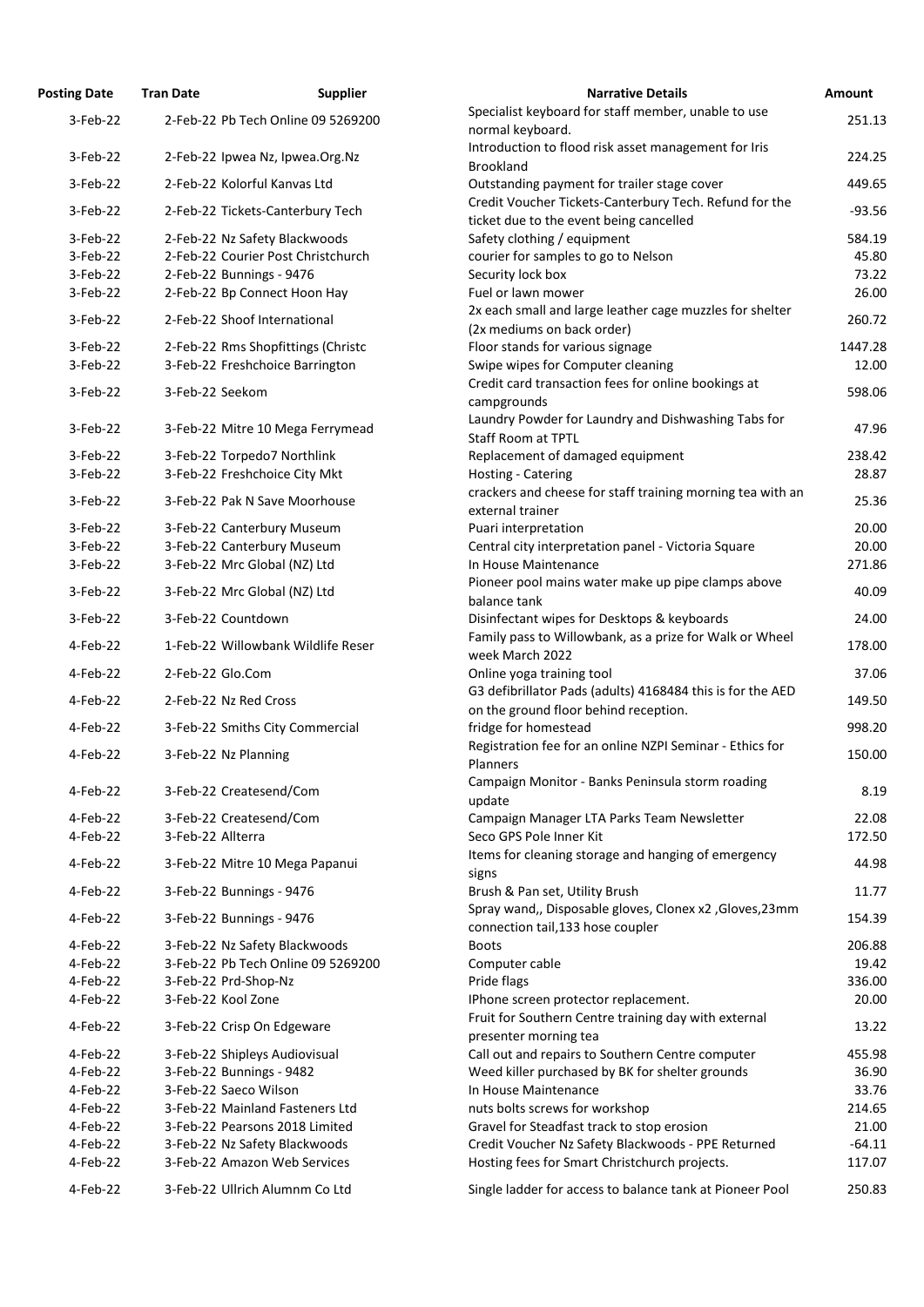| <b>osting Date</b> | <b>Tran Date</b>             | <b>Supplier</b>                    | <b>Narrative Details</b>                                                                                  |
|--------------------|------------------------------|------------------------------------|-----------------------------------------------------------------------------------------------------------|
| 4-Feb-22           |                              | 3-Feb-22 Rms Shopfittings (Christc | Sign Holders for Te Hapua for directing users of facility<br>under Covid                                  |
| 4-Feb-22           |                              | 3-Feb-22 Harvey Norman Northw      | Coffee machine filters and cleaning products                                                              |
| $4-Feb-22$         |                              | 3-Feb-22 Smiths City Commercial    | Fridge foe Homestead                                                                                      |
| 4-Feb-22           | 3-Feb-22 Fishpond Co NZ      |                                    | Library book                                                                                              |
| 4-Feb-22           |                              | 3-Feb-22 Tickets-Pivot Conference  | Credit Voucher Tickets-Pivot Conference                                                                   |
| 4-Feb-22           |                              | 3-Feb-22 Ferrymead Post Shop       | Sending Bestseller labels to vendor Peter Pal in Australi                                                 |
| 4-Feb-22           |                              | 4-Feb-22 Christchurch Art Galler   | Tongs for dispatching medical masks sold to visitors.                                                     |
| 4-Feb-22           |                              | 4-Feb-22 Mitre 10 Mega Ferrymead   | Fly Zapper - Network Control Room                                                                         |
| 4-Feb-22           | 4-Feb-22 Lab Supply Limited  |                                    | Isopropanol for conservation use                                                                          |
| $4-Feb-22$         |                              | 4-Feb-22 Freshchoice City Mkt      | Refund for deposit for an online purchase of food for<br>Waitangi Day weavers which could not be supplied |
| 4-Feb-22           |                              | 4-Feb-22 Freshchoice City Mkt      | Deposit for a food order for the Waitangi Day weavers                                                     |
| $4-Feb-22$         |                              | 4-Feb-22 Mitre 10 Mega Ferrymead   | Bleach purchased for shelter whilst awaiting order to<br>arrive                                           |
| 4-Feb-22           |                              | 4-Feb-22 Warehouse Stationery      | cork board for office admin                                                                               |
| 4-Feb-22           | 4-Feb-22 Sign Supplies Ltd   |                                    | vinyl for Object lessons                                                                                  |
| 4-Feb-22           |                              | 4-Feb-22 Gordon Harris Chch        | exhibitions stationery supplies                                                                           |
| 4-Feb-22           |                              | 4-Feb-22 Mitre 10 Mega Ferrymead   | <b>Screws</b>                                                                                             |
| 4-Feb-22           |                              | 4-Feb-22 Freshchoice Barrington    | Milk for staff                                                                                            |
| 4-Feb-22           |                              | 4-Feb-22 Arnold Products Ltd       | Milk for accommodation                                                                                    |
| 4-Feb-22           |                              | 4-Feb-22 Mitre 10 Mega Papanui     | disposal overalls and sauna lights.                                                                       |
| 8-Feb-22           |                              | 4-Feb-22 Deans Auto Electric       | battery recharge and cable repairs                                                                        |
| 8-Feb-22           |                              | 4-Feb-22 Coffee Worx Limited       | coffee for resale                                                                                         |
| 8-Feb-22           | 4-Feb-22 Ministry Of Justice |                                    | Court filing fees                                                                                         |
| 8-Feb-22           | 4-Feb-22 Mailchimp           |                                    | Greater Christchurch Partnership 2050 tracking how                                                        |
|                    |                              |                                    | many people click on links etc.                                                                           |
| 8-Feb-22           | 4-Feb-22 R & S Trade Centre  |                                    | Materials for Bunker preparation for Xoe Hall Mural                                                       |
| 8-Feb-22           | 4-Feb-22 Bbqs Direct         |                                    | Motors for lighting gobos                                                                                 |
| 8-Feb-22           | 4-Feb-22 Bunnings - 9476     |                                    | Sign hanging hardware (Pio gym) and cable ties                                                            |
| 8-Feb-22           | 4-Feb-22 Safety Vests        |                                    | Safety Vests for Children Volunteering in RRZ                                                             |
| 8-Feb-22           | 4-Feb-22 Bunnings Online 2   |                                    | Equipment for Volunteers RRZ Team                                                                         |
| 8-Feb-22           | 4-Feb-22 Createsend/Com      |                                    | Campaign Manager, Central City Bollards,                                                                  |
| 8-Feb-22           | 4-Feb-22 Createsend/Com      |                                    | Campaign Manager, Banks Peninsula Roading update                                                          |
| 8-Feb-22           | 4-Feb-22 Stihl Shop Fosters  |                                    | spark plugs for generator                                                                                 |
| 8-Feb-22           |                              | 4-Feb-22 Mitre 10 Mega Papanui     | spare fittings for chlorine delivery ute                                                                  |
|                    |                              |                                    | Faulty DVI to HDMI Adaptor - also move sound isolator                                                     |
| 8-Feb-22           | 4-Feb-22 Newco Events        |                                    | and cabling away from DC power supply.                                                                    |
| 8-Feb-22           | 4-Feb-22 Bunnings - 9476     |                                    | screws, toilet broom                                                                                      |
| 8-Feb-22           |                              | 4-Feb-22 Nz Safety Blackwoods      | nitrile gloves                                                                                            |
|                    |                              |                                    | Hot Water pools door draft stop brush to stop sand plu                                                    |
| 8-Feb-22           | 4-Feb-22 Bunnings - 9476     |                                    | dyna bolts for brackets                                                                                   |
| 8-Feb-22           |                              | 4-Feb-22 Multistrut Industrie      | Pioneer water make up new pipe brackets                                                                   |
| 8-Feb-22           |                              | 4-Feb-22 Shopify* 132475097        | CIAG Shopify sub three years                                                                              |
| 8-Feb-22           |                              | 4-Feb-22 George Henry & Co Ltd     | Bin keys                                                                                                  |
| 8-Feb-22           | 4-Feb-22 Blacks Fasteners    |                                    | Nuts and bolts- sand ladders                                                                              |
| 8-Feb-22           | 4-Feb-22 Lanyards Nz         |                                    | Zebra card printer ribbons for Graham Condon                                                              |
| 8-Feb-22           | 4-Feb-22 Bunnings - 9482     |                                    | Tapper screws & hooks                                                                                     |
| 8-Feb-22           |                              | 4-Feb-22 Shoe Clinic Northlands    | PPE - Shoes                                                                                               |
| 8-Feb-22           |                              | 4-Feb-22 Ebay O*07-08219-71254     | Library book                                                                                              |
| 8-Feb-22           |                              | 4-Feb-22 Sp * Paramedic Shop       | Manual suction pump for first aid                                                                         |
| 8-Feb-22           | 5-Feb-22 Bp Connect Qe li    |                                    | Fuel - Hirepool Vehicle                                                                                   |
| 8-Feb-22           |                              | 5-Feb-22 Zoom.Us 888-799-9666      | Zoom video communication for the month of February<br>2022 - Greater Christchurch Partnership             |
| 8-Feb-22           | 5-Feb-22 Fulcrumapp.Com      |                                    | Monthly fee for Fulcrum app for asset data collection                                                     |
| 8-Feb-22           |                              | 6-Feb-22 Spotify P19ac56d9e        | Music licence for the Art Gallery                                                                         |

| <b>Posting Date</b> | <b>Tran Date</b>             | <b>Supplier</b>                    | <b>Narrative Details</b>                                                                                  | <b>Amount</b> |
|---------------------|------------------------------|------------------------------------|-----------------------------------------------------------------------------------------------------------|---------------|
| 4-Feb-22            |                              | 3-Feb-22 Rms Shopfittings (Christc | Sign Holders for Te Hapua for directing users of facility<br>under Covid                                  | 767.89        |
| 4-Feb-22            |                              | 3-Feb-22 Harvey Norman Northw      | Coffee machine filters and cleaning products                                                              | 117.00        |
| 4-Feb-22            |                              | 3-Feb-22 Smiths City Commercial    | Fridge foe Homestead                                                                                      | 999.55        |
| 4-Feb-22            | 3-Feb-22 Fishpond Co NZ      |                                    | Library book                                                                                              | 56.45         |
| 4-Feb-22            |                              | 3-Feb-22 Tickets-Pivot Conference  | Credit Voucher Tickets-Pivot Conference                                                                   | $-332.35$     |
| 4-Feb-22            |                              | 3-Feb-22 Ferrymead Post Shop       | Sending Bestseller labels to vendor Peter Pal in Australia                                                | 16.39         |
| 4-Feb-22            |                              | 4-Feb-22 Christchurch Art Galler   | Tongs for dispatching medical masks sold to visitors.                                                     | 16.88         |
| 4-Feb-22            |                              | 4-Feb-22 Mitre 10 Mega Ferrymead   | Fly Zapper - Network Control Room                                                                         | 99.98         |
| 4-Feb-22            | 4-Feb-22 Lab Supply Limited  |                                    | Isopropanol for conservation use                                                                          | 96.21         |
| 4-Feb-22            |                              | 4-Feb-22 Freshchoice City Mkt      | Refund for deposit for an online purchase of food for<br>Waitangi Day weavers which could not be supplied | $-1.00$       |
| 4-Feb-22            |                              | 4-Feb-22 Freshchoice City Mkt      | Deposit for a food order for the Waitangi Day weavers                                                     | 1.00          |
| 4-Feb-22            |                              | 4-Feb-22 Mitre 10 Mega Ferrymead   | Bleach purchased for shelter whilst awaiting order to<br>arrive                                           | 19.98         |
| 4-Feb-22            |                              | 4-Feb-22 Warehouse Stationery      | cork board for office admin                                                                               | 23.19         |
| 4-Feb-22            | 4-Feb-22 Sign Supplies Ltd   |                                    | vinyl for Object lessons                                                                                  | 40.02         |
| 4-Feb-22            |                              | 4-Feb-22 Gordon Harris Chch        | exhibitions stationery supplies                                                                           | 94.57         |
| 4-Feb-22            |                              | 4-Feb-22 Mitre 10 Mega Ferrymead   | <b>Screws</b>                                                                                             | 13.30         |
| 4-Feb-22            |                              | 4-Feb-22 Freshchoice Barrington    | Milk for staff                                                                                            | 8.38          |
| 4-Feb-22            |                              | 4-Feb-22 Arnold Products Ltd       | Milk for accommodation                                                                                    | 83.11         |
| 4-Feb-22            |                              | 4-Feb-22 Mitre 10 Mega Papanui     | disposal overalls and sauna lights.                                                                       | 55.21         |
| 8-Feb-22            |                              | 4-Feb-22 Deans Auto Electric       | battery recharge and cable repairs                                                                        | 155.25        |
| 8-Feb-22            |                              | 4-Feb-22 Coffee Worx Limited       | coffee for resale                                                                                         | 177.00        |
| 8-Feb-22            | 4-Feb-22 Ministry Of Justice |                                    | Court filing fees                                                                                         | 100.00        |
| 8-Feb-22            | 4-Feb-22 Mailchimp           |                                    | Greater Christchurch Partnership 2050 tracking how<br>many people click on links etc.                     | 28.76         |
| 8-Feb-22            |                              | 4-Feb-22 R & S Trade Centre        | Materials for Bunker preparation for Xoe Hall Mural                                                       | 143.64        |
| 8-Feb-22            | 4-Feb-22 Bbqs Direct         |                                    | Motors for lighting gobos                                                                                 | 239.96        |
| 8-Feb-22            | 4-Feb-22 Bunnings - 9476     |                                    | Sign hanging hardware (Pio gym) and cable ties                                                            | 51.29         |
| 8-Feb-22            | 4-Feb-22 Safety Vests        |                                    | Safety Vests for Children Volunteering in RRZ                                                             | 198.08        |
| 8-Feb-22            | 4-Feb-22 Bunnings Online 2   |                                    | Equipment for Volunteers RRZ Team                                                                         | 483.03        |
| 8-Feb-22            | 4-Feb-22 Createsend/Com      |                                    | Campaign Manager, Central City Bollards,                                                                  | 8.13          |
| 8-Feb-22            | 4-Feb-22 Createsend/Com      |                                    | Campaign Manager, Banks Peninsula Roading update                                                          | 8.20          |
| 8-Feb-22            | 4-Feb-22 Stihl Shop Fosters  |                                    | spark plugs for generator                                                                                 | 44.61         |
| 8-Feb-22            |                              | 4-Feb-22 Mitre 10 Mega Papanui     | spare fittings for chlorine delivery ute                                                                  | 389.53        |
| 8-Feb-22            | 4-Feb-22 Newco Events        |                                    | Faulty DVI to HDMI Adaptor - also move sound isolator                                                     | 213.50        |
|                     |                              |                                    | and cabling away from DC power supply.                                                                    |               |
| 8-Feb-22            | 4-Feb-22 Bunnings - 9476     |                                    | screws, toilet broom                                                                                      | 32.53         |
| 8-Feb-22            |                              | 4-Feb-22 Nz Safety Blackwoods      | nitrile gloves<br>Hot Water pools door draft stop brush to stop sand plus                                 | 40.71         |
| 8-Feb-22            | 4-Feb-22 Bunnings - 9476     |                                    | dyna bolts for brackets                                                                                   | 68.45         |
| 8-Feb-22            |                              | 4-Feb-22 Multistrut Industrie      | Pioneer water make up new pipe brackets                                                                   | 132.35        |
| 8-Feb-22            |                              | 4-Feb-22 Shopify* 132475097        | CIAG Shopify sub three years                                                                              | 3807.14       |
| 8-Feb-22            |                              | 4-Feb-22 George Henry & Co Ltd     | Bin keys                                                                                                  | 32.71         |
| 8-Feb-22            | 4-Feb-22 Blacks Fasteners    |                                    | Nuts and bolts- sand ladders                                                                              | 121.13        |
| 8-Feb-22            | 4-Feb-22 Lanyards Nz         |                                    | Zebra card printer ribbons for Graham Condon                                                              | 919.17        |
| 8-Feb-22            | 4-Feb-22 Bunnings - 9482     |                                    | Tapper screws & hooks                                                                                     | 22.77         |
| 8-Feb-22            |                              | 4-Feb-22 Shoe Clinic Northlands    | PPE - Shoes                                                                                               | 289.90        |
| 8-Feb-22            |                              | 4-Feb-22 Ebay O*07-08219-71254     | Library book                                                                                              | 54.72         |
| 8-Feb-22            |                              | 4-Feb-22 Sp * Paramedic Shop       | Manual suction pump for first aid                                                                         | 305.00        |
| 8-Feb-22            | 5-Feb-22 Bp Connect Qe li    |                                    | Fuel - Hirepool Vehicle                                                                                   | 129.14        |
| 8-Feb-22            |                              | 5-Feb-22 Zoom.Us 888-799-9666      | Zoom video communication for the month of February<br>2022 - Greater Christchurch Partnership             | 23.26         |
| 8-Feb-22            | 5-Feb-22 Fulcrumapp.Com      |                                    | Monthly fee for Fulcrum app for asset data collection                                                     | 273.16        |
| 8-Feb-22            |                              | 6-Feb-22 Spotify P19ac56d9e        | Music licence for the Art Gallery                                                                         | 14.99         |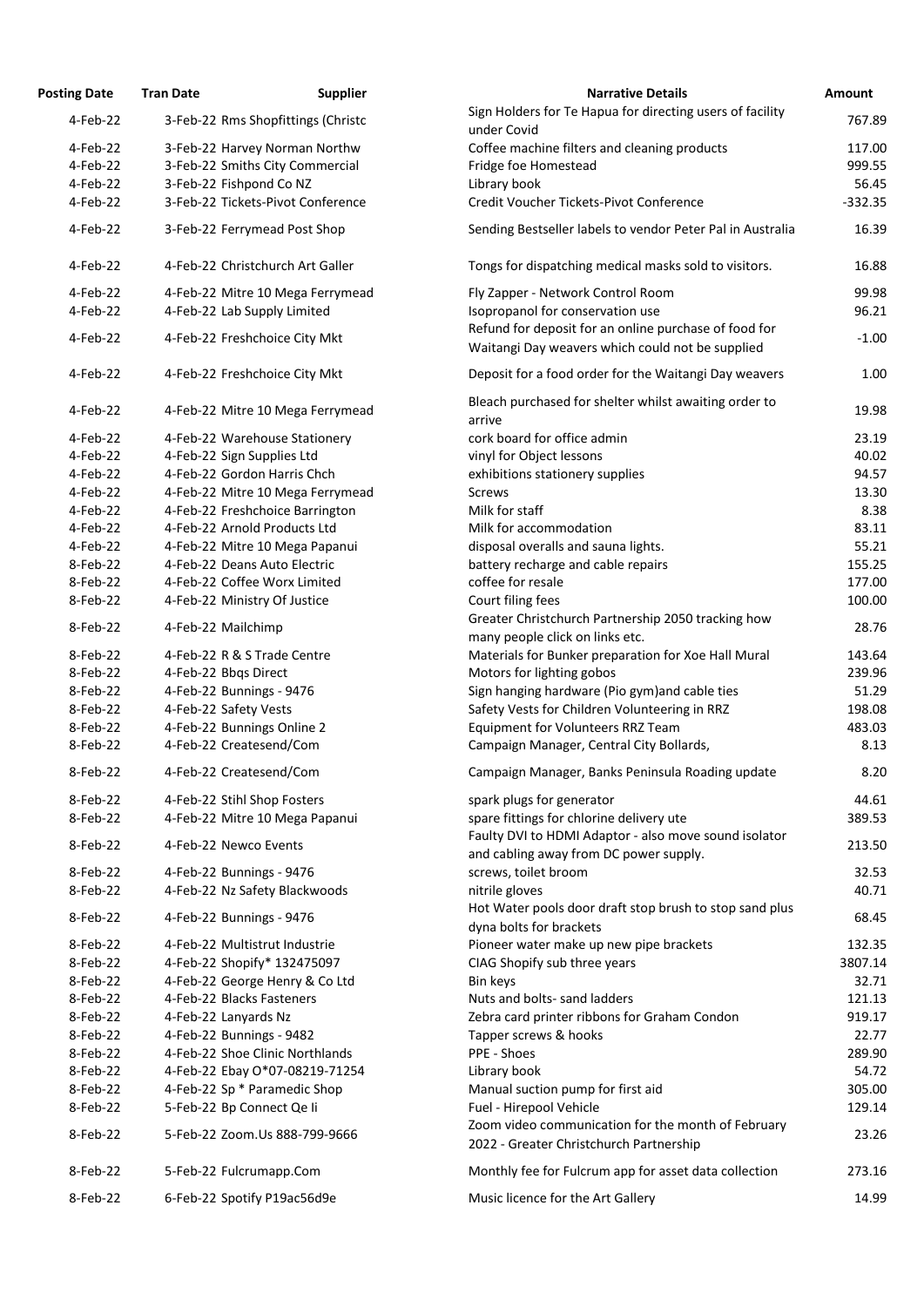| <b>Posting Date</b> | <b>Tran Date</b>  | <b>Supplier</b>                             | <b>Narrative Details</b>                                                                            | Amount    |
|---------------------|-------------------|---------------------------------------------|-----------------------------------------------------------------------------------------------------|-----------|
| 8-Feb-22            |                   | 6-Feb-22 Mitre 10 Mega Ferrymead            | Tape and scissors for CH and Conservation                                                           | 172.75    |
| 8-Feb-22            |                   | 6-Feb-22 Facebk 2heksbfck2                  | Facebook Social Media Marketing Unit, RSU                                                           | 79.14     |
|                     |                   | 6-Feb-22 New World Durham Street            | Catering for the Otautahi weavers running the Waitangi                                              |           |
| 8-Feb-22            |                   |                                             | Day weaving workshops                                                                               | 58.43     |
| 8-Feb-22            |                   | 6-Feb-22 Bunnings - 9482                    | Plumbing parts for water tank                                                                       | 26.93     |
| 8-Feb-22            |                   | 7-Feb-22 Apl Fuelstop Duvauchel             | Fuel for truck, lawn mower etc                                                                      | 71.65     |
| 8-Feb-22            |                   | 7-Feb-22 Apl Fuelstop Duvauchel             | Fuel for truck, lawn mower etc                                                                      | 87.38     |
| 8-Feb-22            |                   | 8-Feb-22 New World Prestons                 | milk for resale                                                                                     | 38.95     |
| 8-Feb-22            |                   | 8-Feb-22 Caltex Redwood                     | Milk for drinks                                                                                     | 3.99      |
| 8-Feb-22            |                   | 8-Feb-22 Bridgestone Christchurc            | Flat Tyre on Mower RRZ Team                                                                         | 42.32     |
| 8-Feb-22            |                   | 8-Feb-22 Peninsula Trading Post             | Locks and chain for tennis courts.                                                                  | 67.45     |
| 8-Feb-22            |                   | 8-Feb-22 Warehouse Stationery               | Display items for promotions and messaging to customers                                             | 122.94    |
| 8-Feb-22            |                   | 8-Feb-22 The Warehouse 120                  | <b>Graham Condon Recreation &amp; Sport Centre - Aquatics:</b>                                      | 78.00     |
|                     |                   |                                             | Toys for Toddler Pool.                                                                              |           |
| 8-Feb-22            |                   | 8-Feb-22 The Warehouse Online               | Item Not in Stock - Credited 11/02/22                                                               | 119.98    |
| 8-Feb-22            |                   | 8-Feb-22 James Bull & Co                    | Lock smith callout door north park                                                                  | 172.50    |
| 8-Feb-22            |                   | 8-Feb-22 Nzrc Online Shop                   | Red Cross First Aid training refresher course                                                       | 280.00    |
| 8-Feb-22            |                   | 8-Feb-22 Sanco Tooling Ltd                  | sanding disks for Festool sander                                                                    | 348.70    |
| 8-Feb-22            |                   | 8-Feb-22 Terra Viva Cafe Limited            | Farewell - team lunch                                                                               | 56.80     |
| 8-Feb-22            |                   | 8-Feb-22 Terra Viva Cafe Limited            | Farewell - team lunch                                                                               | 202.00    |
| 8-Feb-22            |                   | 8-Feb-22 Jaycar Pty Ltd                     | Handsfree phone speaker                                                                             | 79.90     |
|                     |                   |                                             | Logitech MK850 Performance Wireless Keyboard and                                                    |           |
| 8-Feb-22            | 8-Feb-22 Jb Hi-Fi |                                             | Mouse Combo                                                                                         | 124.00    |
| 8-Feb-22            |                   | 8-Feb-22 Mitre 10 Beckenham                 | Tools for volunteers                                                                                | 48.25     |
| 9-Feb-22            |                   | 7-Feb-22 Visual Elements As                 | Electronic Monthly subscription for chart building<br>software for Greater Christchurch Partnership | 91.58     |
| 9-Feb-22            | 7-Feb-22 Solgm    |                                             | Online Forum attendance - Civic Financial Services                                                  | 718.75    |
| $9$ -Feb-22         |                   | 7-Feb-22 Soundtrack Your Brand              | <b>Strategic Finance</b>                                                                            |           |
|                     |                   |                                             | Music licencing for Te Pou Toetoe                                                                   | 75.00     |
| $9$ -Feb-22         |                   | 7-Feb-22 Facebk *cbk8pcbev2                 | Facebook Social Media - Summertimes                                                                 | 216.78    |
| 9-Feb-22            |                   | 7-Feb-22 Sp * Conservation Supp             | Specialised stationery items required for Turanga<br>Archives (not available through OfficeMax)     | 170.60    |
| 9-Feb-22            |                   | 7-Feb-22 Vendella International             | <b>RATS</b> tests                                                                                   | 351.51    |
| 9-Feb-22            |                   | 7-Feb-22 Booking.Com Bv                     | Booking.com commission                                                                              | 471.75    |
| 9-Feb-22            | 8-Feb-22          | Payment - Personal - Autopaymt-Thank<br>You | Payment - Personal Autopaymt-Thank You - 22/01/22<br>Personal Use in Error Reimbursement            | $-125.60$ |
| 9-Feb-22            |                   | 8-Feb-22 Toyworld Tower Junction            | Prizes bought for Library Lego International Day                                                    | 100.00    |
|                     |                   |                                             | competition                                                                                         |           |
| 9-Feb-22            |                   | 8-Feb-22 Bunnings - 9476                    | fastcrete for signage posts                                                                         | 9.40      |
| 9-Feb-22            |                   | 8-Feb-22 Kings Seeds (Nz) Limited           | Seeds Curators House garden                                                                         | 106.95    |
| 9-Feb-22            | 8-Feb-22 Calendly |                                             | monthly calendly subscription                                                                       | 46.56     |
| 9-Feb-22            |                   | 8-Feb-22 Bunnings - 9482                    | Gate springs x2                                                                                     | 44.98     |
| 9-Feb-22            |                   | 8-Feb-22 Nz Safety Blackwoods               | <b>Safety Clothing</b>                                                                              | 318.64    |
| 9-Feb-22            |                   | 8-Feb-22 Myob New Zealand Lim               | ITDOEUApp Myob mthly sub for Finance                                                                | 75.90     |
| 9-Feb-22            |                   | 8-Feb-22 Bunnings - 9482                    | Weeding tools                                                                                       | 29.88     |
| 9-Feb-22            |                   | 8-Feb-22 J A Russell                        | Cable cover for exhibitions kit                                                                     | 43.62     |
| 9-Feb-22            |                   | 8-Feb-22 Bunnings - 9482                    | <b>Bolts and washers</b>                                                                            | 1.68      |
| 9-Feb-22            |                   | 8-Feb-22 Freshchoice Parkland               | Milk for staffroom                                                                                  | 6.70      |
| 9-Feb-22            |                   | 8-Feb-22 The Service Company Ltd C          | Bio-Zyme Cleaning Products and rubbish bags                                                         | 954.75    |
| 9-Feb-22            |                   | 8-Feb-22 Kiwigas Ltd                        | gas bottle swap for empty gas bottles                                                               | 230.79    |
| 9-Feb-22            |                   | 8-Feb-22 Nz Safety Blackwoods               | work boots and gum boots for spencer park rangers and<br>item for work shop area                    | 313.62    |
| 9-Feb-22            |                   | 8-Feb-22 Countdown                          | Disinfectant spray for camp office                                                                  | 8.50      |
| 9-Feb-22            |                   | 8-Feb-22 Burnsco Webstore                   | Alternative lifejackets for children with special needs                                             | 679.84    |
| 9-Feb-22            |                   | 8-Feb-22 Bp 2go Linwood                     | Volunteer resources                                                                                 | 205.95    |
| 9-Feb-22            |                   | 9-Feb-22 Caltex Hornby                      | Milk for Hornby staff kitchen.                                                                      | 11.10     |
| 9-Feb-22            |                   | 9-Feb-22 Mitre 10 Mega Ferrymead            | Spades etc for Charlesworth reserve maintenance                                                     | 252.46    |
| 9-Feb-22            |                   | 9-Feb-22 Peninsula Trading Post             | Cable ties for Covid signage                                                                        | 7.99      |
| 9-Feb-22            |                   | 9-Feb-22 Warehouse Stationery               | portable hardrive, Media Team                                                                       | 109.00    |
|                     |                   |                                             |                                                                                                     |           |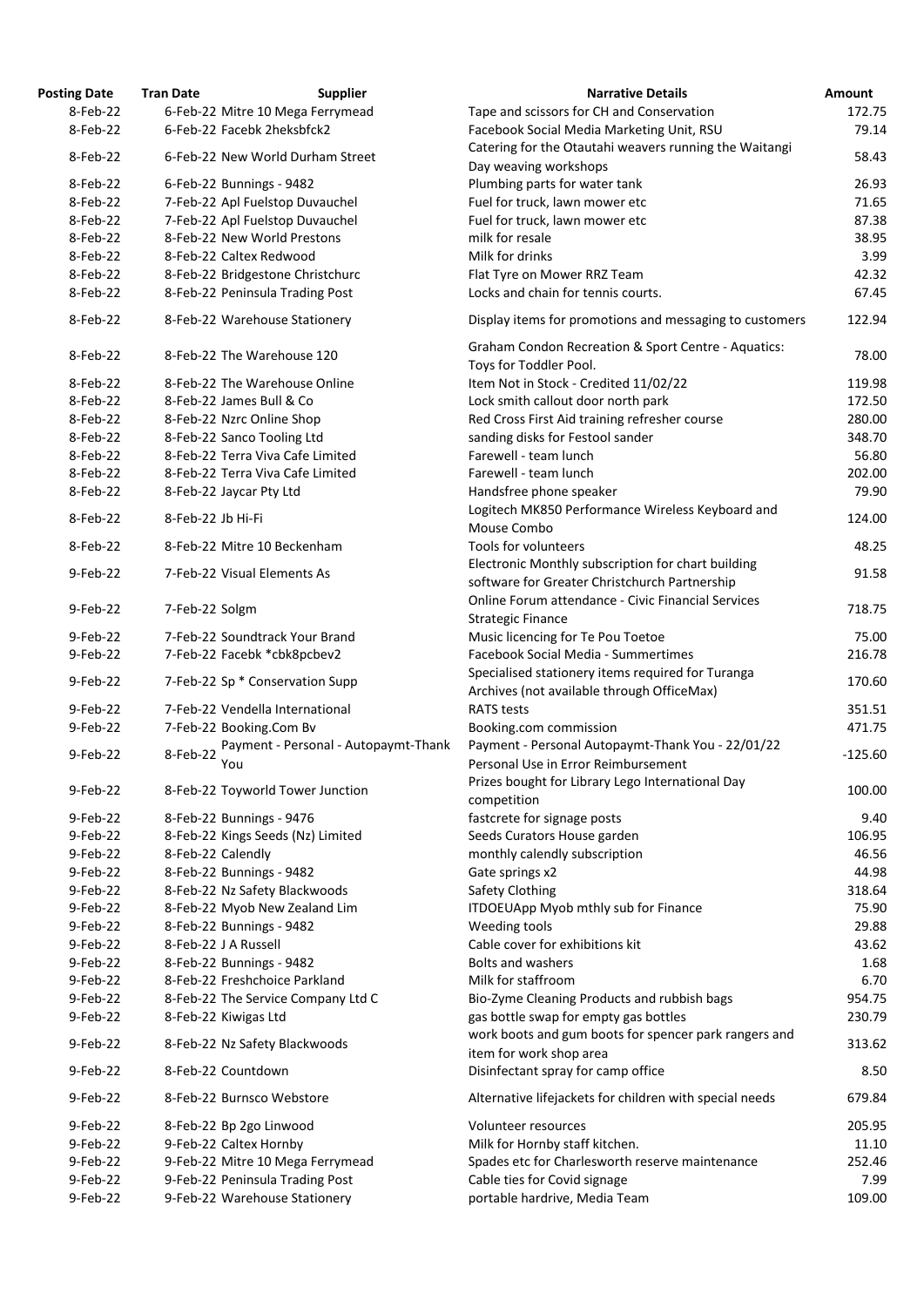| <b>Posting Date</b> | <b>Tran Date</b>                   | <b>Supplier</b><br><b>Narrative Details</b>                                                                | <b>Amount</b> |
|---------------------|------------------------------------|------------------------------------------------------------------------------------------------------------|---------------|
| 9-Feb-22            | 9-Feb-22 Mitre 10 Mega Papanui     | Graham Condon Rec & Sport Centre - Aquatics -<br>Maintenance items (cable ties, funnels for chemicals)     | 114.53        |
| 9-Feb-22            | 9-Feb-22 The Kitchen Cafe          | Catering for cadet programme                                                                               | 72.10         |
| 9-Feb-22            | 9-Feb-22 Aarque Group Limited      | Matt Black and Grey ink for HP 7200 large format printer                                                   | 739.61        |
| 9-Feb-22            | 9-Feb-22 W & R Jack Ltd            | ducting hose for sanding machine                                                                           | 126.50        |
| 10-Feb-22           | 8-Feb-22 Createsend/Com            | Campaign Monitor - Banks Peninsula Roading update                                                          | 8.23          |
| 10-Feb-22           | 8-Feb-22 The Rockpool              | Leaving function x2 Staff                                                                                  | 207.00        |
| 10-Feb-22           | 8-Feb-22 Paypal *southerntec       | <b>Electrical fault with Guillotine</b>                                                                    | 248.41        |
| 10-Feb-22           | 8-Feb-22 Nz Institute Of Landsc    | NZILA subscription 2022                                                                                    | 620.00        |
| 10-Feb-22           | 8-Feb-22 Garmin Australasia Pty Lt | Telecommunications - Usage summary by type - System,<br><b>Text Messaging, Tracking</b>                    | 59.00         |
| 10-Feb-22           | 9-Feb-22 New World Bishopdale      | Milk for Ranger tea room                                                                                   | 4.55          |
| 10-Feb-22           | 9-Feb-22 The Chain Man Ltd         | In House Maintenance - Chlorine                                                                            | 60.37         |
| 10-Feb-22           | 9-Feb-22 The Service Company       | bathroom supplies                                                                                          | 84.53         |
| 10-Feb-22           | 9-Feb-22 Akaroa Motor Garage       | Fuel for vehicle                                                                                           | 70.79         |
| 10-Feb-22           | 9-Feb-22 Akaroa Motor Garage       | <b>BP Team fuel</b>                                                                                        | 117.58        |
| 10-Feb-22           | 9-Feb-22 Createsend/Com            | Campaign Monitor, Walk Wheel Wednesday                                                                     | 9.30          |
| 10-Feb-22           | 9-Feb-22 Lyttelton Supervalue      | Toilet paper had to be purchased as the cleaner did not                                                    | 8.39          |
|                     |                                    | have any                                                                                                   |               |
| 10-Feb-22           | 9-Feb-22 Nzrc Online Shop          | First aid certificate training                                                                             | 235.00        |
| 10-Feb-22           | 9-Feb-22 Apc Techsafe              | W&WW Ops, 3W - gas detector servicing                                                                      | 285.20        |
| 10-Feb-22           | 9-Feb-22 New World Halswell        | STEaM Lab activities. 4th floor Turanga. Sunscreen<br>required for outdoor work                            | 19.79         |
| 10-Feb-22           | 9-Feb-22 Seal Imports Chch         | In House Maintenance                                                                                       | 64.69         |
| 10-Feb-22           | 9-Feb-22 Storage Box-Tower Junctio | glue bottles, spraty bottles                                                                               | 22.96         |
| 10-Feb-22           | 9-Feb-22 Flamestop Nz              | smoke test canisters to test airflows in Jellie and GC and<br>Linwood                                      | 268.53        |
| 10-Feb-22           | 9-Feb-22 Bunnings - 9482           | Timber strips for signs                                                                                    | 21.57         |
| 10-Feb-22           | 9-Feb-22 Bunnings - 9482           | Scraper & wall plugs                                                                                       | 16.23         |
| 10-Feb-22           | 9-Feb-22 Bunnings - 9476           | <b>Rubber Buckets and Batteries</b>                                                                        | 42.13         |
| 10-Feb-22           | 9-Feb-22 Battery Masta Ltd         | battery for BBQ 6 spare one different size to other BBQ                                                    | 193.20        |
| 10-Feb-22           | 9-Feb-22 Countdown                 | one<br>Personal Use in Error - Reimbursed at Civic Service Desk                                            | 47.09         |
|                     |                                    | 14/02/2022 SAP confirmation of payment attached<br>Fuel for CCC vehicle used to clear basement to make way |               |
| 10-Feb-22           | 9-Feb-22 Challenge Port Hills      | for new shelving units.                                                                                    | 50.00         |
| 10-Feb-22           | 10-Feb-22 Pak N Save Wainoni       | Swim Nappies for Resale at TPTL                                                                            | 318.33        |
| 10-Feb-22           | 10-Feb-22 Rubber Stamps By Mont    | Purchase of 5 rubber stamps to use with Pasifika<br>programming for children                               | 63.30         |
| 10-Feb-22           | 10-Feb-22 New World Durham Street  | <b>Retirement function</b>                                                                                 | 268.33        |
| 10-Feb-22           | 10-Feb-22 Anzor Fasteners          | In House Maintenance                                                                                       | 429.77        |
| 10-Feb-22           | 10-Feb-22 Warehouse Stationery     | <b>ITDONW Brother Labeller tape refill</b>                                                                 | 53.99         |
| 10-Feb-22           | 10-Feb-22 Ccc Art Gallery Car Prk  | Parking for meetings at Civic                                                                              | 16.00         |
| 10-Feb-22           | 10-Feb-22 Pak N Save Northlands    | Cups for water fountain at Graham Condon                                                                   | 24.72         |
| 10-Feb-22           | 10-Feb-22 The Warehouse 209        | Packing while working in Auckland collecting and packing<br>works                                          | 50.00         |
| 10-Feb-22           | 10-Feb-22 Honey Bones              | Food and drink costs while working in Auckland                                                             | 55.86         |
| 10-Feb-22           | 10-Feb-22 Mitre 10 Mega Ferrymead  | Grease                                                                                                     | 13.98         |
| 10-Feb-22           | 10-Feb-22 Reg Master Builders      | Associate membership MasterBuilders                                                                        | 287.50        |
| 10-Feb-22           | 10-Feb-22 Ross Galt Lock And Alar  | New front door lock on managers house                                                                      | 204.00        |
| 10-Feb-22           | 10-Feb-22 Auckland Transport       | Parking on Auckland acquisitions pick up/truck loading                                                     | 3.50          |
|                     |                                    | trip.                                                                                                      |               |
| 10-Feb-22           | 10-Feb-22 New World Fendalton      | manu competition for compliments to competitors.                                                           | 19.03         |
| 11-Feb-22           | 9-Feb-22 Dnh*godaddy.Com Nzd       | ITDODTS test certificate up to 10                                                                          | 431.24        |
| 11-Feb-22           | 9-Feb-22 Dnh*godaddy.Com Nzd       | ITDODTS Exchange certificate up to 20                                                                      | 776.24        |
| 11-Feb-22           | 10-Feb-22 Vtnz Lichfield St        | License endorsement heavy goods                                                                            | 50.59         |
| 11-Feb-22           | 10-Feb-22 The Warehouse 123        | <b>Communication Equipment</b>                                                                             | 153.30        |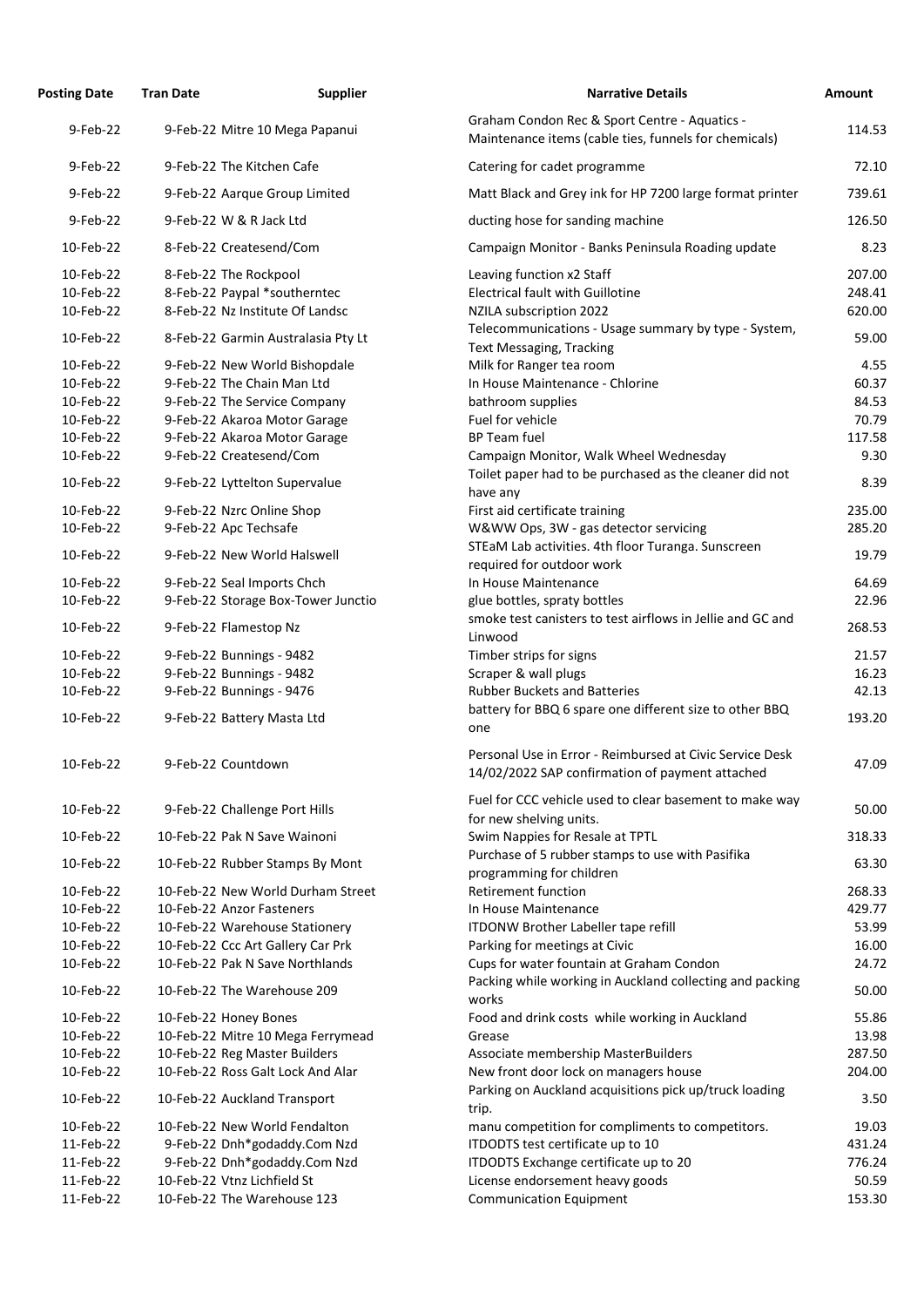| <b>Posting Date</b>    | <b>Tran Date</b>          | <b>Supplier</b>                     | <b>Narrative Details</b>                                                        | Amo |
|------------------------|---------------------------|-------------------------------------|---------------------------------------------------------------------------------|-----|
| 11-Feb-22              |                           | 10-Feb-22 Bunnings - 9532 Chch Arpt | Wet n dry vac                                                                   |     |
| 11-Feb-22              | 10-Feb-22 Kmart Online    |                                     | Towels for resale at TPTL                                                       |     |
| 11-Feb-22              | 10-Feb-22 Campermate      |                                     | Campermate subscription                                                         |     |
| 11-Feb-22              |                           | 10-Feb-22 Createsend/Com            | Campaign Manager - Bromley Odour                                                |     |
| 11-Feb-22              | 10-Feb-22 Npd Ferry Road  |                                     | petrol for lawnmower                                                            |     |
| 11-Feb-22              | 10-Feb-22 Bunnings - 9476 |                                     | TOOLS FOR Troy screw set 55pc.                                                  |     |
| 11-Feb-22              |                           | 10-Feb-22 Hynds Pipe Systems Limite | Lid Lifter.                                                                     |     |
| 11-Feb-22              | 10-Feb-22 Bunnings - 9476 |                                     | Trap 4,9x7,3m.                                                                  |     |
| 11-Feb-22              | 10-Feb-22 Bunnings - 9476 |                                     | Gear for Oval                                                                   |     |
| 11-Feb-22              |                           | 10-Feb-22 Mainland Fasteners Ltd    | stainless self tapping screws for workshop support                              |     |
|                        |                           |                                     |                                                                                 |     |
| 11-Feb-22              | 10-Feb-22 Campermate      |                                     | Campermate                                                                      |     |
| 11-Feb-22              |                           | 10-Feb-22 Sprout Social, Inc        | <b>ITDPCEP Sprout Social Mthly sub</b>                                          |     |
| 11-Feb-22              | 10-Feb-22 Vendhq.Com      |                                     | <b>ITDODTS VendHQ mthly sub</b>                                                 | 11  |
| 11-Feb-22              |                           | 10-Feb-22 Nz Safety Blackwoods      | Resources for education programmes                                              |     |
| 11-Feb-22              |                           | 10-Feb-22 Quotable Value Nz         | QV subscription                                                                 |     |
| 11-Feb-22              | 10-Feb-22 Quest Ponsonby  |                                     | Rental car parking costs for overnight stay in Auckland                         |     |
| 11-Feb-22              |                           | 10-Feb-22 Dropbox 6htnkjzw7vxk      | Error of monthly subscription                                                   |     |
| 11-Feb-22              |                           | 10-Feb-22 Bp Connect Hoon Hay       | Milk                                                                            |     |
| 11-Feb-22              |                           | 10-Feb-22 Omc Power Equipment       | Line trimmer cord                                                               |     |
| 11-Feb-22              | 10-Feb-22 Bunnings - 9476 |                                     | Plastic bins to shift tiles                                                     |     |
| 11-Feb-22              | 10-Feb-22 Bunnings - 9476 |                                     | Plastic bins to shift tiles                                                     |     |
| 11-Feb-22              | 10-Feb-22 Pb Technologies |                                     | New Hard drive for the CCTV cameras                                             |     |
| 11-Feb-22              | 10-Feb-22 Irhace          |                                     | IRHACE professional membership renewal                                          |     |
| 11-Feb-22              |                           | 11-Feb-22 Placemakers Riccarton     | coldpatch to repair pot holes in paths and driveways                            |     |
| 11-Feb-22              |                           | 11-Feb-22 Warehouse Stationery      | Pens for Staff use                                                              |     |
| 11-Feb-22              |                           | 11-Feb-22 Bridgestone Christchurc   | Flat Tyre on Mower RRZ Team                                                     |     |
| 11-Feb-22              |                           | 11-Feb-22 The Warehouse Online      | Credit Voucher The Warehouse Online - Item Not in Stock<br>- Charged 08/02/22   | -1  |
| 11-Feb-22              | 11-Feb-22 Espresso Studio |                                     | Leaving function                                                                |     |
| 11-Feb-22              |                           | 11-Feb-22 Auckland Transport        | Parking costs while in Auckland collecting and safely<br>packing works          |     |
| 11-Feb-22              |                           | 11-Feb-22 Akld Transport Parking    | Parking costs while in Auckland collecting and safely<br>packing works          |     |
| 11-Feb-22              |                           | 11-Feb-22 Mitre 10 Mega Ferrymead   | Tie downs for recycled boxes - used by library couriers                         |     |
| 11-Feb-22              |                           | 11-Feb-22 Auckland Transport        | Parking on Auckland acquisitions pick up/truck loading<br>trip.                 |     |
| 11-Feb-22              |                           | 11-Feb-22 Kingsmade Noodle          | Lunch while in Auckland acquisitions pick up/truck<br>loading trip              |     |
| 11-Feb-22              |                           | 11-Feb-22 Mitre 10 Mega Papanui     | knead for fixing manual vac (stick to steel)                                    |     |
| 14-Feb-22              | 3-Feb-22 Pminz            |                                     | Credit Voucher from Pminz for PMI Symposium                                     | -2  |
| 14-Feb-22              |                           | 9-Feb-22 Trumba Corporation         | Monthly Trumba subscription. Original invoice in US\$                           |     |
| 14-Feb-22              |                           | 10-Feb-22 Smk*wufoo.Com Charge      | Sparks 2022 - Food Vendor Registration - Wufoo.jpg                              |     |
| 14-Feb-22              |                           | 10-Feb-22 Nz Institute Of Landsc    | NZILA subscription                                                              |     |
| 14-Feb-22              |                           | 10-Feb-22 Ramen Takara Limited      | Food and drink costs while in Auckland collecting and<br>packing works          |     |
| 14-Feb-22              |                           | 10-Feb-22 Dropbox 6htnkjzw7vxk      | Credit Voucher (USD 22.99) Dropbox 6htnkjzw7vxkError<br>of monthly subscription |     |
| 14-Feb-22              | 11-Feb-22 Bunnings - 9482 |                                     | osmocote weedkiller gloves microfiber cloths                                    |     |
| 14-Feb-22              |                           | 11-Feb-22 Mbie Min Business Inn     | PPSR search fees                                                                |     |
| 14-Feb-22              |                           | 11-Feb-22 Twodollarthingchristchur  | Prizes for Walk or Wheel Week schools event, March                              |     |
|                        |                           |                                     | 2022                                                                            |     |
| 14-Feb-22              | 11-Feb-22 Bunnings - 9476 |                                     | rivets for mower catcher repairs                                                |     |
| 14-Feb-22<br>14-Feb-22 |                           | 11-Feb-22 Egmont Commercial Lt M/O  | pre emergent herbicide and weed mat staples                                     |     |
|                        |                           | 11-Feb-22 Egmont Commercial Lt M/O  | fungicide and gloves                                                            |     |
| 14-Feb-22              | 11-Feb-22 Articheck.Co.Uk |                                     | Articheck condition reporting software                                          |     |
| 14-Feb-22              | 11-Feb-22 Bunnings - 9482 |                                     | Replacement tires and types for Rubbish Trolley at TQEII                        |     |
| 14-Feb-22              |                           | 11-Feb-22 Stihl Shop Fosters        | Service and repairs for ride on mower.                                          |     |

| ng Date:               | Tran Date        | Supplier                                                           | Narrative Details                                                               | Amount          |
|------------------------|------------------|--------------------------------------------------------------------|---------------------------------------------------------------------------------|-----------------|
| 11-Feb-22              |                  | 10-Feb-22 Bunnings - 9532 Chch Arpt                                | Wet n dry vac                                                                   | 379.00          |
| 11-Feb-22              |                  | 10-Feb-22 Kmart Online                                             | Towels for resale at TPTL                                                       | 160.00          |
| 11-Feb-22              |                  | 10-Feb-22 Campermate                                               | Campermate subscription                                                         | 862.50          |
| 11-Feb-22              |                  | 10-Feb-22 Createsend/Com                                           | Campaign Manager - Bromley Odour                                                | 8.01            |
| 11-Feb-22              |                  | 10-Feb-22 Npd Ferry Road                                           | petrol for lawnmower                                                            | 46.95           |
| 11-Feb-22              |                  | 10-Feb-22 Bunnings - 9476                                          | TOOLS FOR Troy screw set 55pc.                                                  | 59.99           |
| 11-Feb-22              |                  | 10-Feb-22 Hynds Pipe Systems Limite                                | Lid Lifter.                                                                     | 62.61           |
| 11-Feb-22              |                  | 10-Feb-22 Bunnings - 9476                                          | Trap 4,9x7,3m.                                                                  | 109.00          |
| 11-Feb-22              |                  | 10-Feb-22 Bunnings - 9476                                          | Gear for Oval                                                                   | 452.60          |
| 11-Feb-22              |                  | 10-Feb-22 Mainland Fasteners Ltd                                   | stainless self tapping screws for workshop support                              | 120.75          |
| 11-Feb-22              |                  | 10-Feb-22 Campermate                                               | Campermate                                                                      | 862.50          |
| 11-Feb-22              |                  | 10-Feb-22 Sprout Social, Inc                                       | <b>ITDPCEP Sprout Social Mthly sub</b>                                          | 790.10          |
| 11-Feb-22              |                  | 10-Feb-22 Vendhq.Com                                               | ITDODTS VendHQ mthly sub                                                        | 1148.20         |
| 11-Feb-22              |                  | 10-Feb-22 Nz Safety Blackwoods                                     | Resources for education programmes                                              | 67.62           |
| 11-Feb-22              |                  | 10-Feb-22 Quotable Value Nz                                        | QV subscription                                                                 | 232.00          |
| 11-Feb-22              |                  | 10-Feb-22 Quest Ponsonby                                           | Rental car parking costs for overnight stay in Auckland                         | 20.30           |
| 11-Feb-22              |                  | 10-Feb-22 Dropbox 6htnkjzw7vxk                                     | Error of monthly subscription                                                   | 35.41           |
| 11-Feb-22              |                  | 10-Feb-22 Bp Connect Hoon Hay                                      | Milk                                                                            | 10.00           |
|                        |                  |                                                                    |                                                                                 |                 |
| 11-Feb-22              |                  | 10-Feb-22 Omc Power Equipment                                      | Line trimmer cord                                                               | 513.08          |
| 11-Feb-22              |                  | 10-Feb-22 Bunnings - 9476                                          | Plastic bins to shift tiles                                                     | 120.00          |
| 11-Feb-22              |                  | 10-Feb-22 Bunnings - 9476                                          | Plastic bins to shift tiles                                                     | 144.00          |
| 11-Feb-22              |                  | 10-Feb-22 Pb Technologies                                          | New Hard drive for the CCTV cameras                                             | 77.80           |
| 11-Feb-22              | 10-Feb-22 Irhace |                                                                    | IRHACE professional membership renewal                                          | 310.00          |
| 11-Feb-22              |                  | 11-Feb-22 Placemakers Riccarton                                    | coldpatch to repair pot holes in paths and driveways                            | 177.27          |
| 11-Feb-22              |                  | 11-Feb-22 Warehouse Stationery                                     | Pens for Staff use                                                              | 39.99           |
| 11-Feb-22              |                  | 11-Feb-22 Bridgestone Christchurc                                  | Flat Tyre on Mower RRZ Team                                                     | 42.32           |
| 11-Feb-22              |                  | 11-Feb-22 The Warehouse Online                                     | Credit Voucher The Warehouse Online - Item Not in Stock<br>- Charged 08/02/22   | $-119.98$       |
| 11-Feb-22              |                  | 11-Feb-22 Espresso Studio                                          | Leaving function                                                                | 5.30            |
|                        |                  |                                                                    | Parking costs while in Auckland collecting and safely                           |                 |
| 11-Feb-22              |                  | 11-Feb-22 Auckland Transport                                       | packing works<br>Parking costs while in Auckland collecting and safely          | 3.00            |
| 11-Feb-22              |                  | 11-Feb-22 Akld Transport Parking                                   | packing works                                                                   | 5.00            |
| 11-Feb-22              |                  | 11-Feb-22 Mitre 10 Mega Ferrymead                                  | Tie downs for recycled boxes - used by library couriers                         | 21.98           |
| 11-Feb-22              |                  | 11-Feb-22 Auckland Transport                                       | Parking on Auckland acquisitions pick up/truck loading<br>trip.                 | 2.00            |
| 11-Feb-22              |                  | 11-Feb-22 Kingsmade Noodle                                         | Lunch while in Auckland acquisitions pick up/truck<br>loading trip              | 33.98           |
| 11-Feb-22              |                  | 11-Feb-22 Mitre 10 Mega Papanui                                    | knead for fixing manual vac (stick to steel)                                    | 12.98           |
| 14-Feb-22              | 3-Feb-22 Pminz   |                                                                    | Credit Voucher from Pminz for PMI Symposium                                     | $-200.00$       |
| 14-Feb-22              |                  | 9-Feb-22 Trumba Corporation                                        | Monthly Trumba subscription. Original invoice in US\$                           | 153.64          |
|                        |                  |                                                                    |                                                                                 |                 |
| 14-Feb-22<br>14-Feb-22 |                  | 10-Feb-22 Smk*wufoo.Com Charge<br>10-Feb-22 Nz Institute Of Landsc | Sparks 2022 - Food Vendor Registration - Wufoo.jpg<br>NZILA subscription        | 59.95<br>620.00 |
| 14-Feb-22              |                  | 10-Feb-22 Ramen Takara Limited                                     | Food and drink costs while in Auckland collecting and<br>packing works          | 65.00           |
| 14-Feb-22              |                  | 10-Feb-22 Dropbox 6htnkjzw7vxk                                     | Credit Voucher (USD 22.99) Dropbox 6htnkjzw7vxkError<br>of monthly subscription | $-34.13$        |
| 14-Feb-22              |                  | 11-Feb-22 Bunnings - 9482                                          | osmocote weedkiller gloves microfiber cloths                                    | 306.45          |
| 14-Feb-22              |                  | 11-Feb-22 Mbie Min Business Inn                                    | PPSR search fees                                                                | 2.30            |
| 14-Feb-22              |                  | 11-Feb-22 Twodollarthingchristchur                                 | Prizes for Walk or Wheel Week schools event, March<br>2022                      | 15.00           |
|                        |                  |                                                                    |                                                                                 | 13.69           |
| 14-Feb-22              |                  | 11-Feb-22 Bunnings - 9476                                          | rivets for mower catcher repairs                                                |                 |
| 14-Feb-22              |                  | 11-Feb-22 Egmont Commercial Lt M/O                                 | pre emergent herbicide and weed mat staples                                     | 401.87          |
| 14-Feb-22              |                  | 11-Feb-22 Egmont Commercial Lt M/O                                 | fungicide and gloves                                                            | 563.71          |
| 14-Feb-22              |                  | 11-Feb-22 Articheck.Co.Uk                                          | Articheck condition reporting software                                          | 262.63          |
| 14-Feb-22              |                  | 11-Feb-22 Bunnings - 9482                                          | Replacement tires and types for Rubbish Trolley at TQEII                        | 102.85          |
| 14-Feb-22              |                  | 11-Feb-22 Stihl Shop Fosters                                       | Service and repairs for ride on mower.                                          | 487.47          |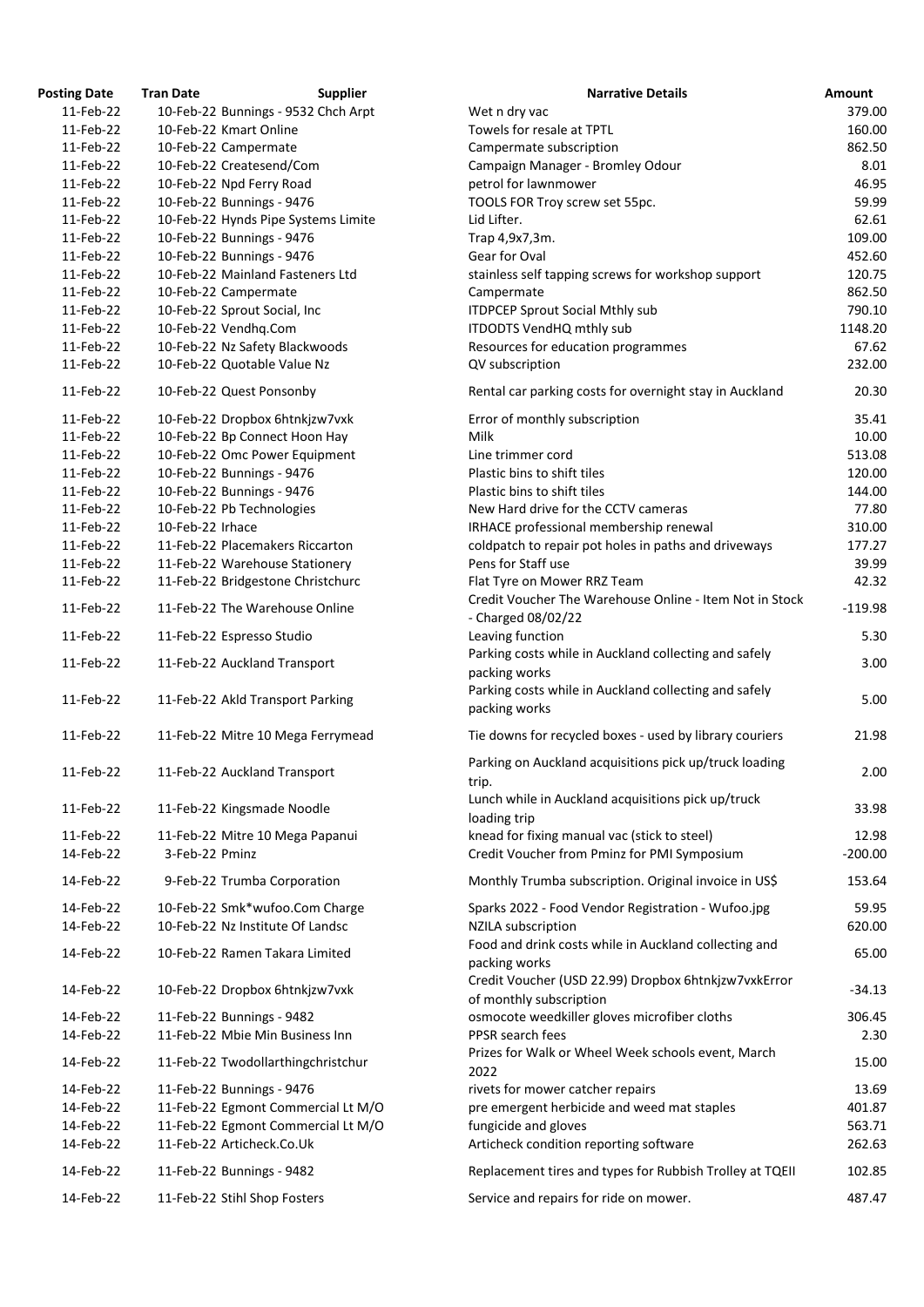| <b>Posting Date</b>    | <b>Tran Date</b>                                     | <b>Supplier</b>                     | <b>Narrative Details</b>                                                                                  | Amount        |
|------------------------|------------------------------------------------------|-------------------------------------|-----------------------------------------------------------------------------------------------------------|---------------|
| 14-Feb-22              | 11-Feb-22 Createsend/Com                             |                                     | Campaign Monitor Banks Peninsula Storm Roading                                                            | 8.26          |
|                        |                                                      |                                     | update                                                                                                    |               |
| 14-Feb-22              | 11-Feb-22 South Pacific Hydrau                       |                                     | In House Maintenance - WO                                                                                 | 626.41        |
| 14-Feb-22              | 11-Feb-22 Cluck Cluck Slurp                          |                                     | Catering - Leaving lunch                                                                                  | 23.00         |
| 14-Feb-22              | 11-Feb-22 Seoul Tiger                                |                                     | Catering - Leaving lunch                                                                                  | 30.00         |
| 14-Feb-22              | 11-Feb-22 Seoul Tiger                                |                                     | Catering - Leaving lunch                                                                                  | 89.90         |
| 14-Feb-22              | 11-Feb-22 Countdown                                  |                                     | drinks for sunrise soak                                                                                   | 61.03         |
| 14-Feb-22              | 11-Feb-22 Saturdays Cafe                             |                                     | vouchers for sunrise soak                                                                                 | 70.00         |
| 14-Feb-22              | 11-Feb-22 Wilson P27 Fort                            |                                     | Parking costs while in Auckland collecting and safely<br>packing works                                    | 16.48         |
| 14-Feb-22              | 11-Feb-22 Z Tom Pearce                               |                                     | Fuel costs for rental vehicle while in Auckland collecting<br>and packing acquisitions for CAG collection | 53.08         |
| 14-Feb-22              | 11-Feb-22 Fishpond Co NZ                             |                                     | alarmed covers for distress buttons                                                                       | 218.00        |
| 14-Feb-22              | 11-Feb-22 Nz Safety Blackwoods                       |                                     | New work footwear                                                                                         | 177.16        |
| 14-Feb-22              | 11-Feb-22 New World Kaiapoi                          |                                     | Milk for re sale in the shop                                                                              | 8.37          |
| 14-Feb-22              | 11-Feb-22 Auckland Transport                         |                                     | Parking on the Auckland acquisitions pick up trip.                                                        | 3.50          |
| 14-Feb-22              | 11-Feb-22 Tsc Mt Eden                                |                                     | Dinner while in Auckland - acquisitions trip.                                                             | 33.00         |
| 14-Feb-22              | 11-Feb-22 Dizengoff Cafe                             |                                     | Breakfast while in Auckland - acquisitions trip.                                                          | 40.49         |
| 14-Feb-22              | 12-Feb-22 Kmart - Riccarton                          |                                     | Heavy duty case and screen protector for CCC work cell<br>phone                                           | 15.50         |
| 14-Feb-22              | 12-Feb-22 Pocket Save                                |                                     | colouring pencils for msd activity packs. msd to reimburse                                                | 80.00         |
| 14-Feb-22              | 12-Feb-22 Mitre 10 Mega Papanui                      |                                     | Screwdriver set for Te Hapua                                                                              | 25.98         |
| 14-Feb-22              | 12-Feb-22 Countdown                                  |                                     | Sunscreen for CIR civic events                                                                            | 23.00         |
| 14-Feb-22              | 12-Feb-22 Bunnings - 9476                            |                                     | graffiti remover                                                                                          | 19.98         |
| 14-Feb-22              |                                                      | 12-Feb-22 Ballingers Hunting & Fish | rain coat staff                                                                                           | 139.99        |
| 14-Feb-22              | 12-Feb-22 Countdown                                  |                                     | Milk for re sale in the shop                                                                              | 20.68         |
| 14-Feb-22              | 12-Feb-22 Countdown                                  |                                     | 8 packs of Strike wipes for cleaning IT equipment.                                                        | 32.00         |
| 14-Feb-22              |                                                      |                                     | Calendly for adult bookings Feb/March                                                                     | 82.96         |
| 14-Feb-22              | 13-Feb-22 Calendly<br>14-Feb-22 Hampton & Co Ltd     |                                     |                                                                                                           |               |
|                        |                                                      |                                     | Screws for holding stuff                                                                                  | 103.44        |
| 14-Feb-22              | 14-Feb-22 Seekom                                     |                                     | Online credit card transaction fees for campgrounds                                                       | 491.35        |
| 14-Feb-22              | 14-Feb-22 Mobil Aranui                               |                                     | Mobile Plant Fuel                                                                                         | 61.31         |
| 14-Feb-22              |                                                      | 14-Feb-22 Mitre 10 Mega Ferrymead   | In House Maintenance - Mobile Plant                                                                       | 66.99         |
| 15-Feb-22              | 13-Feb-22 Order Of St John                           |                                     | First Aid refresher training for volunteer                                                                | 159.00        |
| 15-Feb-22              | 13-Feb-22 Nz Institute Of Landsc                     |                                     | <b>NZILA</b> subscription                                                                                 | 620.00        |
| 15-Feb-22              | 13-Feb-22 Nz Institute Of Landsc                     |                                     | <b>NZILA</b> subscription                                                                                 | 620.00        |
| 15-Feb-22              | 14-Feb-22 Kevin Daly Mowers Ltd                      |                                     | small plant repairs to lawn master 660 mower                                                              | 168.00        |
| 15-Feb-22              | 14-Feb-22 Irrigation Express                         |                                     | replacement UV lamps                                                                                      | 129.73        |
| 15-Feb-22              | 14-Feb-22 Cosio Industries Limited                   |                                     | bird netting to protect nursery crops                                                                     | 142.03        |
| 15-Feb-22              | 14-Feb-22 Bunnings - 9476                            |                                     | Hooks and brackets for Waltham                                                                            | 122.41        |
| 15-Feb-22              | 14-Feb-22 Akaroa Motor Garage                        |                                     | <b>BP Team fuel</b>                                                                                       | 106.99        |
| 15-Feb-22              | 14-Feb-22 Akaroa Motor Garage                        |                                     | Tyre repair for lawnmower.                                                                                | 39.00         |
| 15-Feb-22<br>15-Feb-22 | 14-Feb-22 Createsend/Com<br>14-Feb-22 Createsend/Com |                                     | Campaign Monitor - Bromley Fire update<br>Campaign Monitor - Temporary Traffic Management ICC             | 7.53<br>27.01 |
|                        |                                                      |                                     | Women's cricket                                                                                           |               |
| 15-Feb-22              |                                                      | 14-Feb-22 New World Durham Street   | Zone Committee Catering 15 February 2022                                                                  | 163.97        |
| 15-Feb-22              | 14-Feb-22 Nz Planning                                |                                     | <b>NZPI</b> subscription                                                                                  | 199.99        |
| 15-Feb-22              | 14-Feb-22 Rex Wheels & Castors                       |                                     | wheel tubewheel bearings                                                                                  | 22.30         |
| 15-Feb-22              | 14-Feb-22 Nz Safety Blackwoods                       |                                     | PPE - New Staff Member                                                                                    | 714.19        |
| 15-Feb-22              | 14-Feb-22 Subway Barbadoes                           |                                     | Hagley Oval Event Expenses                                                                                | 207.00        |
| 15-Feb-22              | 15-Feb-22 Noel Leeming 1k                            |                                     | SD card reader for pest control rapt                                                                      | 19.99         |
| 15-Feb-22              | 15-Feb-22 Challenge Halswell                         |                                     | Repair flat tyre scissor lift trailer                                                                     | 30.00         |
| 15-Feb-22              | 15-Feb-22 Themarket.Com                              |                                     | Graham Condon Rec & Sport Centre - Aquatics - Pool<br>Vacuum Cleaner                                      | 124.98        |
| 15-Feb-22              | 15-Feb-22 Braxton Car Si                             |                                     | light Bulbs for truck                                                                                     | 9.00          |
| 15-Feb-22              |                                                      | 15-Feb-22 Mitre 10 Mega Ferrymead   | Mesh wire for covering in shelter                                                                         | 19.00         |
| 15-Feb-22              | 15-Feb-22 Canterbury Museum                          |                                     | Magazine Bay                                                                                              | 20.00         |
| 15-Feb-22              | 15-Feb-22 Mitre 10 Beckenham                         |                                     | Tools                                                                                                     | 56.20         |
| 16-Feb-22              | 13-Feb-22 Paypal *australiani                        |                                     | AICCM membership                                                                                          | 250.83        |
| 16-Feb-22              | 13-Feb-22 Paypal *towner                             |                                     | Library book                                                                                              | 106.84        |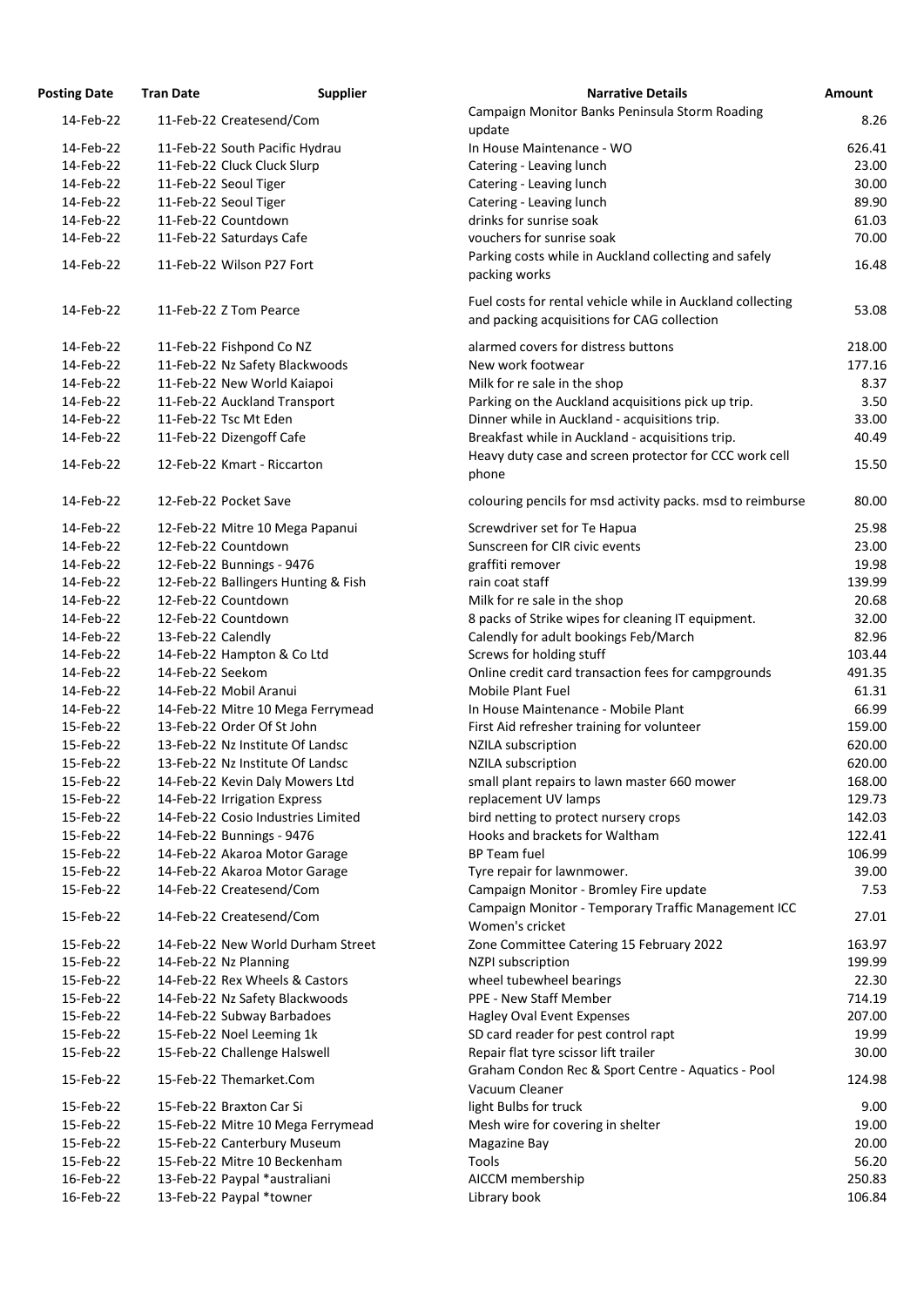| <b>Posting Date</b> | <b>Tran Date</b>                    | <b>Supplier</b><br><b>Narrative Details</b>                                                      | Amount  |
|---------------------|-------------------------------------|--------------------------------------------------------------------------------------------------|---------|
| 16-Feb-22           | 14-Feb-22 Createsend/Com            | Campaign Monitor - Nga Puna Wai - netsal update                                                  | 16.99   |
| 16-Feb-22           | 15-Feb-22 Pb Technologies           | <b>Communication Equipment</b>                                                                   | 82.46   |
| 16-Feb-22           | 15-Feb-22 Bp 2go Linwood            | Hire Vehicle - Fuel MYM276                                                                       | 107.39  |
| 16-Feb-22           | 15-Feb-22 Ballingers Hunting & Fish | waders                                                                                           | 399.99  |
| 16-Feb-22           | 15-Feb-22 Nz Planning               | Registration fee - online NZPI Seminar - Emerging<br>Technologies & Resources                    | 295.00  |
| 16-Feb-22           | 15-Feb-22 Work Safety And Apparel   | Filters for mask                                                                                 | 51.64   |
| 16-Feb-22           | 15-Feb-22 Bunnings - 9476           | Screws and hardware for Waltham                                                                  | 107.57  |
| 16-Feb-22           | 15-Feb-22 Nz Safety Blackwoods      | Fire ext first aid kit masks for Waltham                                                         | 123.53  |
| 16-Feb-22           | 15-Feb-22 Akaroa Motor Garage       | BP team fuel                                                                                     | 68.04   |
| 16-Feb-22           | 15-Feb-22 Blacks Fasteners          | Button socket screw x4, woodscrew x240                                                           | 42.41   |
| 16-Feb-22           |                                     | Tools for shed stockpile.                                                                        | 164.97  |
|                     | 15-Feb-22 Bunnings - 9476           |                                                                                                  |         |
| 16-Feb-22           | 15-Feb-22 Dept Internal Affairs     | Image for interpretation panel at Otautahi/ The Bricks                                           | 30.00   |
| 16-Feb-22           | 15-Feb-22 Sp * N2 Communications    | Ear cushions for refurb of headsets                                                              | 197.80  |
| 16-Feb-22           | 15-Feb-22 Vtnz Northwood            | Reprint for Rego                                                                                 | 4.19    |
| 16-Feb-22           | 16-Feb-22 Prebble Seeds Ltd         | Sprayer for weeds                                                                                | 302.99  |
| 16-Feb-22           | 16-Feb-22 Four Square Akaroa        | Treatment plant cleaning materials.                                                              | 8.58    |
| 16-Feb-22           | 16-Feb-22 Peninsula Trading Post    | Anti spider spray                                                                                | 36.00   |
|                     |                                     | Replacement clock for workroom. Purchased from SPAC                                              |         |
| 16-Feb-22           | 16-Feb-22 Op Shop Papanui           | Op Shop                                                                                          | 5.00    |
| 16-Feb-22           | 16-Feb-22 Mitre 10 Mega Hornby      | Tools for shed Stockpile.                                                                        | 22.23   |
| 16-Feb-22           | 16-Feb-22 Mitre 10 Mega Hornby      | Drymix asphalt x6.                                                                               | 257.94  |
| 16-Feb-22           | 16-Feb-22 Mitre 10 Mega Hornby      | <b>Toilet Lock</b>                                                                               | 25.99   |
|                     |                                     | Bridgestone Reserve (Papanui Bush) get-together and                                              |         |
| 16-Feb-22           | 16-Feb-22 Pak N Save Northlands     | dedication held on 17 February 2022.                                                             | 47.98   |
| 16-Feb-22           | 16-Feb-22 McVicars Itm              | fence post for park signs waimak river mouth and beach                                           | 223.61  |
| 17-Feb-22           | 15-Feb-22 Paypal *tussockinno       | <b>Watering monitoring</b>                                                                       | 441.60  |
| 17-Feb-22           | 16-Feb-22 The Warehouse 123         | <b>Communication Equipment</b>                                                                   | 124.00  |
| 17-Feb-22           | 16-Feb-22 Akaroa Motor Garage       | Fuel                                                                                             | 70.01   |
| 17-Feb-22           | 16-Feb-22 Createsend/Com            | Campaign Monitor - Southshore South New Brighton<br>Estuary Edge project update                  | 10.69   |
| 17-Feb-22           | 16-Feb-22 Bernina Dress Sundries    | Thread for embroidery machine                                                                    | 36.00   |
| 17-Feb-22           | 16-Feb-22 Kmart - Riccarton         | Material for mask making workshop and Open Creatives                                             | 42.00   |
| 17-Feb-22           | 16-Feb-22 Nz Institute Of Landsc    |                                                                                                  | 620.00  |
|                     |                                     | NZILA subscription 2022                                                                          |         |
| 17-Feb-22           | 16-Feb-22 Blacks Fasteners          | Button socket screw x8                                                                           | 2.61    |
| 17-Feb-22           | 16-Feb-22 Saecowilson - Christch    | In House Maintenance                                                                             | 77.31   |
| 17-Feb-22           | 16-Feb-22 Bunnings - 9476           | cable ties, paintbrushes for workshop support                                                    | 95.67   |
| 17-Feb-22           | 16-Feb-22 Saturdays Cafe            | vouchers for sunrise soak                                                                        | 140.00  |
| 17-Feb-22           | 16-Feb-22 Cutnpaste Weed Gels       | 20lt cut and paste gel                                                                           | 1120.68 |
| 17-Feb-22           | 16-Feb-22 Kmart                     | Towels for re-sale at Graham Condon<br>Cutlery, mugs, bowls and tea towels for Jellie Park Staff | 56.00   |
| 17-Feb-22           | 16-Feb-22 Kmart                     | Room                                                                                             | 59.00   |
| 17-Feb-22           | 16-Feb-22 The Service Company Ltd C | Eco Star Detergent for Washing, Magic sponge and Scour<br>pads                                   | 422.42  |
| 17-Feb-22           | 16-Feb-22 Crisp                     | Animal area, greens for them                                                                     | 47.38   |
| 17-Feb-22           | 16-Feb-22 Nzgeo                     | annual subscription for Botanic Gardens Research Library                                         | 74.00   |
| 17-Feb-22           | 16-Feb-22 New World Durham Street   | <b>Hagley Oval Event Expenses</b>                                                                | 94.93   |
| 17-Feb-22           | 16-Feb-22 Bunnings - 9476           | Hagley Oval Pig Tails for events                                                                 | 245.00  |
| 17-Feb-22           | 17-Feb-22 Caltex Hornby             | Milk for Hornby staff kitchen.                                                                   | 6.60    |
| 17-Feb-22           | 17-Feb-22 Z Barrington              | Milk for Ranger Tea Room                                                                         | 8.00    |
| 17-Feb-22           | 17-Feb-22 Burwood Produce           | animal area, bird seed and shaving for rabbits                                                   | 81.60   |
| 18-Feb-22           | 15-Feb-22 Paypal *owpsacstate       | Water Program Training - Staff x 2                                                               | 1082.51 |
| 18-Feb-22           | 16-Feb-22 Zoom.Us 888-799-9666      | <b>HHR Zoom fees</b>                                                                             | 231.15  |
| 18-Feb-22           | 16-Feb-22 Axure Software            | <b>ITDPCEP Axure mthly sub</b>                                                                   | 151.12  |
| 18-Feb-22           | 16-Feb-22 Swiftype.Com              | ITDPCEP swiftype search mthly sub                                                                | 430.22  |
| 18-Feb-22           | 16-Feb-22 Zoom.Us 888-799-9666      | ITDO DTS Zoom mthly sub                                                                          | 501.13  |
|                     |                                     |                                                                                                  |         |

59.00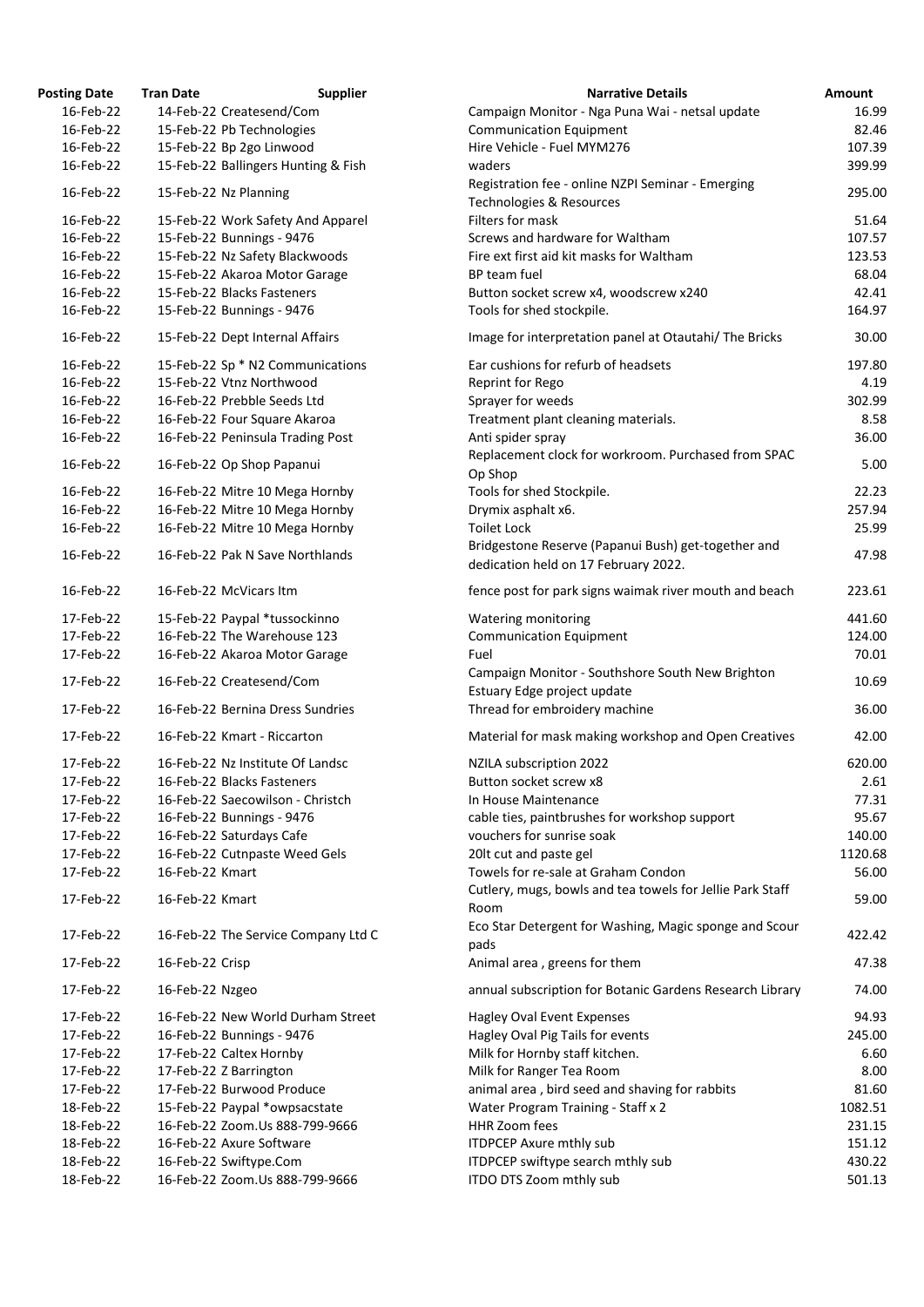| <b>Posting Date</b> | <b>Tran Date</b>                | <b>Supplier</b>                    | <b>Narrative Details</b>                                                                                      | Amount   |
|---------------------|---------------------------------|------------------------------------|---------------------------------------------------------------------------------------------------------------|----------|
| 18-Feb-22           | 16-Feb-22 Light/Mini In The Box |                                    | 4x Replacement stylus for logging into public printers.                                                       | 54.16    |
| 18-Feb-22           | 17-Feb-22 The Naked Baker Ltd   |                                    | stock for resale                                                                                              | 285.70   |
| 18-Feb-22           |                                 | 17-Feb-22 Conference Innovators    | National Digital Forum Conference 2022 (virtual)                                                              | 256.50   |
| 18-Feb-22           | 17-Feb-22 Mitre 10 Beckenham    |                                    | Hardware for Xoe Hall bunker project                                                                          | 7.05     |
| 18-Feb-22           | 17-Feb-22 Challenge Halswell    |                                    | Lawn mower petrol                                                                                             | 24.00    |
| 18-Feb-22           | 17-Feb-22 Lanyards Nz           |                                    | Printer Ribbon for Zebra Card Printers - 4 ribbons 2 for<br>TPTL and 2 for TQEII                              | 909.70   |
| 18-Feb-22           | 17-Feb-22 Lanyards Nz           |                                    | Printer Ribbon for Zebra Card Printer -x 4 - all for TQEII                                                    | 909.70   |
| 18-Feb-22           | 17-Feb-22 University Gateway    |                                    | Purchase of two images to display as part of the<br>upcoming New Regent Street Anniversary display            | 50.00    |
| 18-Feb-22           | 17-Feb-22 Wilson Parking        |                                    | <b>Wilson Parking - Meeting Civic</b>                                                                         | 14.60    |
| 18-Feb-22           | 17-Feb-22 Fishpond Co NZ        |                                    | Birthday party CD to replace scratched CD used for<br>birthday parties                                        | 15.95    |
| 18-Feb-22           | 17-Feb-22 Action Powder Coatin  |                                    | powder coating powder for workshop support                                                                    | 46.71    |
| 18-Feb-22           | 17-Feb-22 Rex Wheels & Castors  |                                    | castors for Conservation vac table                                                                            | 149.90   |
| 18-Feb-22           | 17-Feb-22 Pak N Save Wainoni    |                                    | drinks for sunrise soak                                                                                       | 173.68   |
| 18-Feb-22           | 17-Feb-22 Dhl Express           |                                    | Custom clearance and import tax for the item sent by City                                                     | 576.87   |
|                     |                                 |                                    | of Adelaide as sister city 50th anniversary                                                                   |          |
| 18-Feb-22           | 17-Feb-22 Lanyards Nz           |                                    | Zebra Printer Ribbons for Jellie Park                                                                         | 919.17   |
| 18-Feb-22           | 17-Feb-22 Bunnings - 9482       |                                    | post and cable repairs brooklands area                                                                        | 39.25    |
| 18-Feb-22           | 17-Feb-22 Sp * Chairmates       |                                    | Perching Stool for Turanga                                                                                    | 316.25   |
| 18-Feb-22           | 17-Feb-22 New World Kaiapoi     |                                    | Milk for re sale in the shop                                                                                  | 28.67    |
| 18-Feb-22           | 17-Feb-22 2 Cheap               |                                    | "Get well" Cards to be sent to patients                                                                       | 13.00    |
| 18-Feb-22           | 17-Feb-22 St Pierres Riccarton  |                                    | <b>Hagley Oval Event Expenses</b>                                                                             | 199.00   |
| 18-Feb-22           | 18-Feb-22 Caltex Redwood        |                                    | Milk for coffee                                                                                               | 3.99     |
| 18-Feb-22           | 18-Feb-22 Dosa Kitchen          |                                    | Staff leaving lunch (23 years of service) - different<br>vendors due to COVID vaccination restrictions        | 30.90    |
|                     |                                 |                                    | Staff leaving lunch (23 years of service) - different                                                         |          |
| 18-Feb-22           | 18-Feb-22 Herba Gourmet         |                                    | vendors due to COVID vaccination restrictions                                                                 | 135.70   |
| 18-Feb-22           |                                 | 18-Feb-22 Mitre 10 Mega Hornby     | Padlocks/lockbox for NPW                                                                                      | 189.41   |
| 18-Feb-22           |                                 | 18-Feb-22 Countdown Chch Airport   | 8 packets of Strike wipes for COVID related cleaning                                                          | 36.80    |
|                     |                                 |                                    | (LibraryIT approved) 1 bottle of citrus cleaner                                                               |          |
| 18-Feb-22           | 18-Feb-22 Nzrc Online Shop      |                                    | <b>First Aid Training</b>                                                                                     | 140.00   |
| 18-Feb-22           | 18-Feb-22 Hapa                  |                                    | Two civic gifts, one for the outgoing Japanese<br>Ambassador who will come to see the Mayor on 23<br>February | 178.20   |
| 18-Feb-22           |                                 | 18-Feb-22 Mitre 10 Mega Ferrymead  | gas cylinder                                                                                                  | 461.26   |
| 21-Feb-22           | 17-Feb-22 Createsend/Com        |                                    | Campaign Monitor - Hornby Centre update                                                                       | 11.04    |
| 21-Feb-22           | 17-Feb-22 Dominos Riccarton     |                                    | Hagley Oval Event expenses                                                                                    | 116.99   |
| 21-Feb-22           |                                 | 18-Feb-22 Drummond & Etheridge Ltd | mower front right wheel                                                                                       | 615.56   |
| 21-Feb-22           | 18-Feb-22 Stihl Shop Fosters    |                                    | Stihl chainsaw lubricant and chain                                                                            | 101.50   |
| 21-Feb-22           |                                 | 18-Feb-22 Nz Safety Blackwoods     | First Aid items and gloves                                                                                    | 297.88   |
| 21-Feb-22           | 18-Feb-22 Dimitris Greek Food   |                                    | Staff leaving lunch (23 years of service) - different                                                         | 14.50    |
|                     |                                 |                                    | vendors due to COVID vaccination restrictions                                                                 |          |
| 21-Feb-22           | 18-Feb-22 Dimitris Greek Food   |                                    | Staff leaving lunch (23 years of service) - different<br>vendors due to COVID vaccination restrictions        | 17.50    |
| 21-Feb-22           |                                 | 18-Feb-22 Zoom.Us 888-799-9666     | Credit Voucher (USD 8.57) Zoom.Us 888-799-9666                                                                | $-12.73$ |
| 21-Feb-22           |                                 | 18-Feb-22 Warehouse Stationery     | Stamps to monitor Customers leaving the facility<br>temporarily at TPTL                                       | 32.98    |
| 21-Feb-22           | 18-Feb-22 Halswell Dairy        |                                    | Personal Use in Error - Reimbursed direct to card<br>23/02/22                                                 | 14.20    |
| 21-Feb-22           | 18-Feb-22 Createsend/Com        |                                    | Campaign monitor - BP Roading storm update                                                                    | 8.28     |
| 21-Feb-22           | 18-Feb-22 Createsend/Com        |                                    | Campaign monitor - Coastal Burwood Community News                                                             | 12.58    |
| 21-Feb-22           | 18-Feb-22 Bunnings - 9476       |                                    | Spry paint, flashing tape, storm seal and shears                                                              | 129.68   |
| 21-Feb-22           |                                 | 18-Feb-22 Nz Safety Blackwoods     | Safety glasses and plasters                                                                                   | 78.42    |
| 21-Feb-22           | 18-Feb-22 Calendly              |                                    | monthly calendly subscription                                                                                 | 46.08    |
| 21-Feb-22           | 18-Feb-22 Calendly              |                                    | monthly calendly subscription                                                                                 | 69.12    |
| 21-Feb-22           | 18-Feb-22 Calendly              |                                    | monthly calendly subscription                                                                                 | 92.16    |
|                     |                                 |                                    |                                                                                                               |          |

178.20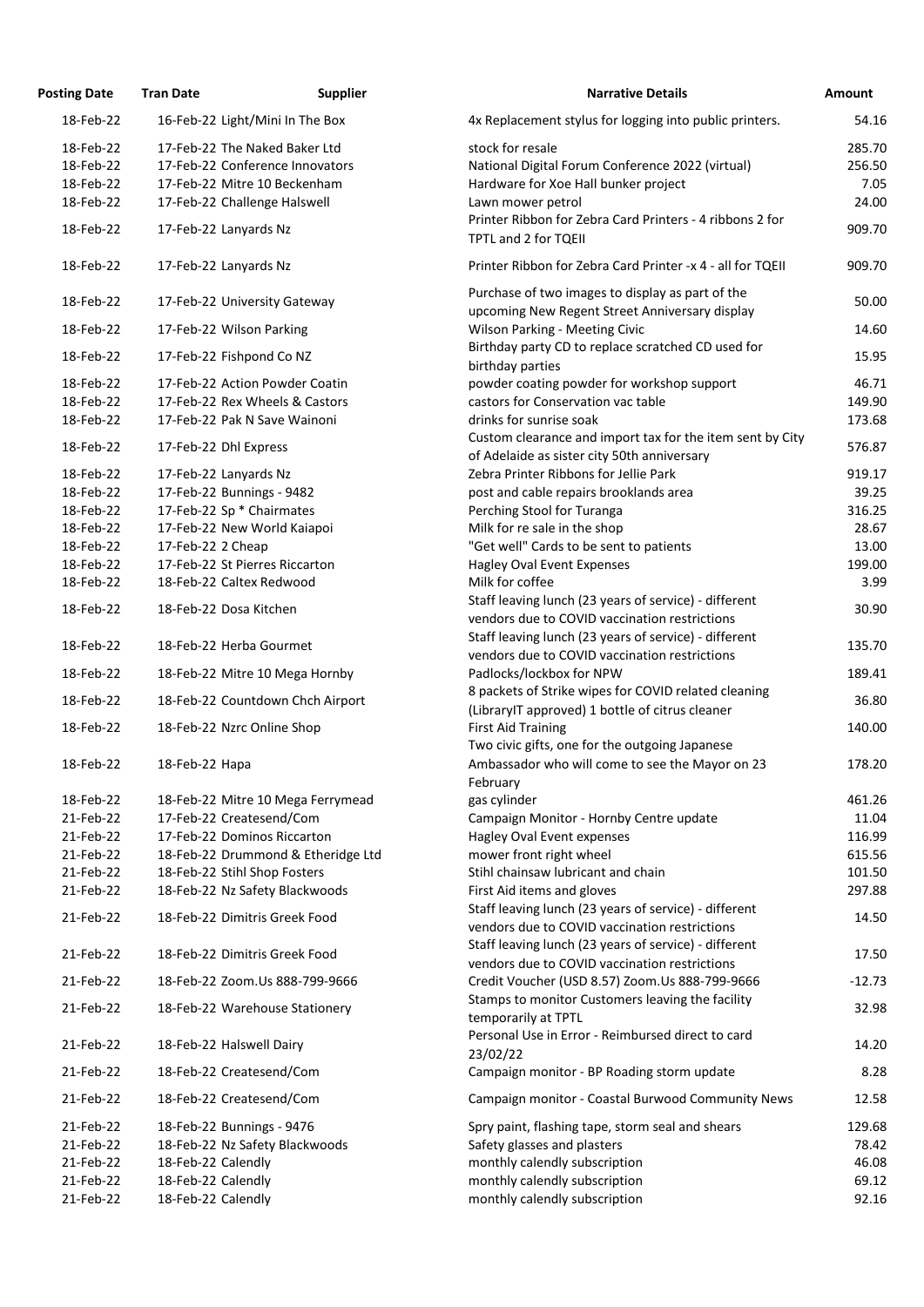| <b>Osting Date</b> | <b>Tran Date</b>   | <b>Supplier</b>                     | <b>Narrative Details</b>                                                                             |
|--------------------|--------------------|-------------------------------------|------------------------------------------------------------------------------------------------------|
| 21-Feb-22          | 18-Feb-22 Calendly |                                     | monthly calendly subscription                                                                        |
| 21-Feb-22          |                    | 18-Feb-22 Nz Institute Of Landsc    | NZILA registration                                                                                   |
| 21-Feb-22          |                    | 18-Feb-22 Blacks Fasteners          | Mild steel hex bolt and nut x8                                                                       |
| 21-Feb-22          |                    | 18-Feb-22 Freshchoice Parkland      | volunteer support for Travis wetland                                                                 |
| 21-Feb-22          |                    | 18-Feb-22 Corys 7369                | Protective face masks for programme staff                                                            |
| 21-Feb-22          |                    | 18-Feb-22 Cashel Box Lobby Post Sho | Return postage to Australia                                                                          |
| 21-Feb-22          |                    | 18-Feb-22 Nz Safety Blackwoods      | <b>PPE New StaffStaff Consumables</b>                                                                |
| 21-Feb-22          |                    | 18-Feb-22 The Warehouse Online      | towels for re-sale                                                                                   |
| 21-Feb-22          |                    | 18-Feb-22 Conference Innovators     | Dinner ticket for the Taituara Conference 2022                                                       |
| 21-Feb-22          |                    | 18-Feb-22 Kmart Online              | towels for re-sale at Pioneer                                                                        |
| 21-Feb-22          |                    | 18-Feb-22 Mumbaiwala                | Hagley Oval Event Expenses                                                                           |
| 21-Feb-22          |                    | 18-Feb-22 Rosdale Manufacturing     | Giftware for the B G V C Gift shop                                                                   |
| 21-Feb-22          |                    | 19-Feb-22 New World Prestons        | stock for resale                                                                                     |
| 21-Feb-22          |                    | 19-Feb-22 Akaroa Motor Garage       | <b>BP Fuel</b>                                                                                       |
| 21-Feb-22          |                    | 19-Feb-22 Mitre 10 Mega Ferrymead   | Laundry Powder for TQEII Laundry                                                                     |
| 21-Feb-22          |                    | 19-Feb-22 Facebk C5zd8cxbk2         | Facebook social media RSU                                                                            |
| 21-Feb-22          |                    | 19-Feb-22 Ross Galt Lock And Alar   | Replacement padlock for front entrance gate                                                          |
| 21-Feb-22          |                    | 19-Feb-22 Noel Leeming 12           | Charging cable for phone in ccc car                                                                  |
| 21-Feb-22          |                    | 19-Feb-22 Mobile Hut Limited        | Phone holder for phone in ccc car                                                                    |
| 21-Feb-22          |                    | 19-Feb-22 Chch Ready Mix Concrete   | Wash down drain material                                                                             |
| 21-Feb-22          |                    | 19-Feb-22 Chch Ready Mix Concrete   | Wash down drain material                                                                             |
| 21-Feb-22          |                    | 19-Feb-22 Chch Ready Mix Concrete   | Wash down drain material                                                                             |
| 21-Feb-22          |                    | 19-Feb-22 Chch Ready Mix Concrete   | Wash down drain material                                                                             |
| 21-Feb-22          |                    | 19-Feb-22 Chch Ready Mix Concrete   | Wash down drain material                                                                             |
| 21-Feb-22          |                    | 20-Feb-22 Bunnings - 9482           | herbs potted colour solar light                                                                      |
| 21-Feb-22          |                    | 20-Feb-22 New World Halswell        | Goat control operational support                                                                     |
| 21-Feb-22          |                    | 20-Feb-22 Gamefroot                 | Subscription for education seats in game making so<br>for STEAM Lab                                  |
| 21-Feb-22          |                    | 20-Feb-22 Spotify P19e3b8298        | music for the facility                                                                               |
| 21-Feb-22          | 20-Feb-22 Sentry   |                                     | Annual fee for the error checking software use for<br>SmartView webapp.                              |
| 21-Feb-22          |                    | 20-Feb-22 Jotform Inc.              | H&S Reporting Tool for Contractors<br>2x kettles and 1x sandwich press for new staffroon             |
| 21-Feb-22          |                    | 21-Feb-22 Noel Leeming 1w           | set up in parents room and dressing room                                                             |
| 21-Feb-22          |                    | 21-Feb-22 Resene Tower Junction34   | Paint for Waltham                                                                                    |
| 21-Feb-22          |                    | 21-Feb-22 Mitre 10 Mega Ferrymead   | CLR and CRC                                                                                          |
| 21-Feb-22          |                    | 21-Feb-22 Warehouse Stationery      | Office stationary                                                                                    |
| 21-Feb-22          |                    | 21-Feb-22 The Warehouse 175         | Laundry powder for camp.                                                                             |
| 21-Feb-22          |                    | 21-Feb-22 Mitre 10 Beckenham        | Weed spray and respirator mask.<br>Graham Condon Rec & Sport Centre - Aquatics: Ca                   |
| 21-Feb-22          |                    | 21-Feb-22 The Warehouse 120         | customers who need medical attention at Graham<br>Condon                                             |
| 21-Feb-22          |                    | 21-Feb-22 The Warehouse 120         | Graham Condon Rec & Sport Centre - LTS: Toys for<br>To Swim programme (bubble-times).                |
| 21-Feb-22          |                    | 21-Feb-22 Stuff Ps Recurring        | The Press subscription for CAG Library archives<br>Tip truck hire for McCormacks Bay- mulch for volu |
| 21-Feb-22          |                    | 21-Feb-22 Mitre 10 Mega Ferrymead   | planting                                                                                             |
| 21-Feb-22          |                    | 21-Feb-22 Pak N Save Moorhouse      | Sunblock                                                                                             |
| 21-Feb-22          |                    | 21-Feb-22 Terra Viva Home & Garden  | <b>Bulbs &amp; Pots</b>                                                                              |
| 21-Feb-22          |                    | 21-Feb-22 Mitre 10 Mega Papanui     | Insect killer sprays                                                                                 |
| 22-Feb-22          |                    | 20-Feb-22 Urban Roots               | <b>Indoor Plants</b>                                                                                 |
| 22-Feb-22          |                    | 20-Feb-22 Nz Institute Of Landsc    | <b>NZILA registration Fees</b>                                                                       |
| 22-Feb-22          |                    | 20-Feb-22 Nz Institute Of Landsc    | <b>NZILA registration Fees</b>                                                                       |
| 22-Feb-22          |                    | 20-Feb-22 Facebk *nrtz3d7bt2        | Facebook promotion for two films - The Man Who<br>Trees and The Gleaners and I                       |
| 22-Feb-22          |                    | 21-Feb-22 Irrigation Express        | uv replacement                                                                                       |
| 22-Feb-22          |                    | 21-Feb-22 Super Cheap Auto          | Portable trolleys for student bags - self-guided gro                                                 |
| 22-Feb-22          |                    | 21-Feb-22 Bunnings - 9476           | Screwdrivers and bulb                                                                                |
| 22-Feb-22          |                    | 21-Feb-22 Blacks Fasteners          | Bolts for holding signs together                                                                     |
| 22-Feb-22          |                    | 21-Feb-22 Bunnings Online 2         | <b>Gloves for Volunteer Events</b>                                                                   |

| <b>Posting Date</b> | <b>Tran Date</b>   | <b>Supplier</b>                     | <b>Narrative Details</b>                                  | <b>Amount</b> |
|---------------------|--------------------|-------------------------------------|-----------------------------------------------------------|---------------|
| 21-Feb-22           | 18-Feb-22 Calendly |                                     | monthly calendly subscription                             | 138.24        |
| 21-Feb-22           |                    | 18-Feb-22 Nz Institute Of Landsc    | NZILA registration                                        | 620.00        |
| 21-Feb-22           |                    | 18-Feb-22 Blacks Fasteners          | Mild steel hex bolt and nut x8                            | 11.73         |
| 21-Feb-22           |                    | 18-Feb-22 Freshchoice Parkland      | volunteer support for Travis wetland                      | 89.47         |
|                     |                    |                                     |                                                           |               |
| 21-Feb-22           |                    | 18-Feb-22 Corys 7369                | Protective face masks for programme staff                 | 106.09        |
| 21-Feb-22           |                    | 18-Feb-22 Cashel Box Lobby Post Sho | Return postage to Australia                               | 26.77         |
| 21-Feb-22           |                    | 18-Feb-22 Nz Safety Blackwoods      | <b>PPE New StaffStaff Consumables</b>                     | 208.32        |
| 21-Feb-22           |                    | 18-Feb-22 The Warehouse Online      | towels for re-sale                                        | 405.00        |
| 21-Feb-22           |                    | 18-Feb-22 Conference Innovators     | Dinner ticket for the Taituara Conference 2022            | 184.00        |
| 21-Feb-22           |                    | 18-Feb-22 Kmart Online              | towels for re-sale at Pioneer                             | 160.00        |
| 21-Feb-22           |                    | 18-Feb-22 Mumbaiwala                | Hagley Oval Event Expenses                                | 200.00        |
| 21-Feb-22           |                    | 18-Feb-22 Rosdale Manufacturing     | Giftware for the B G V C Gift shop                        | 1404.04       |
| 21-Feb-22           |                    | 19-Feb-22 New World Prestons        | stock for resale                                          | 163.28        |
|                     |                    |                                     |                                                           |               |
| 21-Feb-22           |                    | 19-Feb-22 Akaroa Motor Garage       | <b>BP Fuel</b>                                            | 57.28         |
| 21-Feb-22           |                    | 19-Feb-22 Mitre 10 Mega Ferrymead   | Laundry Powder for TQEII Laundry                          | 55.96         |
| 21-Feb-22           |                    | 19-Feb-22 Facebk C5zd8cxbk2         | Facebook social media RSU                                 | 250.00        |
| 21-Feb-22           |                    | 19-Feb-22 Ross Galt Lock And Alar   | Replacement padlock for front entrance gate               | 130.00        |
| 21-Feb-22           |                    | 19-Feb-22 Noel Leeming 12           | Charging cable for phone in ccc car                       | 15.82         |
| 21-Feb-22           |                    | 19-Feb-22 Mobile Hut Limited        | Phone holder for phone in ccc car                         | 35.00         |
| 21-Feb-22           |                    | 19-Feb-22 Chch Ready Mix Concrete   | Wash down drain material                                  | 96.07         |
| 21-Feb-22           |                    | 19-Feb-22 Chch Ready Mix Concrete   | Wash down drain material                                  | 96.07         |
| 21-Feb-22           |                    | 19-Feb-22 Chch Ready Mix Concrete   | Wash down drain material                                  | 96.07         |
|                     |                    |                                     |                                                           |               |
| 21-Feb-22           |                    | 19-Feb-22 Chch Ready Mix Concrete   | Wash down drain material                                  | 96.07         |
| 21-Feb-22           |                    | 19-Feb-22 Chch Ready Mix Concrete   | Wash down drain material                                  | 96.07         |
| 21-Feb-22           |                    | 20-Feb-22 Bunnings - 9482           | herbs potted colour solar light                           | 147.36        |
| 21-Feb-22           |                    | 20-Feb-22 New World Halswell        | Goat control operational support                          | 157.61        |
|                     |                    |                                     | Subscription for education seats in game making software  |               |
| 21-Feb-22           |                    | 20-Feb-22 Gamefroot                 | for STEAM Lab                                             | 28.00         |
| 21-Feb-22           |                    | 20-Feb-22 Spotify P19e3b8298        | music for the facility                                    | 22.50         |
|                     |                    |                                     | Annual fee for the error checking software use for        |               |
| 21-Feb-22           | 20-Feb-22 Sentry   |                                     | SmartView webapp.                                         | 477.44        |
|                     |                    |                                     |                                                           |               |
| 21-Feb-22           |                    | 20-Feb-22 Jotform Inc.              | H&S Reporting Tool for Contractors                        | 29.07         |
| 21-Feb-22           |                    | 21-Feb-22 Noel Leeming 1w           | 2x kettles and 1x sandwich press for new staffrooms to be | 155.00        |
|                     |                    |                                     | set up in parents room and dressing room                  |               |
| 21-Feb-22           |                    | 21-Feb-22 Resene Tower Junction34   | Paint for Waltham                                         | 102.73        |
| 21-Feb-22           |                    | 21-Feb-22 Mitre 10 Mega Ferrymead   | CLR and CRC                                               | 38.82         |
| 21-Feb-22           |                    | 21-Feb-22 Warehouse Stationery      | Office stationary                                         | 9.98          |
| 21-Feb-22           |                    | 21-Feb-22 The Warehouse 175         | Laundry powder for camp.                                  | 10.00         |
| 21-Feb-22           |                    | 21-Feb-22 Mitre 10 Beckenham        | Weed spray and respirator mask.                           | 106.66        |
|                     |                    |                                     | Graham Condon Rec & Sport Centre - Aquatics: Cards for    |               |
| 21-Feb-22           |                    | 21-Feb-22 The Warehouse 120         | customers who need medical attention at Graham            | 5.99          |
|                     |                    |                                     |                                                           |               |
|                     |                    |                                     | Condon                                                    |               |
| 21-Feb-22           |                    | 21-Feb-22 The Warehouse 120         | Graham Condon Rec & Sport Centre - LTS: Toys for Learn    | 32.00         |
|                     |                    |                                     | To Swim programme (bubble-times).                         |               |
| 21-Feb-22           |                    | 21-Feb-22 Stuff Ps Recurring        | The Press subscription for CAG Library archives           | 73.23         |
|                     |                    |                                     | Tip truck hire for McCormacks Bay- mulch for volunteers   |               |
| 21-Feb-22           |                    | 21-Feb-22 Mitre 10 Mega Ferrymead   | planting                                                  | 120.00        |
| 21-Feb-22           |                    | 21-Feb-22 Pak N Save Moorhouse      | Sunblock                                                  | 31.98         |
| 21-Feb-22           |                    | 21-Feb-22 Terra Viva Home & Garden  | <b>Bulbs &amp; Pots</b>                                   | 431.92        |
| 21-Feb-22           |                    | 21-Feb-22 Mitre 10 Mega Papanui     | Insect killer sprays                                      | 15.98         |
|                     |                    | 20-Feb-22 Urban Roots               |                                                           |               |
| 22-Feb-22           |                    |                                     | <b>Indoor Plants</b>                                      | 210.00        |
| 22-Feb-22           |                    | 20-Feb-22 Nz Institute Of Landsc    | <b>NZILA registration Fees</b>                            | 620.00        |
| 22-Feb-22           |                    | 20-Feb-22 Nz Institute Of Landsc    | <b>NZILA registration Fees</b>                            | 620.00        |
| 22-Feb-22           |                    | 20-Feb-22 Facebk *nrtz3d7bt2        | Facebook promotion for two films -The Man Who Planted     | 82.00         |
|                     |                    |                                     | Trees and The Gleaners and I                              | 129.73        |
| 22-Feb-22           |                    | 21-Feb-22 Irrigation Express        | uv replacement                                            |               |
| 22-Feb-22           |                    | 21-Feb-22 Super Cheap Auto          | Portable trolleys for student bags - self-guided groups   | 308.97        |
| 22-Feb-22           |                    | 21-Feb-22 Bunnings - 9476           | Screwdrivers and bulb                                     | 102.76        |
| 22-Feb-22           |                    | 21-Feb-22 Blacks Fasteners          | Bolts for holding signs together                          | 35.49         |
| 22-Feb-22           |                    | 21-Feb-22 Bunnings Online 2         | <b>Gloves for Volunteer Events</b>                        | 428.88        |
|                     |                    |                                     |                                                           |               |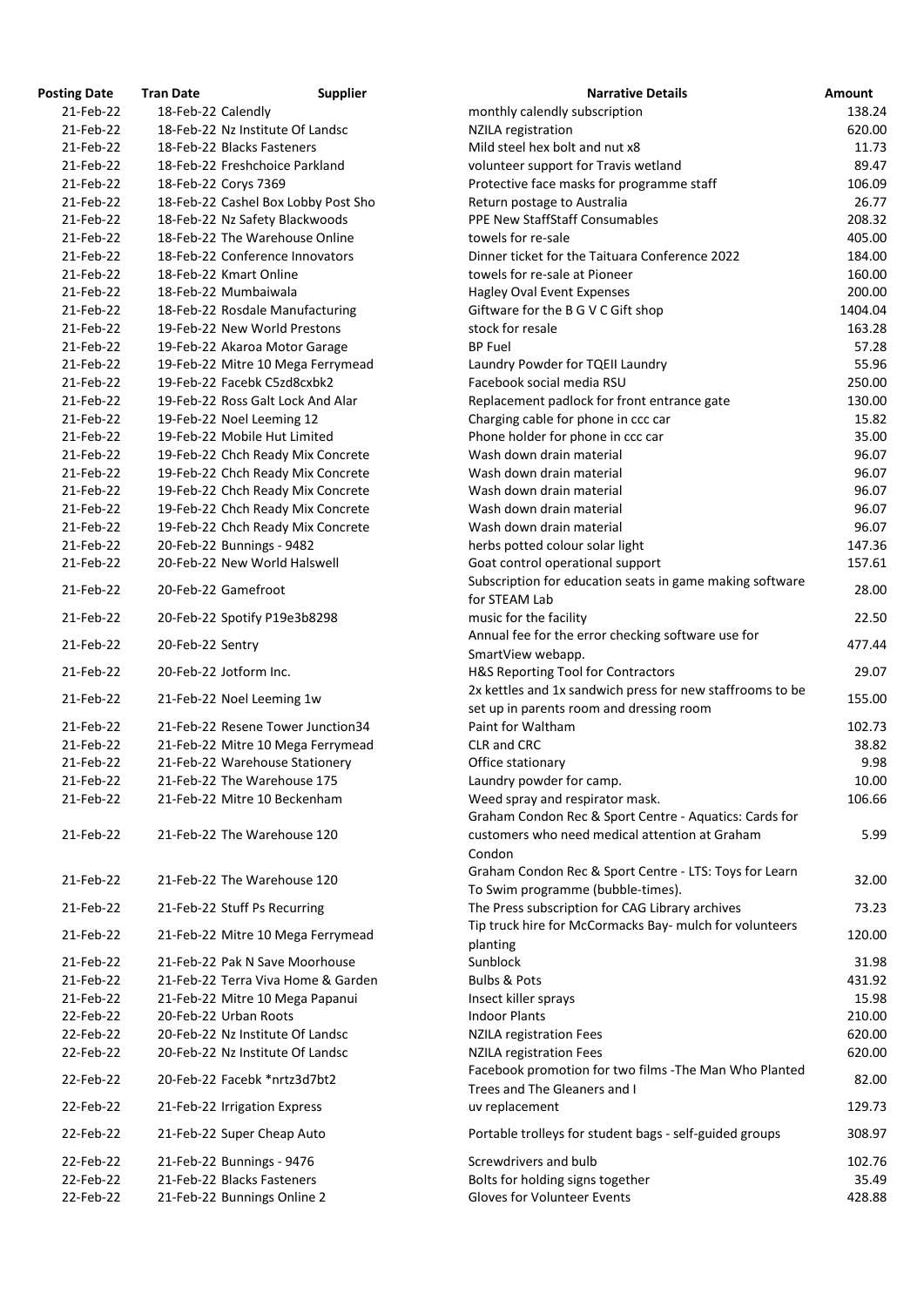| osting Date            | <b>Tran Date</b>   | <b>Supplier</b>                                                     | <b>Narrative Details</b>                                                                                  |
|------------------------|--------------------|---------------------------------------------------------------------|-----------------------------------------------------------------------------------------------------------|
| 22-Feb-22              |                    | 21-Feb-22 Createsend/Com                                            | Campaign Monitor - Walking Wednesday campaign                                                             |
| 22-Feb-22              |                    | 21-Feb-22 Kmart Online                                              | Conservation materials - rulers, towels, measurers                                                        |
| 22-Feb-22              |                    | 21-Feb-22 Kmart Online                                              | Charged in error - Credited same day 21/02/22                                                             |
| 22-Feb-22              |                    | 21-Feb-22 Kmart Online                                              | Credit Voucher Kmart Online - Charged in error 21/02                                                      |
| 22-Feb-22              |                    | 21-Feb-22 The Warehouse 175                                         | Storage containers for programming materials<br>Card for customers who have received medical attent       |
| 22-Feb-22              |                    | 21-Feb-22 Whitcoulls Nrthlnd 158                                    | at Graham Condon Rec & Sport Centre.                                                                      |
| 22-Feb-22              |                    | 21-Feb-22 Voyager Internet Ltd                                      | <b>Bulletin messaging</b>                                                                                 |
| 22-Feb-22              |                    | 21-Feb-22 George Henry & Co Ltd                                     | flexi shaft for dremel tool                                                                               |
| 22-Feb-22              |                    | 21-Feb-22 Mitre 10 Mega Ferrymead                                   | Credit Voucher Mitre 10 Mega Ferrymead                                                                    |
| 22-Feb-22              |                    | 21-Feb-22 Pearsons 2018 Limited                                     | Gravel for McCormacks Bay islands for full habitat-<br>volunteer day                                      |
| 22-Feb-22              |                    | 21-Feb-22 Halswell Timber                                           | Timber and fastenings                                                                                     |
| 22-Feb-22              |                    | 21-Feb-22 Bunnings - 9482                                           | tape for chilly bins for water samples                                                                    |
| 22-Feb-22              |                    | 21-Feb-22 Courier Post Christchurch                                 | courier post tickets for microbiological water samples                                                    |
|                        |                    |                                                                     | send to lab                                                                                               |
| 22-Feb-22              | 21-Feb-22 Macpac   |                                                                     | Gaiter ties                                                                                               |
| 22-Feb-22              |                    | 21-Feb-22 Pb Tech Online 09 5269200                                 | Bluetooth Receiver for Den/Dance and rca cable                                                            |
| 22-Feb-22              |                    | 21-Feb-22 Bunnings - 9476                                           | Aqua Knead, Scales and dowel                                                                              |
| 22-Feb-22              |                    | 21-Feb-22 Vtnz Northwood                                            | Driver license for Class2                                                                                 |
| 22-Feb-22              |                    | 21-Feb-22 Bunnings - 9482                                           | Buckets for mixing up pig feed                                                                            |
| 22-Feb-22              |                    | 22-Feb-22 Z Moorhouse                                               | 9kg gas bottle refills for weed control on paths                                                          |
| 22-Feb-22              |                    | 22-Feb-22 Z Moorhouse                                               | 9kg gas bottle refills for weed control on paths<br>Wireless Speaker for Seated Exercise class in meeting |
| 22-Feb-22              |                    | 22-Feb-22 Noel Leeming 3q - Nort<br>22-Feb-22 Placemakers Riccarton | room QEII                                                                                                 |
| 22-Feb-22<br>22-Feb-22 |                    | 22-Feb-22 Star Media                                                | Nutset x2, Bremick Vortex Clad 6.2-25mm x1.<br>Images for Victoria Square and Avon Loop interpretat       |
|                        |                    |                                                                     | panels                                                                                                    |
| 22-Feb-22              |                    | 22-Feb-22 Ccc Art Gallery Car Prk                                   | car parking while attending meetings in Chch<br>car wash for fleet car                                    |
| 22-Feb-22              |                    | 22-Feb-22 Mobil Sydenham                                            |                                                                                                           |
| 22-Feb-22              |                    | 22-Feb-22 New World Rolleston                                       | Kitchen supplies for Mona Vale                                                                            |
| 22-Feb-22              |                    | 22-Feb-22 Pgg Wrightson Chch                                        | Muck boots PB                                                                                             |
| 22-Feb-22              | 22-Feb-22 Branz    |                                                                     | Carbon Challenge NZ                                                                                       |
| 22-Feb-22              |                    | 22-Feb-22 Karcher Limited                                           | Parts for floor scrubber                                                                                  |
| 22-Feb-22              |                    | 22-Feb-22 Burwood Produce                                           | Barley, molasses for pig feed                                                                             |
| 23-Feb-22              |                    | 20-Feb-22 Paypal *amfmagnetic                                       | Magnets for conservation treatment and display use                                                        |
| 23-Feb-22              |                    | 20-Feb-22 Paypal *rackpowerli                                       | ITDONW 16A C20 IEC plug to 10A C13 IEC socket                                                             |
| 23-Feb-22              |                    | 21-Feb-22 The Bead Hold                                             | Equipment and materials for pitched library event.                                                        |
| 23-Feb-22              |                    | 21-Feb-22 Dnh*godaddy.Com Nzd                                       | ITDODTS mydev SSL cert for SAP 1 yr                                                                       |
| 23-Feb-22              |                    | 21-Feb-22 Dnh*godaddy.Com Nzd                                       | ITDODTS accessedge SSL SAN up to 10 SAN                                                                   |
| 23-Feb-22              |                    | 22-Feb-22 Bp Connect Marshlands                                     | Fuel - Hire Pool Vehicle                                                                                  |
| 23-Feb-22              |                    | 22-Feb-22 J A Russell                                               | Wire cutting and crimping Tools                                                                           |
| 23-Feb-22              |                    | 22-Feb-22 Akaroa Motor Garage                                       | Fuel                                                                                                      |
| 23-Feb-22              |                    | 22-Feb-22 Createsend/Com                                            | Campaign Monitor - Banks Peninsula Community New                                                          |
| 23-Feb-22              |                    | 22-Feb-22 Bunnings Online 2                                         | Conservation materials and lab equipment - cables,<br>doorbell, carpet tiles                              |
| 23-Feb-22              |                    | 22-Feb-22 Mitre 10 Mega Papanui                                     | Clock and de-solvit for workroom use                                                                      |
| 23-Feb-22              |                    | 22-Feb-22 Blacks Fasteners                                          | High tensile bolt and nut x10                                                                             |
| 23-Feb-22              |                    | 22-Feb-22 Super Cheap Auto                                          | Replacement side light for vehicle - Cemeteries Team                                                      |
| 23-Feb-22              | 22-Feb-22 Repco    |                                                                     | Loading ramp to get mowers and other equipment on<br>trailers and vehicles                                |
| 23-Feb-22              |                    | 22-Feb-22 Pb Technologies Christchu                                 | Gaming card to be able to live stream                                                                     |
| 23-Feb-22              | 22-Feb-22 Briscoes |                                                                     | Supplies for new CAG security office set up                                                               |
| 23-Feb-22              |                    | 22-Feb-22 Plumbing World #80                                        | In House Maintenance                                                                                      |
| 23-Feb-22              |                    | 22-Feb-22 Bp 2go Linwood                                            | Fuel - Mobil Plant                                                                                        |
| 23-Feb-22              |                    | 22-Feb-22 Sifco Fastening Solutions                                 | brads for workshop air pin gun                                                                            |
| 23-Feb-22              |                    | 22-Feb-22 Omc Power Equipment                                       | PPE for chainsaw/scrub bar work                                                                           |
| 23-Feb-22              |                    | 22-Feb-22 Engineering New Zealand                                   | Membership renewal - engineering NZ.                                                                      |
|                        |                    |                                                                     |                                                                                                           |

| <b>Posting Date</b> | <b>Tran Date</b>   | <b>Supplier</b>                     | <b>Narrative Details</b>                                                                       | <b>Amount</b> |
|---------------------|--------------------|-------------------------------------|------------------------------------------------------------------------------------------------|---------------|
| 22-Feb-22           |                    | 21-Feb-22 Createsend/Com            | Campaign Monitor - Walking Wednesday campaign                                                  | 8.01          |
| 22-Feb-22           |                    | 21-Feb-22 Kmart Online              | Conservation materials - rulers, towels, measurers                                             | 96.00         |
| 22-Feb-22           |                    | 21-Feb-22 Kmart Online              | Charged in error - Credited same day 21/02/22                                                  | 99.00         |
| 22-Feb-22           |                    | 21-Feb-22 Kmart Online              | Credit Voucher Kmart Online - Charged in error 21/02/22                                        | $-99.00$      |
| 22-Feb-22           |                    | 21-Feb-22 The Warehouse 175         | Storage containers for programming materials                                                   | 40.00         |
| 22-Feb-22           |                    | 21-Feb-22 Whitcoulls Nrthlnd 158    | Card for customers who have received medical attention<br>at Graham Condon Rec & Sport Centre. | 12.99         |
| 22-Feb-22           |                    | 21-Feb-22 Voyager Internet Ltd      | <b>Bulletin messaging</b>                                                                      | 51.87         |
| 22-Feb-22           |                    | 21-Feb-22 George Henry & Co Ltd     | flexi shaft for dremel tool                                                                    | 90.16         |
| 22-Feb-22           |                    | 21-Feb-22 Mitre 10 Mega Ferrymead   | Credit Voucher Mitre 10 Mega Ferrymead                                                         | $-1.58$       |
| 22-Feb-22           |                    | 21-Feb-22 Pearsons 2018 Limited     | Gravel for McCormacks Bay islands for full habitat-<br>volunteer day                           | 230.00        |
| 22-Feb-22           |                    | 21-Feb-22 Halswell Timber           | Timber and fastenings                                                                          | 114.49        |
|                     |                    |                                     |                                                                                                |               |
| 22-Feb-22           |                    | 21-Feb-22 Bunnings - 9482           | tape for chilly bins for water samples                                                         | 29.16         |
| 22-Feb-22           |                    | 21-Feb-22 Courier Post Christchurch | courier post tickets for microbiological water samples to<br>send to lab                       | 523.08        |
| 22-Feb-22           | 21-Feb-22 Macpac   |                                     | Gaiter ties                                                                                    | 38.85         |
| 22-Feb-22           |                    | 21-Feb-22 Pb Tech Online 09 5269200 | Bluetooth Receiver for Den/Dance and rca cable                                                 | 69.07         |
| 22-Feb-22           |                    | 21-Feb-22 Bunnings - 9476           | Aqua Knead, Scales and dowel                                                                   | 87.49         |
| 22-Feb-22           |                    | 21-Feb-22 Vtnz Northwood            | Driver license for Class2                                                                      | 50.59         |
| 22-Feb-22           |                    | 21-Feb-22 Bunnings - 9482           | Buckets for mixing up pig feed                                                                 | 64.00         |
| 22-Feb-22           |                    | 22-Feb-22 Z Moorhouse               | 9kg gas bottle refills for weed control on paths                                               | 42.00         |
| 22-Feb-22           |                    | 22-Feb-22 Z Moorhouse               | 9kg gas bottle refills for weed control on paths                                               | 168.00        |
| 22-Feb-22           |                    | 22-Feb-22 Noel Leeming 3q - Nort    | Wireless Speaker for Seated Exercise class in meeting<br>room QEII                             | 228.00        |
| 22-Feb-22           |                    | 22-Feb-22 Placemakers Riccarton     | Nutset x2, Bremick Vortex Clad 6.2-25mm x1.                                                    | 64.69         |
| 22-Feb-22           |                    | 22-Feb-22 Star Media                | Images for Victoria Square and Avon Loop interpretation<br>panels                              | 1150.00       |
| 22-Feb-22           |                    | 22-Feb-22 Ccc Art Gallery Car Prk   | car parking while attending meetings in Chch                                                   | 8.00          |
| 22-Feb-22           |                    | 22-Feb-22 Mobil Sydenham            | car wash for fleet car                                                                         | 14.00         |
| 22-Feb-22           |                    | 22-Feb-22 New World Rolleston       | Kitchen supplies for Mona Vale                                                                 | 40.63         |
| 22-Feb-22           |                    | 22-Feb-22 Pgg Wrightson Chch        | Muck boots PB                                                                                  | 189.00        |
| 22-Feb-22           | 22-Feb-22 Branz    |                                     | Carbon Challenge NZ                                                                            | 35.00         |
| 22-Feb-22           |                    | 22-Feb-22 Karcher Limited           | Parts for floor scrubber                                                                       | 618.57        |
| 22-Feb-22           |                    | 22-Feb-22 Burwood Produce           | Barley, molasses for pig feed                                                                  | 36.00         |
| 23-Feb-22           |                    | 20-Feb-22 Paypal *amfmagnetic       |                                                                                                | 121.76        |
|                     |                    |                                     | Magnets for conservation treatment and display use                                             |               |
| 23-Feb-22           |                    | 20-Feb-22 Paypal *rackpowerli       | ITDONW 16A C20 IEC plug to 10A C13 IEC socket                                                  | 159.36        |
| 23-Feb-22           |                    | 21-Feb-22 The Bead Hold             | Equipment and materials for pitched library event.                                             | 49.50         |
| 23-Feb-22           |                    | 21-Feb-22 Dnh*godaddy.Com Nzd       | ITDODTS mydev SSL cert for SAP 1 yr                                                            | 281.74        |
| 23-Feb-22           |                    | 21-Feb-22 Dnh*godaddy.Com Nzd       | ITDODTS accessedge SSL SAN up to 10 SAN                                                        | 323.43        |
| 23-Feb-22           |                    | 22-Feb-22 Bp Connect Marshlands     | Fuel - Hire Pool Vehicle                                                                       | 96.92         |
| 23-Feb-22           |                    | 22-Feb-22 J A Russell               | Wire cutting and crimping Tools                                                                | 248.23        |
| 23-Feb-22           |                    | 22-Feb-22 Akaroa Motor Garage       | Fuel                                                                                           | 80.71         |
| 23-Feb-22           |                    | 22-Feb-22 Createsend/Com            | Campaign Monitor - Banks Peninsula Community News                                              | 11.26         |
| 23-Feb-22           |                    | 22-Feb-22 Bunnings Online 2         | Conservation materials and lab equipment - cables,<br>doorbell, carpet tiles                   | 195.73        |
| 23-Feb-22           |                    | 22-Feb-22 Mitre 10 Mega Papanui     | Clock and de-solvit for workroom use                                                           | 52.96         |
| 23-Feb-22           |                    | 22-Feb-22 Blacks Fasteners          | High tensile bolt and nut x10                                                                  | 11.26         |
| 23-Feb-22           |                    | 22-Feb-22 Super Cheap Auto          | Replacement side light for vehicle - Cemeteries Team                                           | 22.99         |
| 23-Feb-22           | 22-Feb-22 Repco    |                                     | Loading ramp to get mowers and other equipment onto<br>trailers and vehicles                   | 338.00        |
| 23-Feb-22           |                    | 22-Feb-22 Pb Technologies Christchu | Gaming card to be able to live stream                                                          | 352.99        |
| 23-Feb-22           | 22-Feb-22 Briscoes |                                     | Supplies for new CAG security office set up                                                    | 108.93        |
| 23-Feb-22           |                    | 22-Feb-22 Plumbing World #80        | In House Maintenance                                                                           | 122.36        |
| 23-Feb-22           |                    | 22-Feb-22 Bp 2go Linwood            | Fuel - Mobil Plant                                                                             | 128.34        |
| 23-Feb-22           |                    | 22-Feb-22 Sifco Fastening Solutions | brads for workshop air pin gun                                                                 | 176.99        |
| 23-Feb-22           |                    | 22-Feb-22 Omc Power Equipment       | PPE for chainsaw/scrub bar work                                                                | 553.07        |
| 23-Feb-22           |                    | 22-Feb-22 Engineering New Zealand   | Membership renewal - engineering NZ.                                                           | 569.25        |
|                     |                    |                                     |                                                                                                |               |